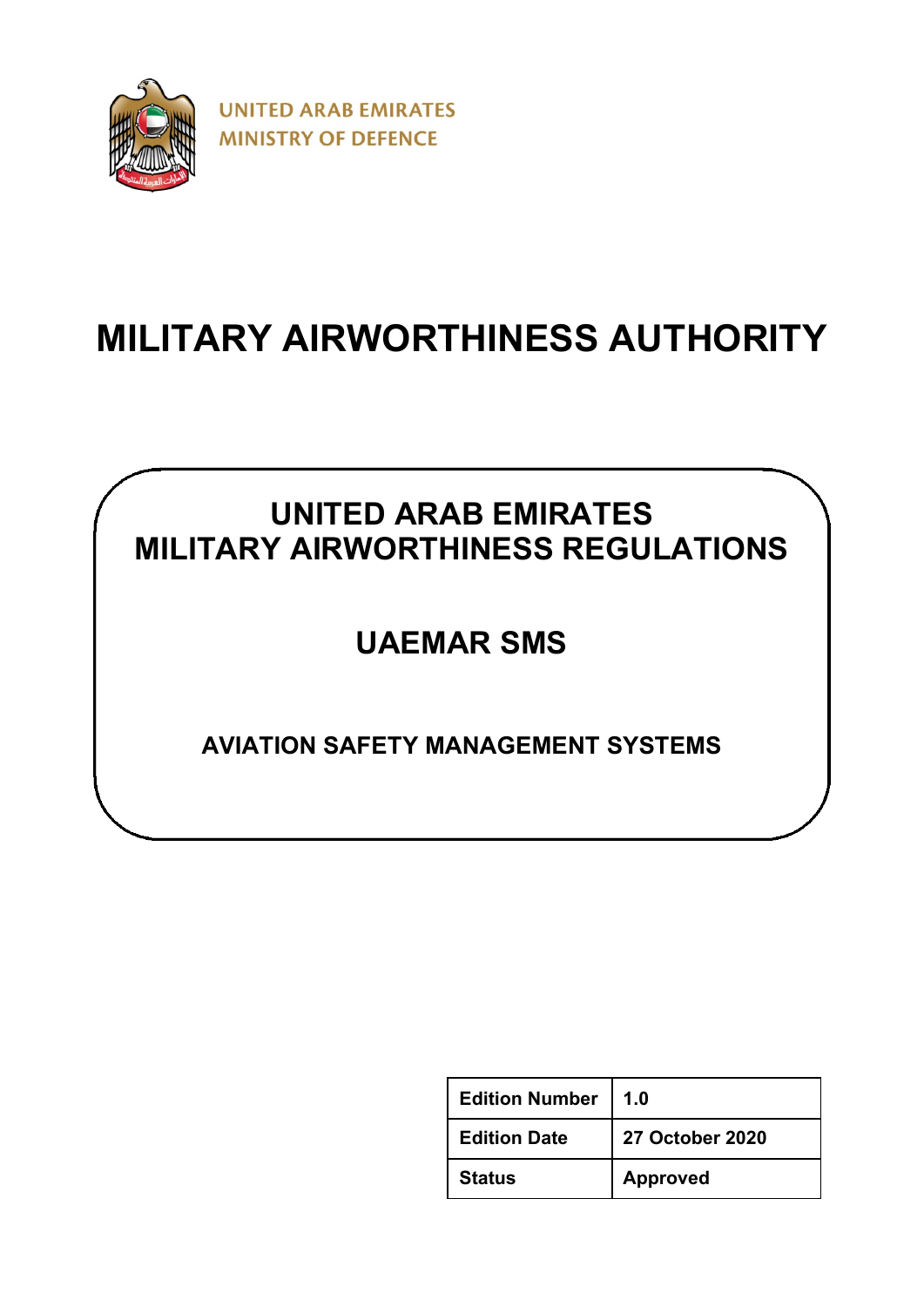### INTENTIONALLY LEFT BLANK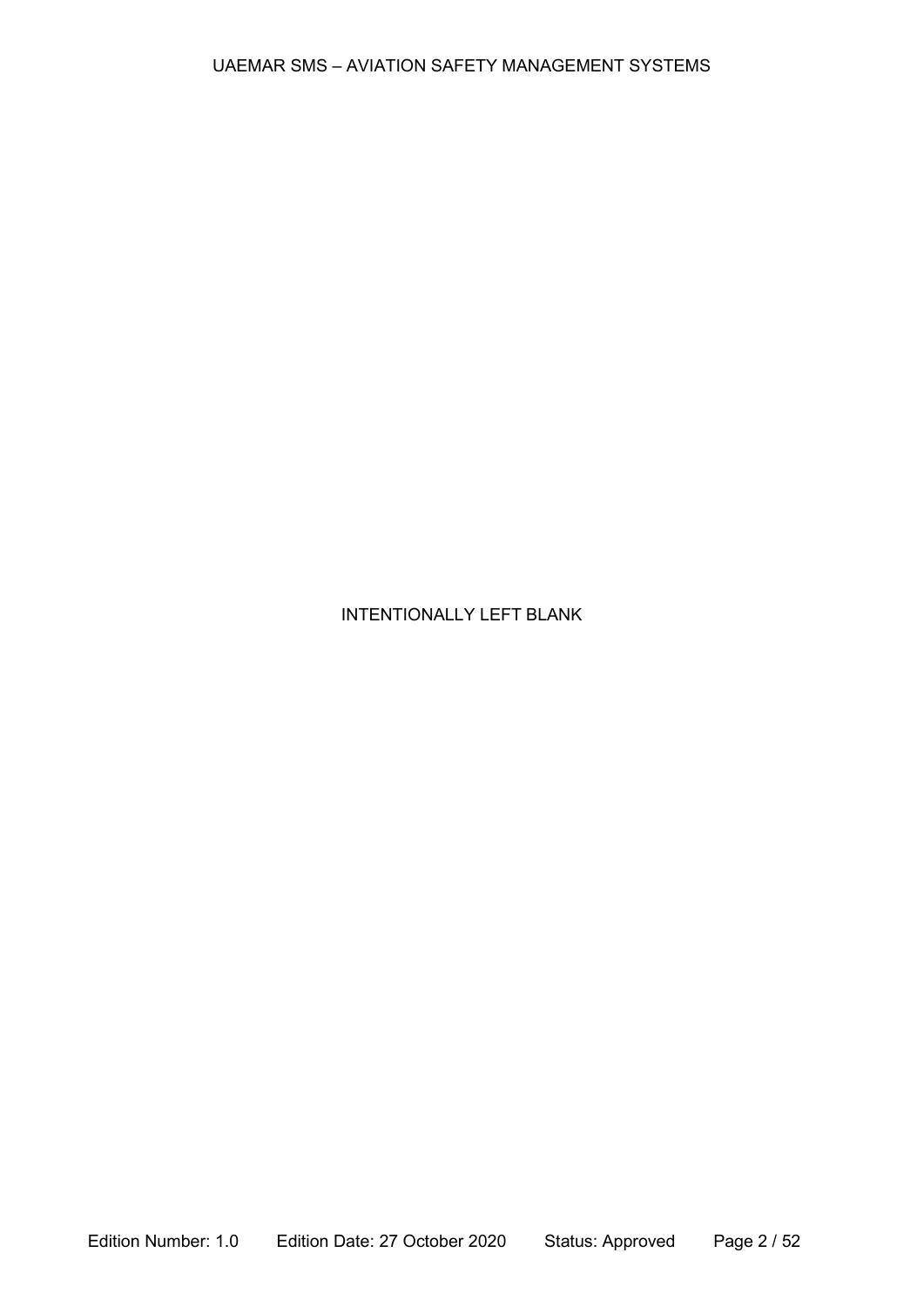# **DOCUMENT CONTROL**

## DOCUMENT APPROVAL

The following table identifies the persons who have prepared and approved this document.

| <b>Edition</b><br><b>Number</b> |             | <b>Authorised by</b>                                                                             | Date            |
|---------------------------------|-------------|--------------------------------------------------------------------------------------------------|-----------------|
|                                 | Prepared by | <b>United Arab Emirates</b><br><b>Military Airworthiness Authority</b>                           | 27 October 2020 |
| 1.0                             | Approved by | United Arab Emirates Assistant Undersecretary for<br>Defence Industry and Capability Development | 27 October 2020 |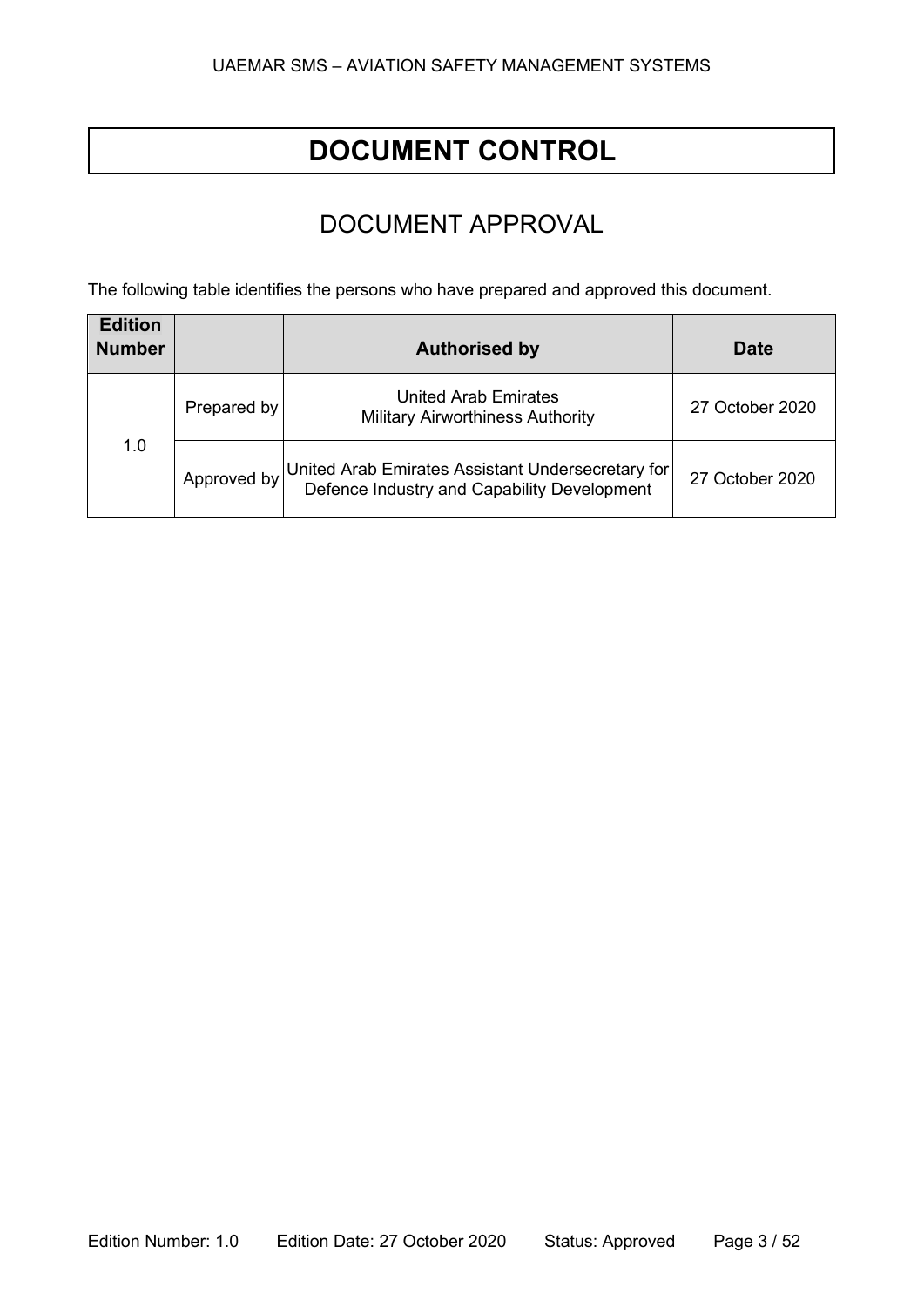## DOCUMENT CHANGE RECORD

| <b>Edition</b><br><b>Number</b> | <b>Edition</b><br><b>Date</b> | <b>Status</b> | <b>Reason for change</b>                                                                                                                                      | <b>Sections or</b><br>pages affected |
|---------------------------------|-------------------------------|---------------|---------------------------------------------------------------------------------------------------------------------------------------------------------------|--------------------------------------|
| 1.0                             | 27 October 2020               | Approved      | Initial issue<br><b>Based on ICAO Document</b><br>9859, Annex 19 - Safety<br>Management Manual 4th<br>Edition, Chapter 9 Safety<br>Management Systems (SMS).) | All                                  |
|                                 |                               |               |                                                                                                                                                               |                                      |
|                                 |                               |               |                                                                                                                                                               |                                      |
|                                 |                               |               |                                                                                                                                                               |                                      |
|                                 |                               |               |                                                                                                                                                               |                                      |

### **STATUS**

The Status of the document can take two values:

**Draft:** Draft version by the United Arab Emirates Military Aviation Authority.

**Approved:** Approval by the United Arab Emirates Assistant Undersecretary for Defence Industry and Capability Development.

#### **EDITION**

Edition numbering will have the following format: **Edition X.Y**

The value of **X** will change after a **major** modification of the document

The value of **Y** will change after a **minor** modification of the document

#### **NOTES**

- 1. All changes are indicated by the use of a 'sidebar' in the margin. This can be readily crossreferenced using the table at the end of the document which details each change.
- 2. For the purpose of this document, the State (when referred nationally) is the United Arab Emirates, and the State authority is the United Arab Emirates Military Airworthiness Authority (UAE MAA). Note that States (in plural) or international State can also relate to third countries outside the UAE.
- 3. References to Civil Aviation are also applicable and valid here to Military Aviation.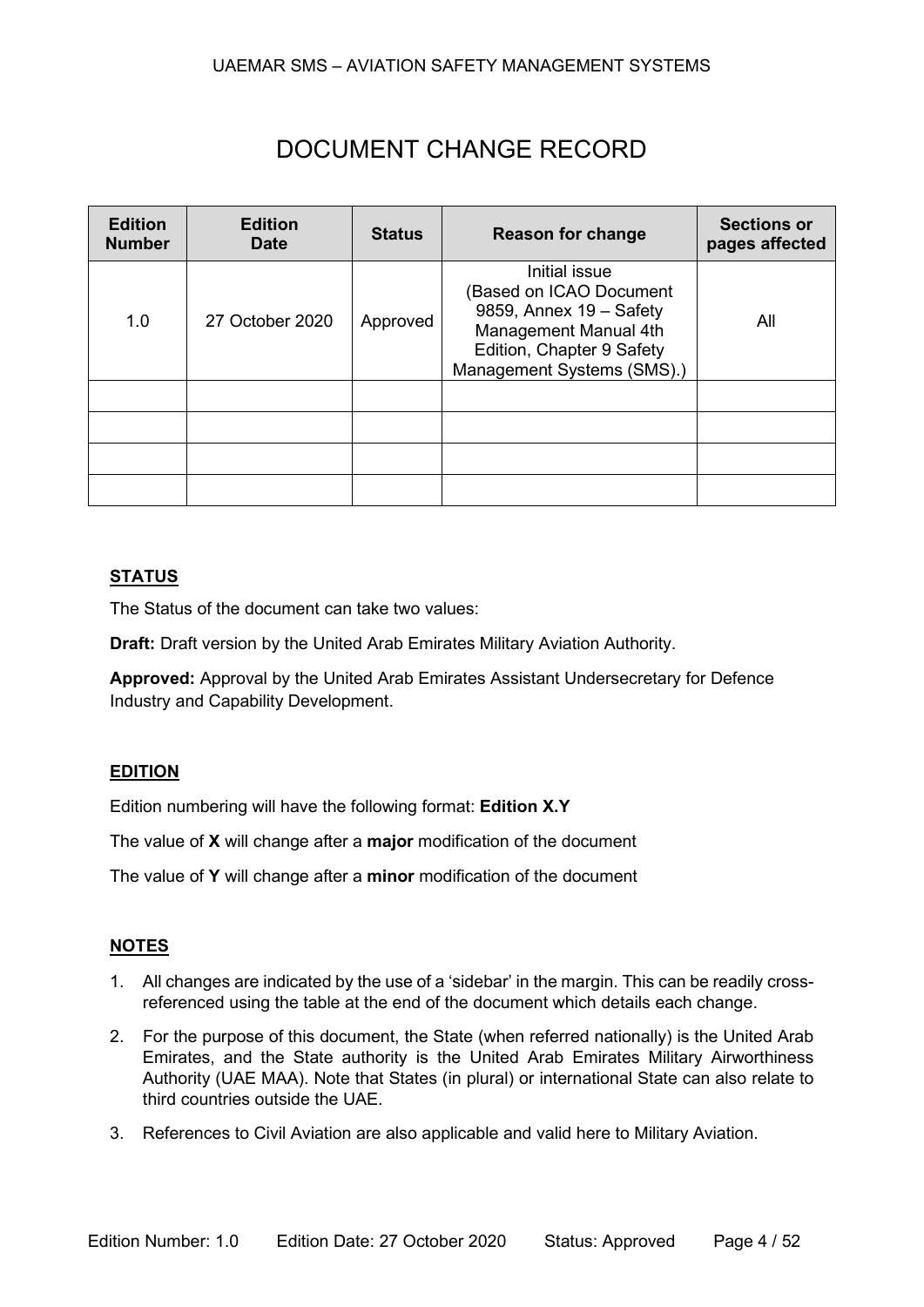## **TABLE OF CONTENTS**

| 2.0 |  |
|-----|--|
| 3.0 |  |
| 4.0 |  |
| 5.0 |  |
| 6.0 |  |
|     |  |
|     |  |
|     |  |
|     |  |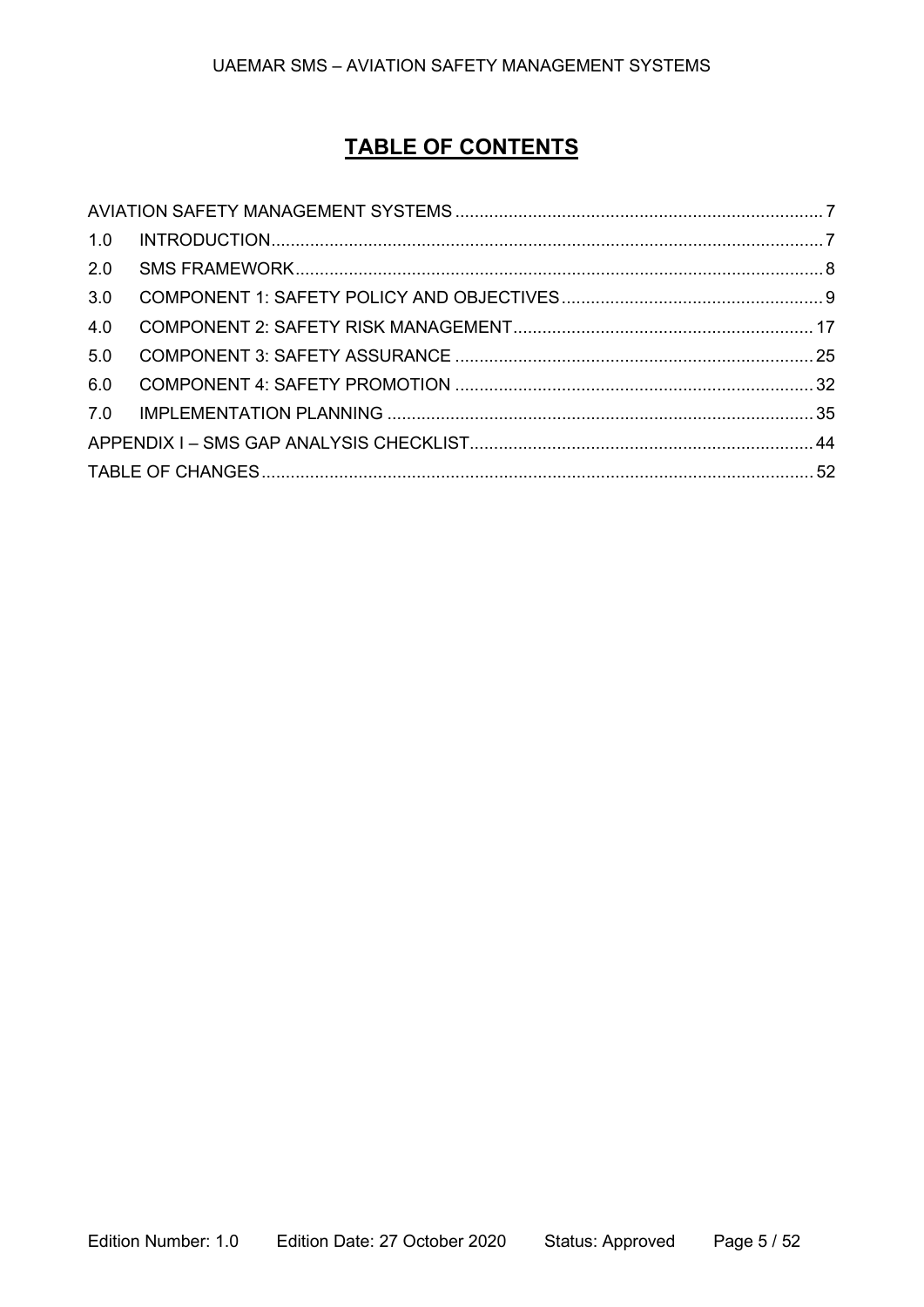#### INTENTIONALLY LEFT BLANK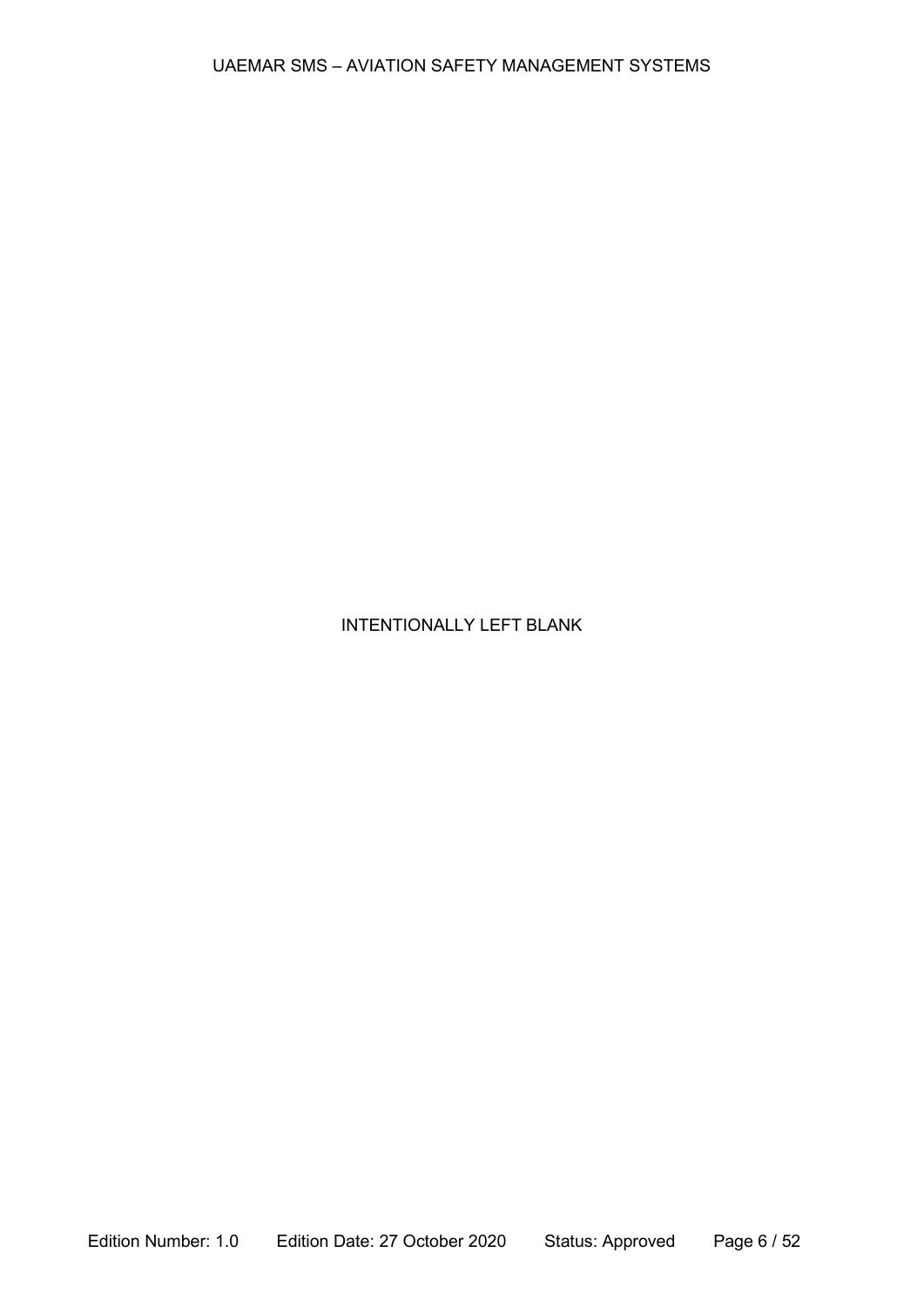# <span id="page-6-0"></span>**AVIATION SAFETY MANAGEMENT SYSTEMS**

### <span id="page-6-1"></span>**1.0 INTRODUCTION**

1.1 This chapter provides guidance for service providers on the implementation of an SMS framework in accordance with ICAO Annex 19 and guidance for States on the oversight of SMS.

1.2 The purpose of an SMS is to provide service providers with a systematic approach to managing safety. It is designed to continuously improve safety performance through: the identification of hazards, the collection and analysis of safety data and safety information, and the continuous assessment of safety risks. The SMS seeks to proactively mitigate safety risks before they result in aviation accidents and incidents. It allows service providers to effectively manage their activities, safety performance and resources, while gaining a greater understanding of their contribution to aviation safety. An effective SMS demonstrates to States the service provider's ability to manage safety risks and provides for effective management of safety at the State level.

1.3 International general aviation operators should determine the SMS criteria for the aircraft they are operating, as established by the State of Registry, and ensure their SMS is acceptable to the State of Registry. To facilitate the acceptability of the SMS, international general aviation operators should ask the State of Registry if the use of an industry code of practice is permitted.

1.4 Operators of large or turbojet aeroplanes under multiple States of Registry with an AOC issued in accordance with ICAO Annex 6, Part I, are considered to be service providers, therefore, the SMS must be made acceptable to the State of the Operator.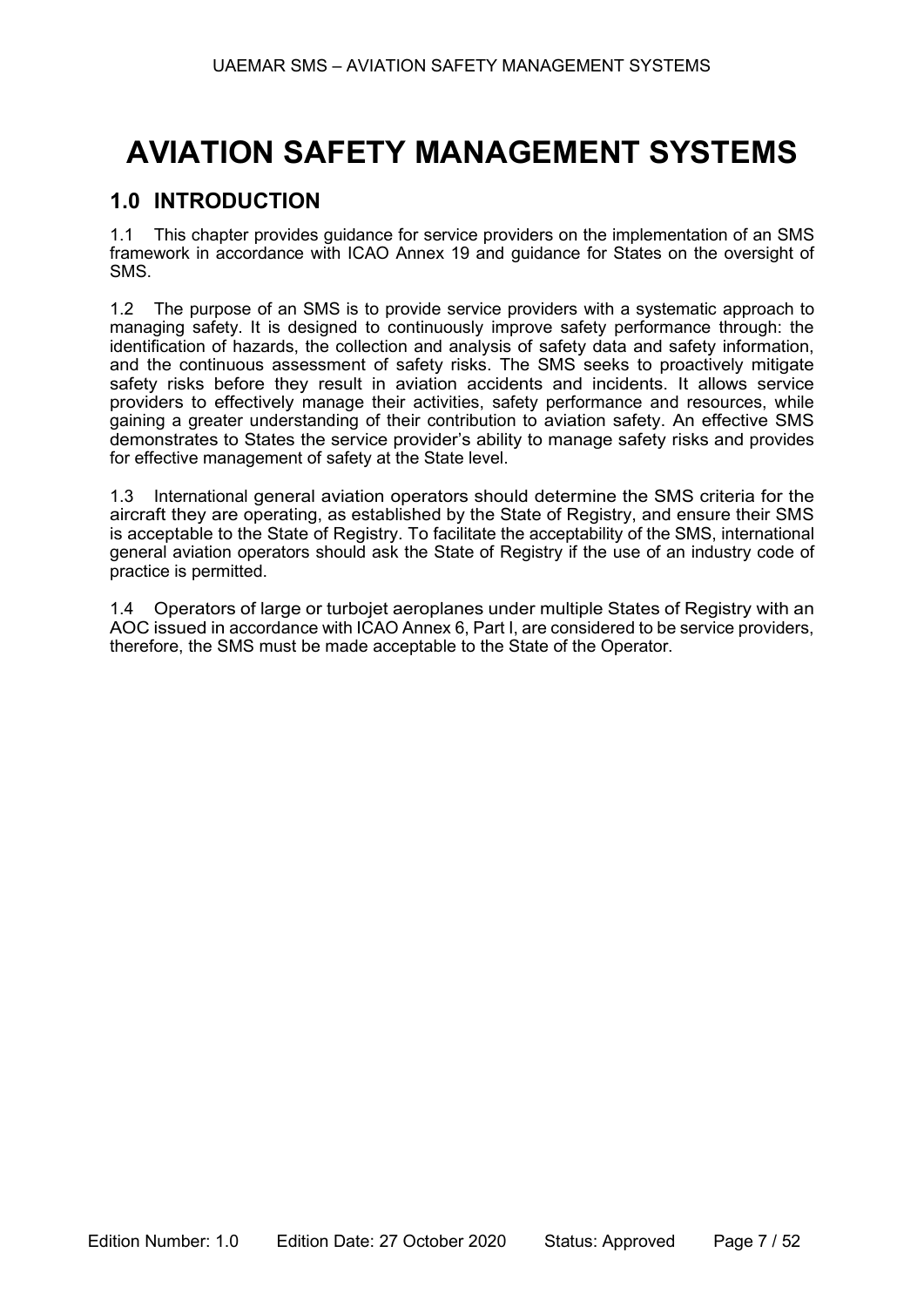## <span id="page-7-0"></span>**2.0 SMS FRAMEWORK**

2.1 ICAO Annex 19 specifies the framework for the implementation and maintenance of an SMS. Regardless of the service provider's size and complexity, all elements of the SMS framework apply. The implementation should be tailored to the organisation and its activities.

2.2 The ICAO SMS framework is made up of the following four components and twelve elements:

| COMPONENT<br><b>ELEMENT</b>  |                                                   |  |  |
|------------------------------|---------------------------------------------------|--|--|
| Safety policy and objectives | 1.1 Management commitment                         |  |  |
|                              | 1.2 Safety accountability and responsibilities    |  |  |
|                              | 1.3 Appointment of key safety personnel           |  |  |
|                              | 1.4 Coordination of emergency response planning   |  |  |
|                              | 1.5 SMS documentation                             |  |  |
| 2.<br>Safety risk management | 2.1 Hazard identification                         |  |  |
|                              | 2.2 Safety risk assessment and mitigation         |  |  |
| 3.<br>Safety assurance       | 3.1 Safety performance monitoring and measurement |  |  |
|                              | 3.2 The management of change                      |  |  |
|                              | 3.3 Continuous improvement of the SMS             |  |  |
| Safety promotion<br>4.       | 4.1 Training and education                        |  |  |
|                              | 4.2 Safety communication                          |  |  |

Table 1. Components and elements of the ICAO SMS framework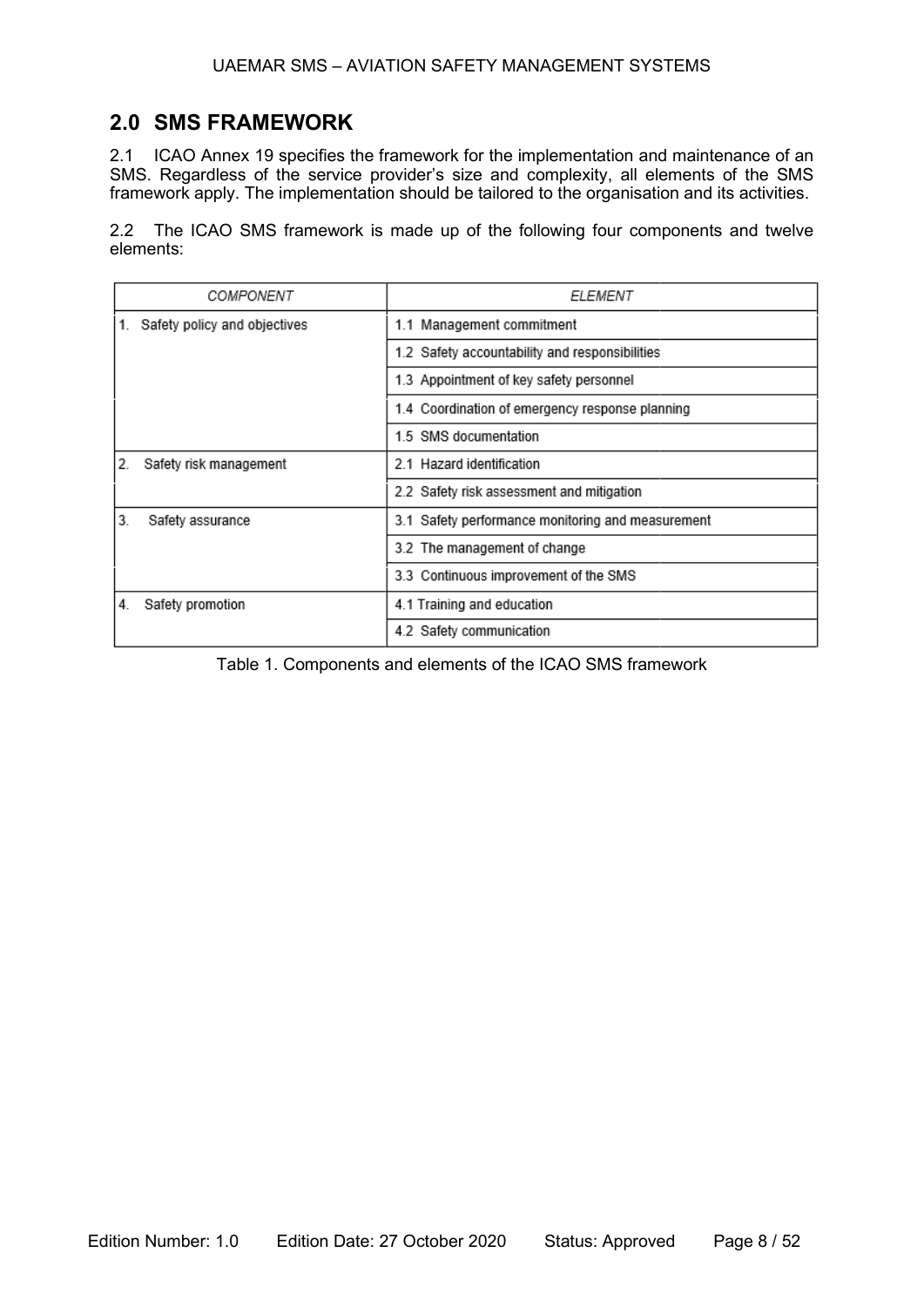### <span id="page-8-0"></span>**3.0 COMPONENT 1: SAFETY POLICY AND OBJECTIVES**

3.1 The first component of the SMS framework focuses on creating an environment where safety management can be effective. It is founded on a safety policy and objectives that set out senior management's commitment to safety, its goals and the supporting organisational structure.

3.2 Management commitment and safety leadership is key to the implementation of an effective SMS and is asserted through the safety policy and the establishment of safety objectives. Management commitment to safety is demonstrated through management decision-making and allocation of resources; these decisions and actions should always be consistent with the safety policy and objectives to cultivate a positive safety culture.

3.3 The safety policy should be developed and endorsed by senior management, and is to be signed by the accountable executive. Key safety personnel, and where appropriate, staff representative bodies (employee forums, trade unions) should be consulted in the development of the safety policy and safety objectives to promote a sense of shared responsibility.

#### **3.4 Management commitment**

#### *Safety policy*

3.4.1 The safety policy should be visibly endorsed by senior management and the accountable executive. "Visible endorsement" refers to making management's active support of the safety policy visible to the rest of the organisation. This can be done via any means of communication and through the alignment of activities to the safety policy.

3.4.2 It is the responsibility of management to communicate the safety policy throughout the organisation to ensure all personnel understand and work in accordance with the safety policy.

3.4.3 To reflect the organisation's commitment to safety, the safety policy should include a commitment to:

- a) continuously improve the level of safety performance;
- b) promote and maintain a positive safety culture within the organisation;
- c) comply with all applicable regulatory requirements;
- d) provide the necessary resources to deliver a safe product or service;
- e) ensure safety is a primary responsibility of all managers; and
- f) ensure it is understood, implemented and maintained at all levels.

3.4.4 The safety policy should also make reference to the safety reporting system to encourage the reporting of safety issues and inform personnel of the disciplinary policy applied in the case of safety events or safety issues that are reported.

3.4.5 The disciplinary policy is used to determine whether an error or rule breaking has occurred so that the organisation can establish whether any disciplinary action should be taken. To ensure the fair treatment of persons involved, it is essential that those responsible for making that determination have the necessary technical expertise so that the context of the event may be fully considered.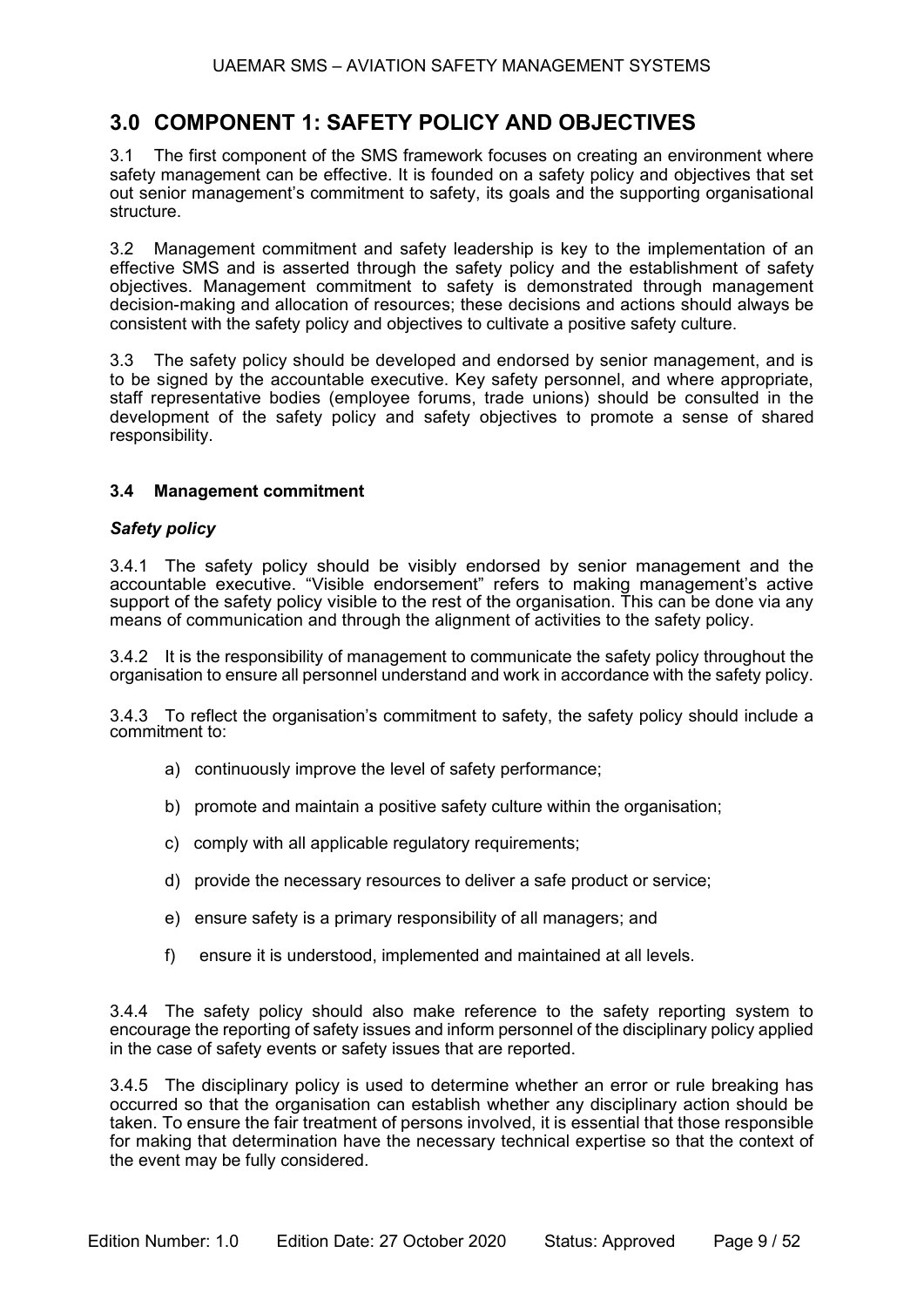3.4.6 A policy on the protection of safety data and safety information, as well as reporters, can have a positive effect on the reporting culture. The service provider and the State should allow for the de-identification and aggregation of reports to allow meaningful safety analyses to be conducted without having to implicate personnel or specific service providers. Because major occurrences may invoke processes and procedures outside of the service provider's SMS, the relevant State authority may not permit the early de-identification of reports in all circumstances. Nonetheless, a policy allowing for the appropriate de-identification of reports can improve the quality of data collected.

#### *Safety objectives*

3.4.7 Taking into consideration its safety policy, the service provider should also establish safety objectives to define what it aims to achieve in respect of safety outcomes. Safety objectives should be short, high-level statements of the organisation's safety priorities and should address its most significant safety risks. Safety objectives may be included in the safety policy (or documented separately), and defines what the organisation intends to achieve in terms of safety. Safety performance indicators (SPIs) and safety performance targets (SPTs) are needed to monitor the achievement of these safety objectives and are further elaborated on later under [COMPONENT 3: SAFETY ASSURANCE.](#page-24-0)

3.4.8 The safety policy and safety objectives should be periodically reviewed to ensure they remain current (a change in the accountable executive would require its review for instance).

#### **3.5 Safety accountability and responsibilities**

#### *Accountable executive*

3.5.1 The accountable executive, typically the chief executive officer, is the person who has ultimate authority over the safe operation of the organisation. The accountable executive establishes and promotes the safety policy and safety objectives that instil safety as a core organisational value. They should: have the authority to make decisions on behalf of the organisation, have control of resources, both financial and human, be responsible for ensuring appropriate actions are taken to address safety issues and safety risks, and they should be responsible for responding to accidents and incidents.

3.5.2 There might be challenges for the service provider to identify the most appropriate person to be the accountable executive, especially in large complex organisations with multiple entities and multiple certificates, authorisations or approvals. It is important the person selected is organisationally situated at the highest level of the organisation, thus ensuring the right strategic safety decisions are made.

3.5.3 The service provider is required to identify the accountable executive, placing the responsibility for the overall safety performance at a level in the organisation with the authority to take action to ensure the SMS is effective. Specific safety accountabilities of all members of management should be defined and their role in relation to the SMS should reflect how they can contribute towards a positive safety culture. The safety responsibilities, accountabilities and authorities should be documented and communicated throughout the organisation. The safety accountabilities of managers should include the allocation of the human, technical, financial or other resources necessary for the effective and efficient performance of the SMS.

*Note. — The term "accountability" refers to obligations which cannot be delegated. The term "responsibilities" refers to functions and activities which may be delegated.*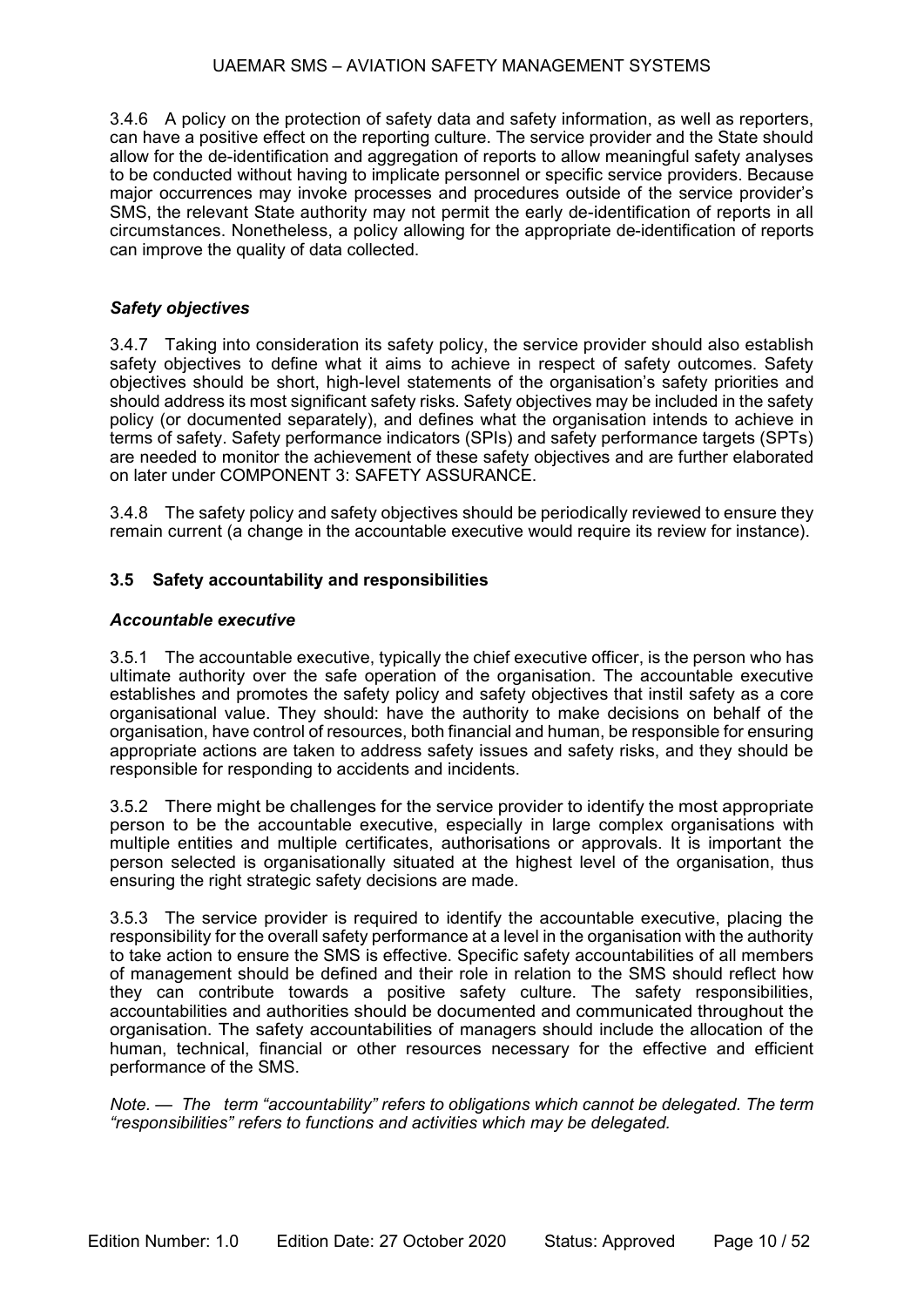3.5.4 In the case where an SMS applies to several different certificates, authorisations or approvals that are all part of the same legal entity, there should be a single accountable executive. Where this is not possible, individual accountable executives should be identified for each organisational certificate, authorisation or approval and clear lines of accountability defined; it is also important to identify how their safety accountabilities will be coordinated.

3.5.5 One of the most effective ways the accountable executive can be visibly involved, is by leading regular executive safety meetings. As they are ultimately responsible for the safety of the organisation, being actively involved in these meetings allows the accountable executive to:

- a) review safety objectives;
- b) monitor safety performance and the achievement of safety targets;
- c) make timely safety decisions;
- d) allocate appropriate resources;
- e) hold managers accountable for safety responsibilities, performance and implementation timelines; and
- f) be seen by all personnel as an executive who is interested in, and in charge of, safety.

3.5.6 The accountable executive is not usually involved in the day-to-day activities of the organisation or the problems faced in the workplace and should ensure there is an appropriate organisational structure to manage and operate the SMS. Safety management responsibility is often delegated to the senior management team and other key safety personnel. Although responsibility for the day-to-day operation of the SMS can be delegated, the accountable executive cannot delegate accountability for the system nor can decisions regarding safety risks be delegated. For example, the following safety accountabilities cannot be delegated:

- a) ensuring safety policies are appropriate and communicated;
- b) ensuring necessary allocation of resources (financing, personnel, training, acquisition); and
- c) setting of the acceptable safety risk limits and resourcing of necessary controls.

3.5.7 It is appropriate for the accountable executive to have the following safety accountabilities:

- a) provide enough financial and human resources for the proper implementation of an effective SMS;
- b) promote a positive safety culture;
- c) establish and promote the safety policy;
- d) establish the organisation's safety objectives;
- e) ensure the SMS is properly implemented and performing to requirements; and
- f) see to the continuous improvement of the SMS.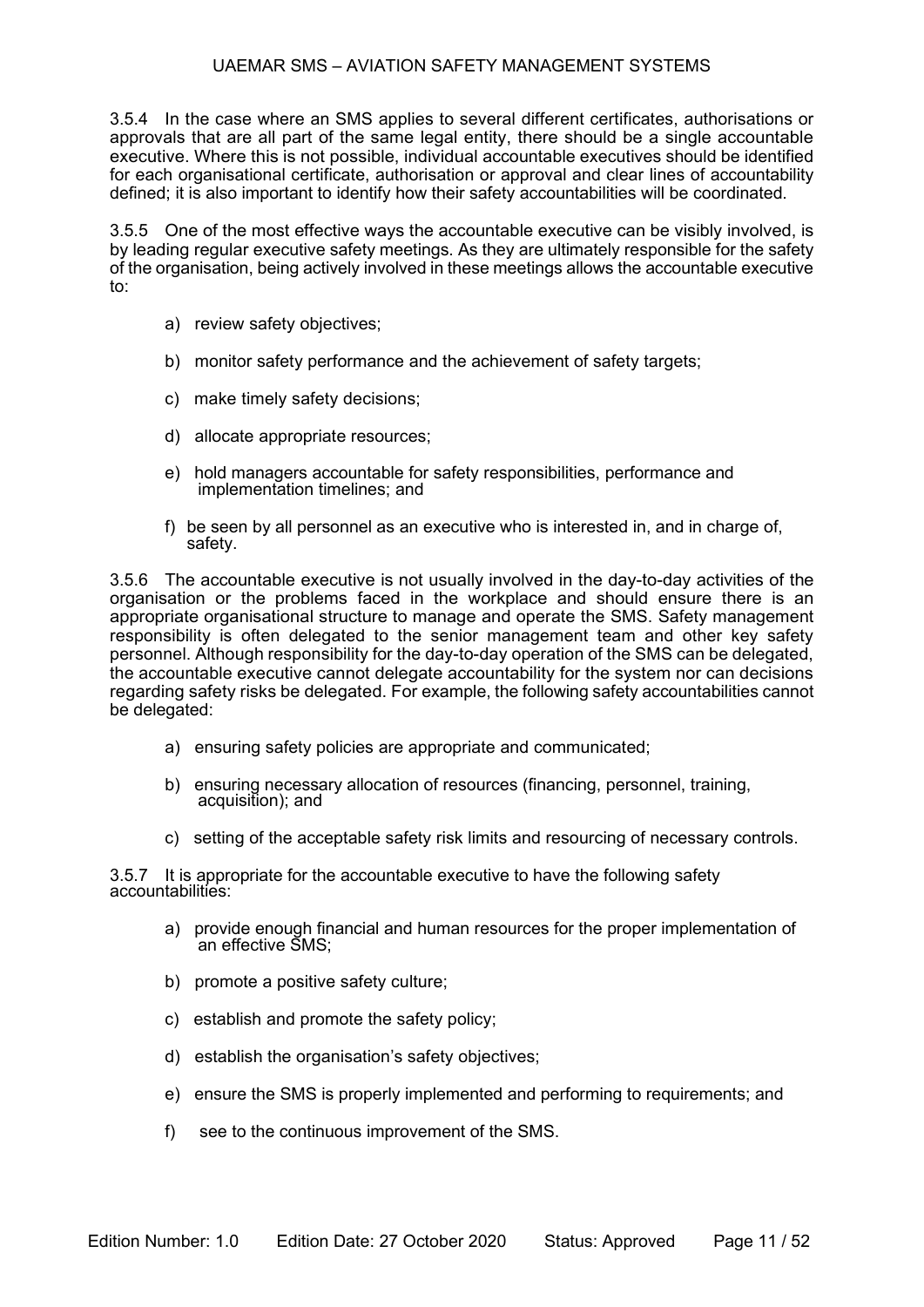3.5.8 The accountable executive's authorities include, but are not limited to, having final authority:

- a) for the resolution of all safety issues; and
- b) over operations under the certificate, authorisation or approval of the organisation, including the authority to stop the operation or activity.

3.5.9 The authority to make decisions regarding safety risk tolerability should be defined. This includes who can make decisions on the acceptability of risks as well as the authority to agree that a change can be implemented. The authority may be assigned to an individual, a management position or a committee.

3.5.10 Authority to make safety risk tolerability decisions should be commensurate with the manager's general decision-making and resource allocation authority. A lower level manager (or management group) may be authorised to make tolerability decisions up to a certain level. Risk levels that exceed the manager's authority must be escalated for consideration to a higher management level with greater authority.

#### *Accountability and responsibilities*

3.5.11 Accountabilities and responsibilities of all personnel, management and staff, involved in safety-related duties supporting the delivery of safe products and operations should be clearly defined. The safety responsibilities should focus on the staff member's contribution to the safety performance of the organisation (the organisational safety outcomes). The management of safety is a core function; as such every senior manager has a degree of involvement in the operation of the SMS.

3.5.12 All defined accountabilities, responsibilities and authorities should be stated in the service provider's SMS documentation and should be communicated throughout the organisation. The safety accountabilities and responsibilities of each senior manager are integral components of their job descriptions. This should also capture the different safety management functions between line managers and the safety manager (see 3.6 for further details).

3.5.13 Lines of safety accountability throughout the organisation and how they are defined will depend on the type and complexity of the organisation, and their preferred communication methods. Typically, the safety accountabilities and responsibilities will be reflected in organisational charts, documents defining departmental responsibilities, and personnel job or role descriptions.

3.5.14 The service provider should aim to avoid conflicts of interest between staff members' safety responsibilities and their other organisational responsibilities. They should allocate their SMS accountabilities and responsibilities, in a way that minimises any overlaps and/or gaps.

#### *Accountability and responsibilities and in respect to external organisations*

3.5.15 A service provider is responsible for the safety performance of external organisations where there is an SMS interface. The service provider may be held accountable for the safety performance of products or services provided by external organisations supporting its activities even if the external organisations are not required to have an SMS. It is essential for the service provider's SMS to interface with the safety systems of any external organisations that contribute to the safe delivery of their product or services.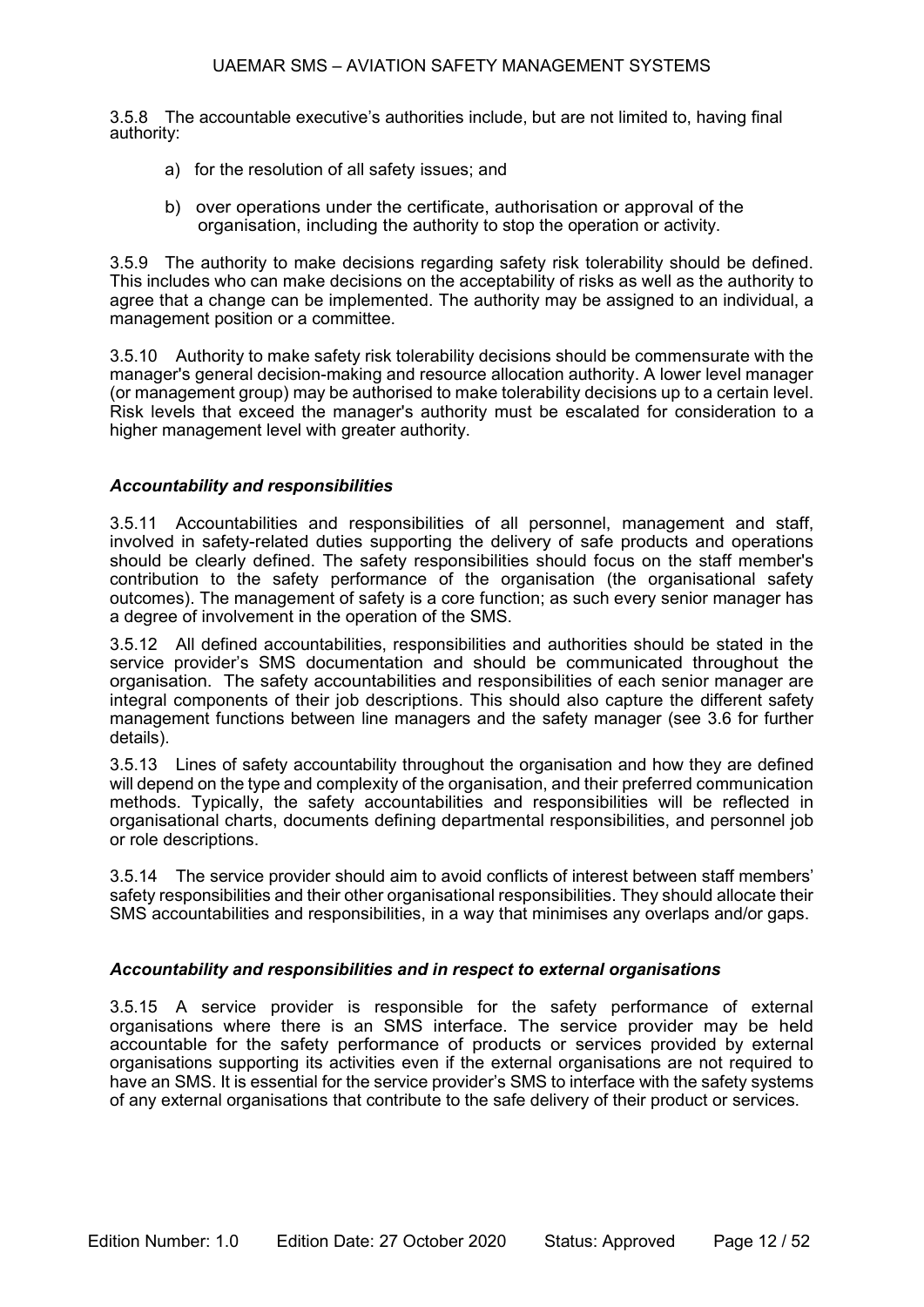#### **3.6 Appointment of key safety personnel**

3.6.1 Appointment of a competent person or persons to fulfil the role of safety manager is essential to an effectively implemented and functioning SMS. The safety manager may be identified by different titles. For the purposes of this manual, the generic term "safety manager" is used and refers to the function, not necessarily to the individual. The person carrying out the safety manager function is responsible to the accountable executive for the performance of the SMS and for the delivery of safety services to the other departments in the organisation.

3.6.2 The safety manager advises the accountable executive and line managers on safety management matters, and is responsible for coordinating and communicating safety issues within the organisation as well as with external members of the aviation community. Functions of the safety manager include, but are not limited to:

- a) manage the SMS implementation plan on behalf of the accountable executive (upon initial implementation);
- b) perform/facilitate hazard identification and safety risk analysis;
- c) monitor corrective actions and evaluate their results;
- d) provide periodic reports on the organisation's safety performance;
- e) maintain SMS documentation and records;
- f) plan and facilitate staff safety training;
- g) provide independent advice on safety matters;
- h) monitor safety concerns in the aviation industry and their perceived impact on the organisation's operations aimed at product and service delivery; and
- i) coordinate and communicate (on behalf of the accountable executive) with the MAA and other State authorities as necessary on issues relating to safety.

3.6.3 In most organisations, an individual is appointed as the safety manager. Depending on the size, nature and complexity of the organisation, the safety manager role may be an exclusive function or it may be combined with other duties. Moreover, some organisations may need to allocate the role to a group of persons. The organisation must ensure that the option chosen does not result in any conflicts of interest. Where possible, the safety manager should not be directly involved in the product or service delivery but should have a working knowledge of these. The appointment should also consider potential conflicts of interest with other tasks and functions. Such conflicts of interest could include:

- a) competition for funding (e.g. financial manager being the safety manager);
- b) conflicting priorities for resources; and
- c) where the safety manager has an operational role and the ability to assess the SMS effectiveness of the operational activities the safety manager is involved in.

3.6.4 In cases where the function is allocated to a group of persons, (e.g. when service providers extend their SMS across multiple activities) one of the persons should be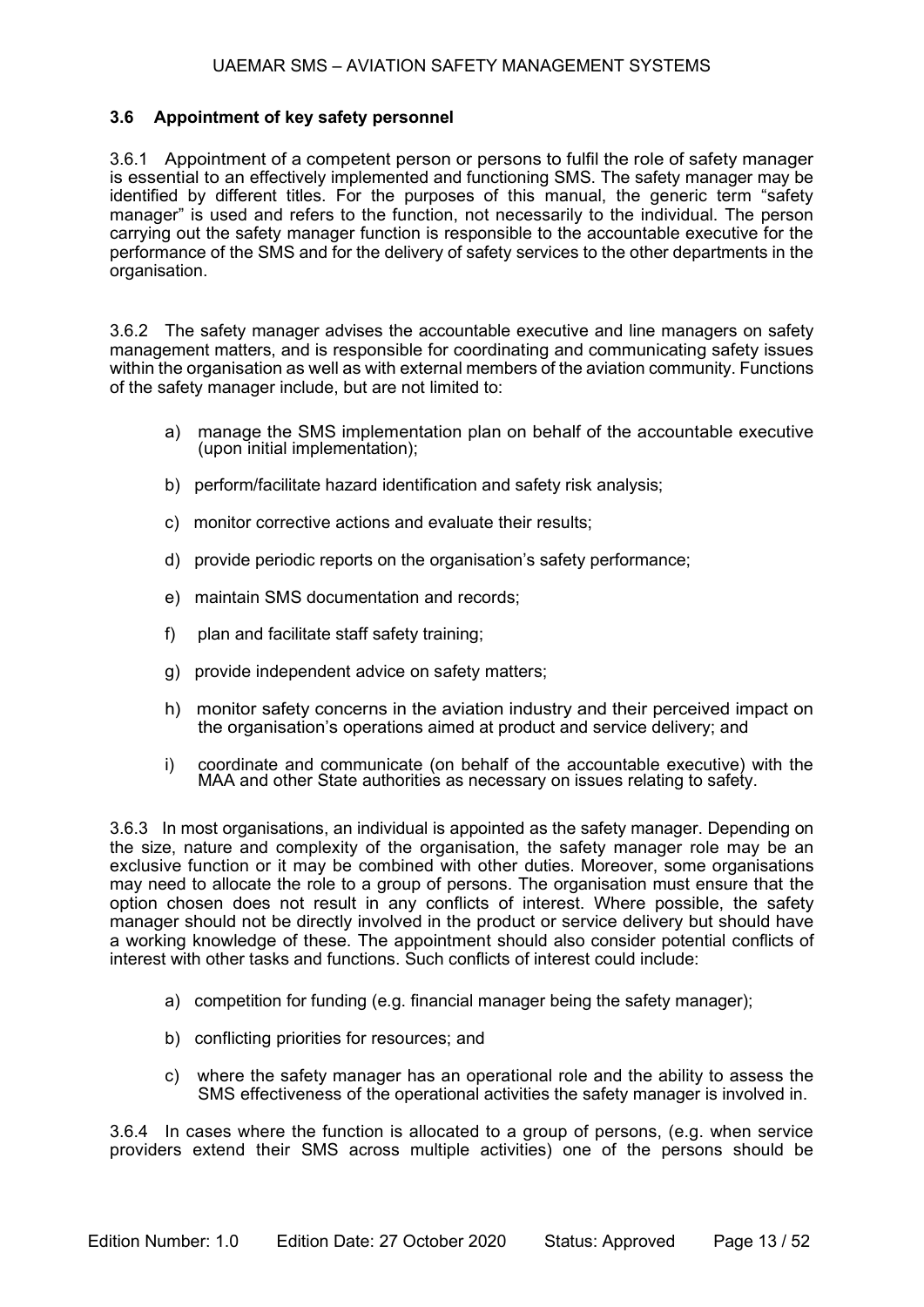designated as "lead" safety manager, to maintain a direct and unequivocal reporting line to the accountable executive.

3.6.5 The competencies for a safety manager should include, but not be limited to, the following:

- a) safety/quality management experience;
- b) operational experience related to the product or service provided by the organisation;
- c) technical background to understand the systems that support operations or the product/service provided;
- d) interpersonal skills;
- e) analytical and problem-solving skills;
- f) project management skills;
- g) oral and written communications skills; and
- h) an understanding of human factors.

3.6.6 Depending on the size, nature and complexity of the organisation, additional staff may support the safety manager. The safety manager and supporting staff are responsible for ensuring the prompt collection and analysis of safety data and appropriate distribution within the organisation of related safety information such that safety risk decisions and controls, as necessary, can be made.

3.6.7 Service providers should establish appropriate safety committees that support the SMS functions across the organisation. This should include determining who should be involved in the safety committee and frequency of the meetings.

3.6.8 The highest-level safety committee, sometimes referred to as a safety review board (SRB), includes the accountable executive and senior managers with the safety manager participating in an advisory capacity. The SRB is strategic and deals with high-level issues related to safety policies, resource allocation and organisational performance.

The SRB monitors the:

- a) effectiveness of the SMS;
- b) timely response in implementing necessary safety risk control actions;
- c) safety performance against the organisation's safety policy and objectives;
- d) overall effectiveness of safety risk mitigation strategies;
- e) effectiveness of the organisation's safety management processes which support:
	- 1) the declared organisational priority of safety management; and
	- 2) promotion of safety across the organisation.

3.6.9 Once a strategic direction has been developed by the highest-level safety committee, implementation of safety strategies should be coordinated throughout the organisation. This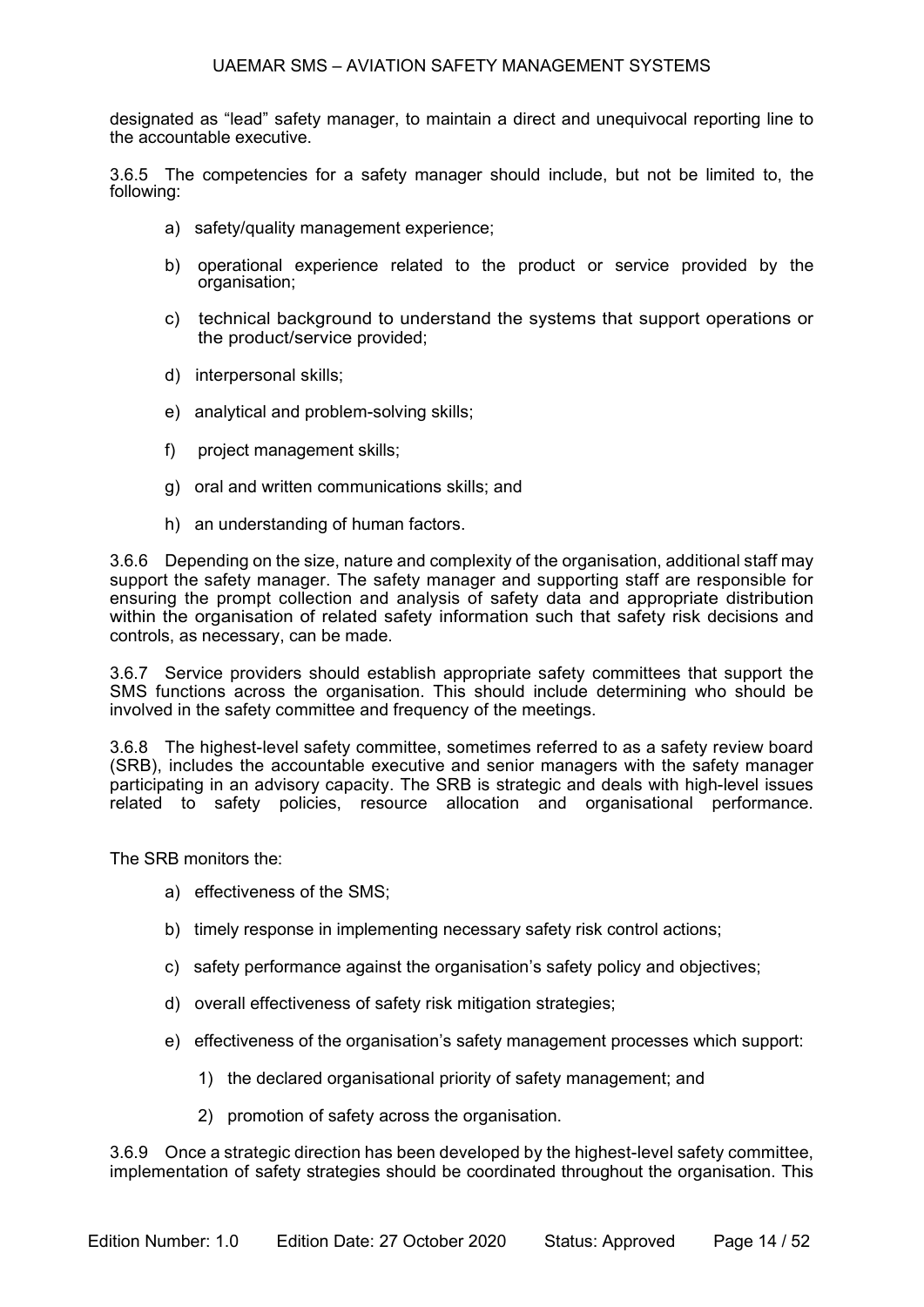may be accomplished by creating safety action groups (SAGs) that are more operationally focused. SAGs are normally composed of managers and front-line personnel and are chaired by a designated manager. SAGs are tactical entities that deal with specific implementation issues in accordance with the strategies developed by the SRB. The SAGs:

- a) monitor operational safety performance within their functional areas of the organisation and ensure that appropriate SRM activities are carried out;
- b) review available safety data and identify the implementation of appropriate safety risk control strategies and ensure employee feedback is provided;
- c) assess the safety impact related to the introduction of operational changes or new technologies;
- d) coordinate the implementation of any actions related to safety risk controls and ensure that actions are taken promptly; and
- e) review the effectiveness of specific safety risk controls.

#### **3.7 Coordination of emergency response planning**

3.7.1 By definition, an emergency is a sudden, unplanned situation or event requiring immediate action. Coordination of emergency response planning refers to planning for activities that take place within a limited period of time during an unplanned aviation operational emergency situation. An emergency response plan (ERP) is an integral component of a service provider's SRM process to address aviation-related emergencies, crises or events. Where there is a possibility of a service provider's aviation operations or activities being compromised by emergencies such as a public health compromised by emergency/pandemic, these scenarios should also be addressed in its ERP as appropriate. The ERP should address foreseeable emergencies as identified through the SMS and include mitigating actions, processes and controls to effectively manage aviation-related emergencies.

3.7.2 The overall objective of the ERP is the safe continuation of operations and the return to normal operations as soon as possible. This should ensure an orderly and efficient transition from normal to emergency operations, including assignment of emergency responsibilities and delegation of authority. It includes the period of time required to reestablish "normal" operations following the emergency. The ERP identifies actions to be taken by responsible personnel during an emergency. Most emergencies will require coordinated action between different organisations, possibly with other service providers and with other external organisations such as non-aviation-related emergency services. The ERP should be easily accessible to the appropriate key personnel as well as to the coordinating external organisations.

3.7.3 Coordination of emergency response planning applies only to those service providers required to establish and maintain an ERP. ICAO Annex 19 does not require the creation or development of an ERP; emergency response planning is applicable only to specific service providers as established in the relevant ICAO Annexes (different terms for provisions related to dealing with emergency situations may be used in other Annexes). This coordination should be exercised as part of the periodic testing of the ERP.

#### **3.8 SMS Documentation**

3.8.1 The SMS documentation should include a top-level "SMS manual", which describes the service provider's SMS policies, processes and procedures to facilitate the organisation's internal administration, communication and maintenance of the SMS. It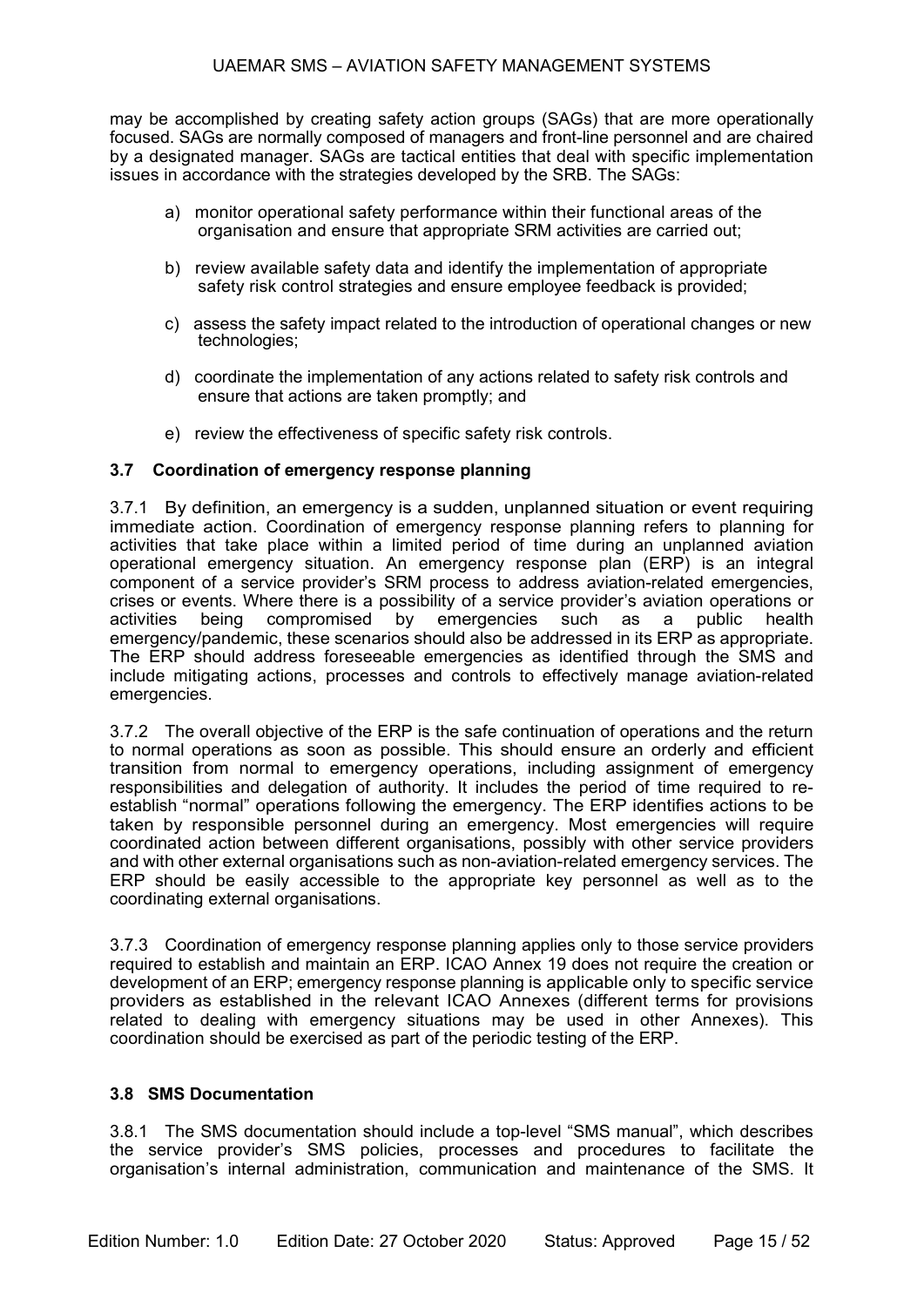should help personnel to understand how the organisation's SMS functions, and how the safety policy and objectives will be met. The documentation should include a system description that provides the boundaries of the SMS. It should also help clarify the relationship between the various policies, processes, procedures and practices, and define how these link to the service provider's safety policy and objectives. The documentation should be adapted and written to address the day-to-day safety management activities that can be easily understood by personnel throughout the organisation.

3.8.2 The SMS manual also serves as a primary safety communication tool between the service provider and key safety stakeholders (e.g. MAA for the purpose of regulatory acceptance, assessment and subsequent monitoring of the SMS). The SMS manual may be a stand-alone document, or it may be integrated with other organisational documents (or documentation) maintained by the service provider. Where details of the organisation's SMS processes are already addressed in existing documents, appropriate cross-referencing to such documents is enough. This SMS document must be kept up to date. MAA agreement may be required before significant amendments are made to the SMS manual, as it is a controlled manual.

3.8.3 The SMS manual should include a detailed description of the service provider's policies, processes and procedures including:

- a) safety policy and safety objectives;
- b) reference to any applicable regulatory SMS requirements;
- c) system description;
- d) safety accountabilities and key safety personnel;
- e) voluntary and mandatory safety reporting system processes and procedures;
- f) hazard identification and safety risk assessment processes and procedures;
- g) safety investigation procedures;
- h) procedures for establishing and monitoring safety performance indicators;
- i) SMS training processes and procedures and communication;
- j) safety communication processes and procedures;
- k) internal audit procedures;
- l) management of change procedures;
- m) SMS documentation management procedures; and
- n) where applicable, coordination of emergency response planning.

3.8.4 SMS documentation also includes the compilation and maintenance of operational records substantiating the existence and ongoing operation of the SMS. Operational records are the outputs of the SMS processes and procedures such as the SRM and safety assurance activities. SMS operational records should be stored and kept in accordance with existing retention periods. Typical SMS operational records should include:

a) hazards register and hazard/safety reports;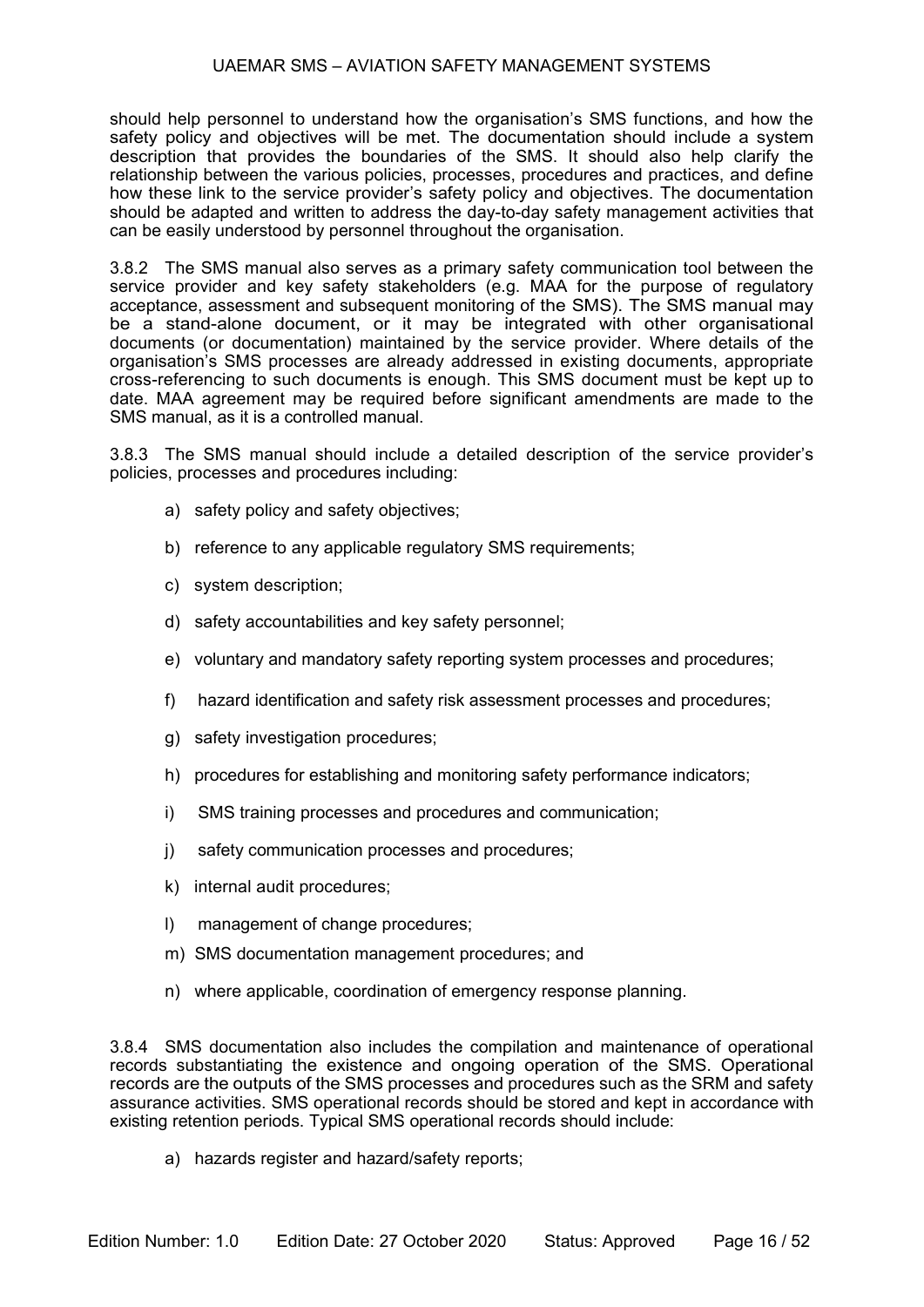- b) SPIs and related charts;
- c) record of completed safety risk assessments;
- d) SMS internal review or audit records;
- e) internal audit records;
- f) records of SMS/safety training records;
- g) SMS/safety committee meeting minutes;
- h) SMS implementation plan (during the initial implementation); and
- i) gap analysis to support implementation plan.

#### <span id="page-16-0"></span>**4.0 COMPONENT 2: SAFETY RISK MANAGEMENT**

4.1 Service providers should ensure they are managing their safety risks. This process is known as safety risk management (SRM), which includes hazard identification, safety risk assessment and safety risk mitigation.

4.2 The SRM process systematically identifies hazards that exist within the context of the delivery of its products or services. Hazards may be the result of systems that are deficient in their design, technical function, human interface or interactions with other processes and systems. They may also result from a failure of existing processes or systems to adapt to changes in the service provider's operating environment. Careful analysis of these factors can often identify potential hazards at any point in the operation or activity life cycle.

4.3 Understanding the system and its operating environment is essential for the achievement of high safety performance. Having a detailed system description that defines the system and its interfaces will help. Hazards may be identified throughout the operational life cycle from internal and external sources. Safety risk assessments and safety risk mitigations will need to be continuously reviewed to ensure they remain effective. [Figure 1](#page-17-0) provides an overview of the hazard identification and safety risk management process for a service provider.

*Note.— Detailed guidance on hazard identification and safety risk assessment procedures is addressed in ICAO Annex 19 Chapter 2 (4th Edition).*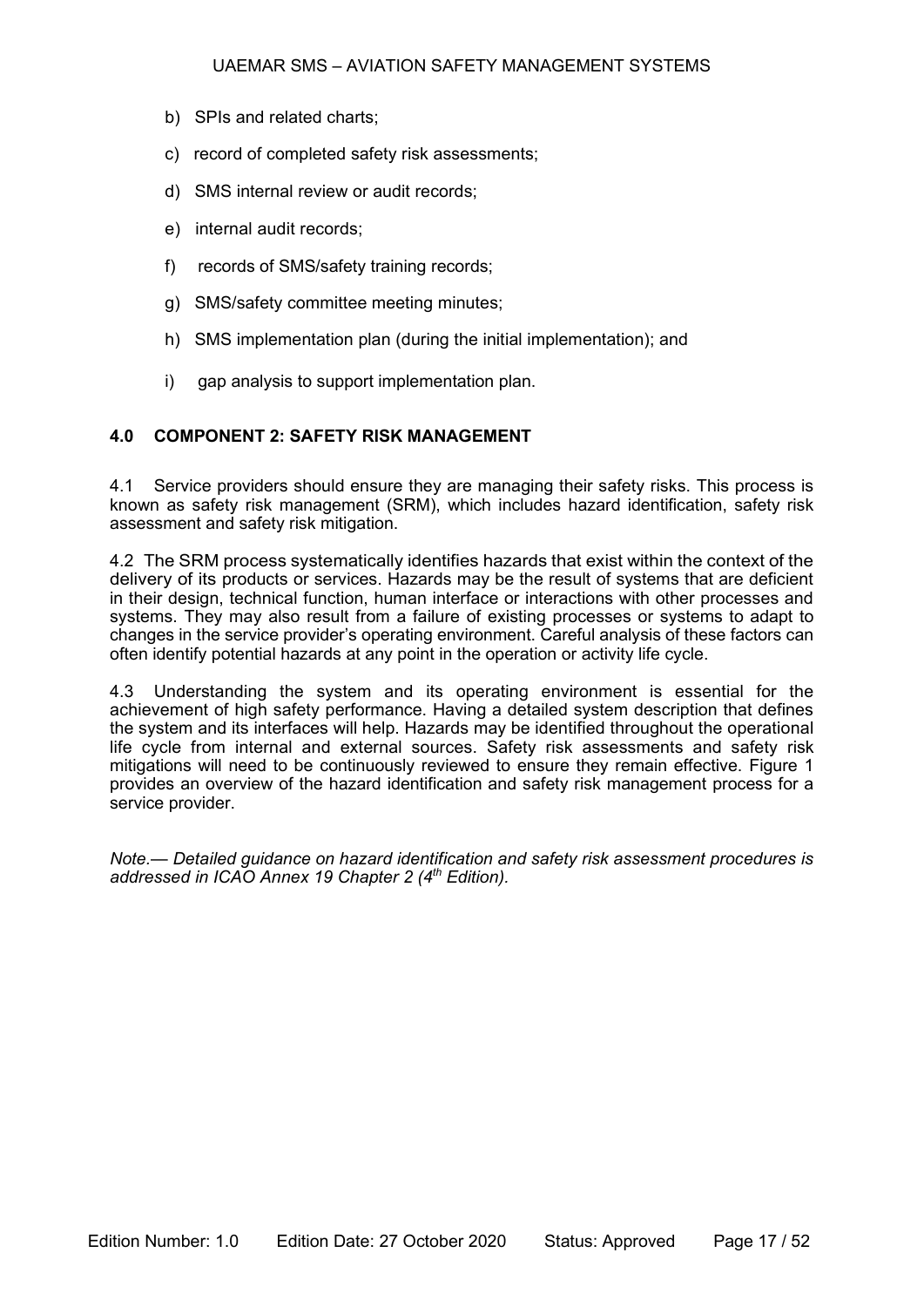

Figure 1. Hazard identification and risk management process

### <span id="page-17-0"></span>**4.4 Hazard identification**

Hazard identification is the first step in the SRM process. The service provider should develop and maintain a formal process to identify hazards that could impact aviation safety in all areas of operation and activities. This includes equipment, facilities and systems. Any aviation safety-related hazard identified and controlled is beneficial for the safety of the operation. It is important to also consider hazards that may exist as a result of the SMS interfaces with external organisations.

#### *Sources for hazard identification*

4.4.1 There are a variety of sources for hazard identification, internal or external to the organisation. Some internal sources include:

- a) *Normal operations monitoring*; this uses observational techniques to monitor the day-to-day operations and activities such as line operations safety audit (LOSA).
- b) *Automated monitoring systems*; this uses automated recording systems to monitor parameters that can be analysed such as flight data monitoring (FDM).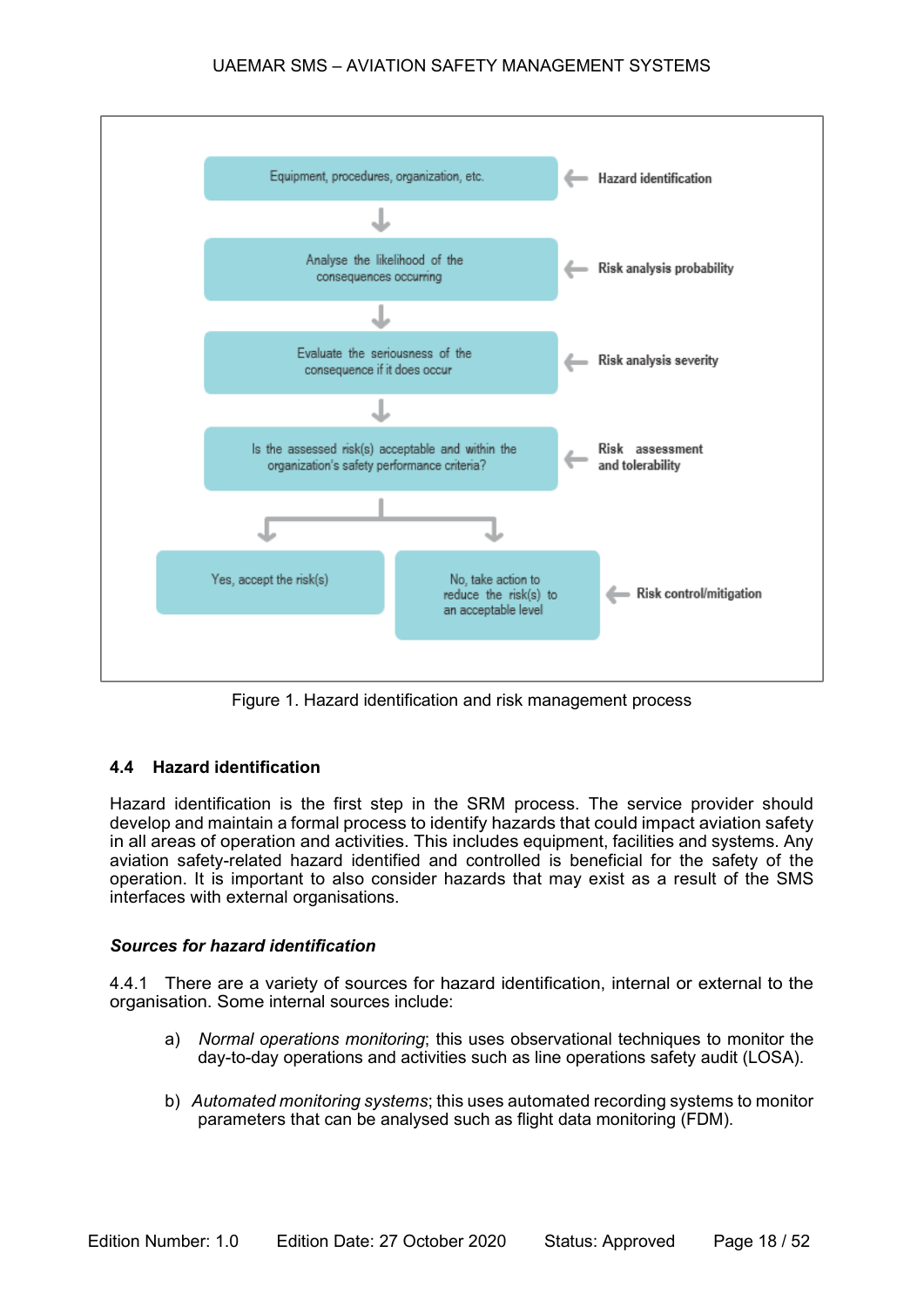- c) *Voluntary and mandatory safety reporting systems*; this provides everyone, including staff from external organisations, with opportunities to report hazards and other safety issues to the organisation.
- d) *Audits*; these can be used to identify hazards in the task or process being audited. These should also be coordinated with organisational changes to identify hazards related to the implementation of the change.
- e) *Feedback from training*; training that is interactive (two way) can facilitate identification of new hazards from participants.
- f) *Service provider safety investigations*; hazards identified in internal safety investigation and follow-up reports on accidents/incidents.
- 4.4.2 Examples of external sources for hazard identification include:
	- a) *Aviation accident reports*; reviewing accident reports; this may be related to accidents in the same State or to a similar aircraft type, region or operational environment.
	- b) *State mandatory and voluntary safety reporting systems*; some States provide summaries of the safety reports received from service providers.
	- c) *State oversight audits and third-party audits*; external audits can sometimes identify hazards. These may be documented as an unidentified hazard or captured less obviously within an audit finding.
	- d) *Trade associations and information exchange systems*; many trade associations and industry groups are able to share safety data that may include identified hazards.

#### *Safety reporting system*

4.4.3 One of the main sources for identifying hazards is the safety reporting system, especially the voluntary safety reporting system. Whereas the mandatory system is normally used for incidents that have occurred, the voluntary system provides an additional reporting channel for potential safety issues such as hazards, near misses or errors. They can provide valuable information to the State and service provider on lower consequence events.

4.4.4 It is important that service providers provide appropriate protections to encourage people to report what they see or experience. For example, enforcement action may be waived for reports of errors, or in some circumstances, rule-breaking. It should be clearly stated that reported information will be used solely to support the enhancement of safety. The intent is to promote an effective reporting culture and proactive identification of potential safety deficiencies.

4.4.5 Voluntary safety reporting systems should be confidential, requiring that any identifying information about the reporter is known only to the custodian to allow for followup action. The role of custodian should be kept to a few individuals, typically restricted to the safety manager and personnel involved in the safety investigation. Maintaining confidentiality will help facilitate the disclosure of hazards leading to human error, without fear of retribution or embarrassment. Voluntary safety reports may be de-identified and archived once necessary follow-up actions are taken.

De-identified reports can support future trending analyses to track the effectiveness of risk mitigation and to identify emerging hazards.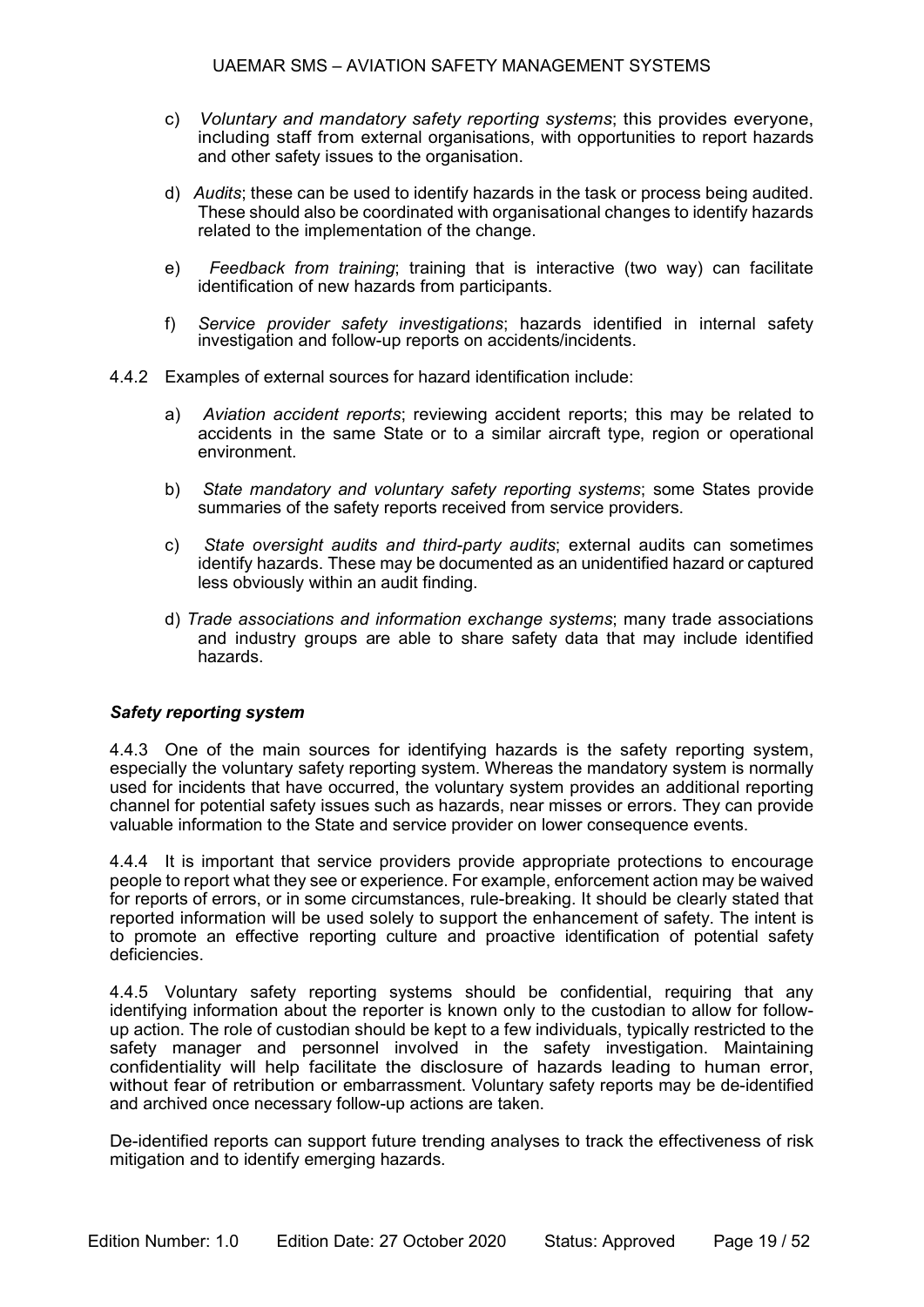4.4.6 Personnel at all levels and across all disciplines are encouraged to identify and report hazards and other safety issues through their safety reporting systems. To be effective, safety reporting systems should be readily accessible to all personnel. Depending on the situation, a paper-based, web-based or desktop form can be used. Having multiple entry methods available maximises the likelihood of staff engagement. Everyone should be made aware of the benefits of safety reporting and what should be reported.

4.4.7 Anybody who submits a safety report should receive feedback on what decisions or actions have been taken. The alignment of reporting system requirements, analysis tools and methods can facilitate exchange of safety information as well as comparisons of certain safety performance indicators. Feedback to reporters in voluntary reporting schemes also serves to demonstrate that such reports are considered seriously. This helps to promote a positive safety culture and encourage future reporting.

4.4.8 There may be a need to filter reports on entry when there are a large number of safety reports. This may involve an initial safety risk assessment to determine whether further investigation is necessary and what level of investigation is required.

4.4.9 Safety reports are often filtered through the use of a taxonomy, or a classification system. Filtering information using a taxonomy can make it easier to identify common issues and trends. The service provider should develop taxonomies that cover their type(s) of operation. The disadvantage of using a taxonomy is that sometimes the identified hazard does not fit cleanly into any of the defined categories. The challenge then is to use taxonomies with the appropriate degree of detail; specific enough that hazards are easy to allocate, yet generic enough that the hazards are valuable for analysis. Some States and international trade associations have developed taxonomies that could be used. ICAO Annex 19 Chapter 5 (4<sup>th</sup> Edition) contains additional information on taxonomies.

4.4.10 Other methods of hazard identification include workshops or meetings in which subject matter experts conduct detailed analysis scenarios. These sessions benefit from the contributions of a range of experienced operational and technical personnel. Existing safety committee meetings (SRB, SAG, etc.) could be used for such activities; the same group may also be used to assess associated safety risks.

4.4.11 Identified hazards and their potential consequences should be documented. This will be used for safety risk assessment processes.

4.4.12 The hazard identification process considers all possible hazards that may exist within the scope of the service provider's aviation activities including interfaces with other systems, both within and external to the organisation. Once hazards are identified, their consequences (i.e. any specific events or outcomes) should be determined.

#### *Investigation of hazards*

4.4.13 Hazard identification should be continuous and part of the service provider's ongoing activities. Some conditions may merit more detailed investigation. These may include:

- a) instances where the organisation experiences an unexplained increase in aviation safety-related events or regulatory non-compliance; or
- b) significant changes to the organisation or its activities.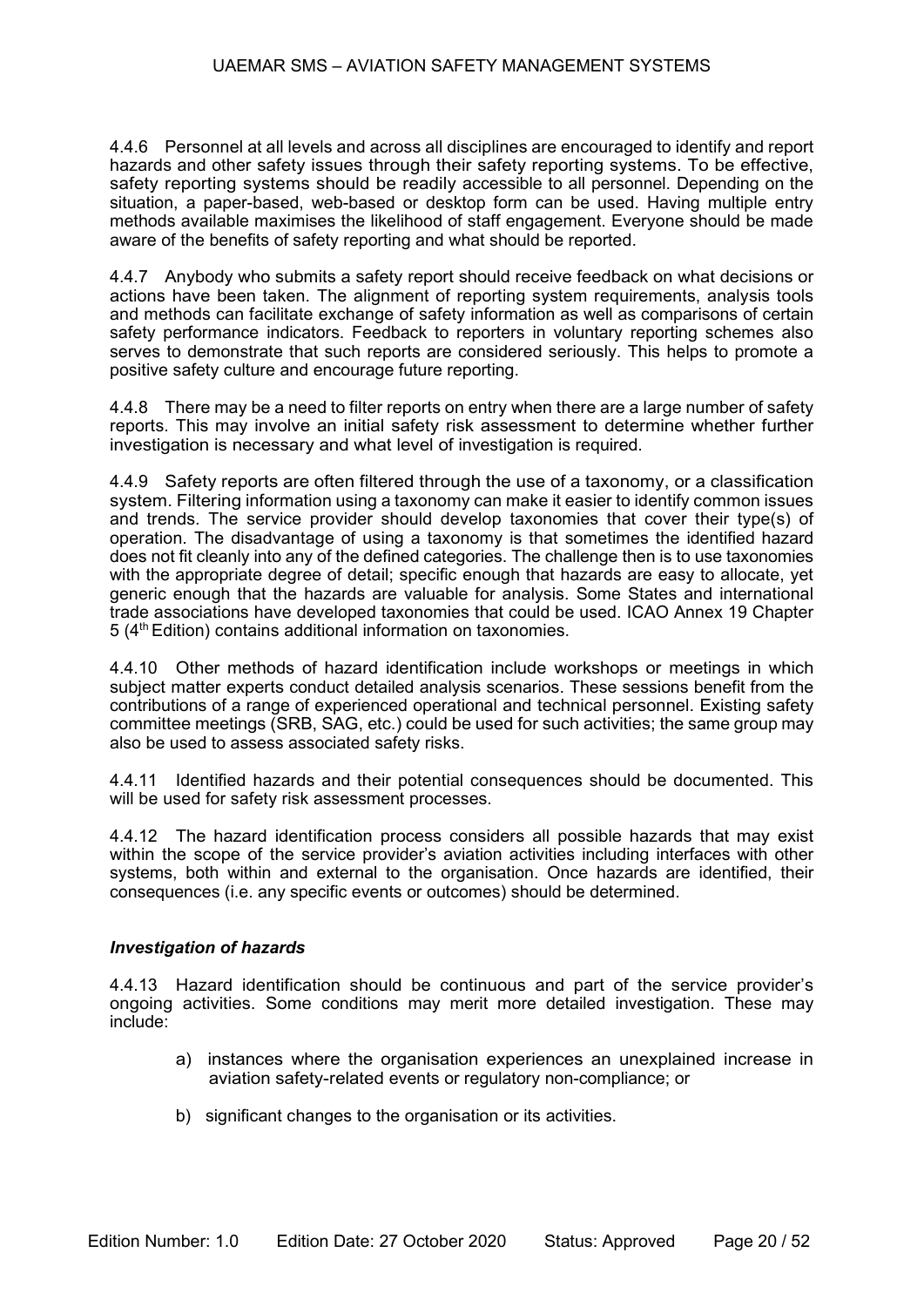#### **4.5 Service provider safety investigation**

4.5.1 Effective safety management depends on quality investigations to analyse safety occurrences and safety hazards, and report findings and recommendations to improve safety in the operating environment.

4.5.2 There is a clear distinction between accident and incident investigations under ICAO Annex 13 and service provider safety investigations. Investigation of accidents and serious incidents under Annex 13 are the responsibility of the State, as defined in Annex 13. This type of information is essential to disseminate lessons learnt from accidents and incidents. Service provider safety investigations are conducted by service providers as part of their SMS to support hazard identification and risk assessment processes. There are many safety occurrences that fall outside of Annex 13 that could provide a valuable source of hazard identification or identify weaknesses in risk controls. These problems might be revealed and remedied by a safety investigation led by the service provider.

4.5.3 The primary objective of the service provider safety investigation is to understand what happened, and how to prevent similar situations from occurring in the future by eliminating or mitigating safety deficiencies. This is achieved through careful and methodical examination of the event and by applying the lessons learnt to reduce the probability and/or consequence of future recurrences. Service provider safety investigations are an integral part of the service provider's SMS.

4.5.4 Service provider investigations of safety occurrences and hazards are an essential activity of the overall risk management process in aviation. The benefits of conducting a safety investigation include:

- a) gaining a better understanding of the events leading up to the occurrence;
- b) identifying contributing human, technical and organisational factors;
- c) identifying hazards and conducting risk assessments;
- d) making recommendations to reduce or eliminate unacceptable risks; and
- e) identifying lessons learnt that should be shared with the appropriate members of the aviation community.

#### *Investigation triggers*

4.5.5 A service provider safety investigation is usually triggered by a notification (report) submitted through the safety reporting system. [Figure 2](#page-21-0) outlines the safety investigation decision process and the distinction between when a service provider safety investigation should take place and when an investigation under ICAO Annex 13 provisions should be initiated.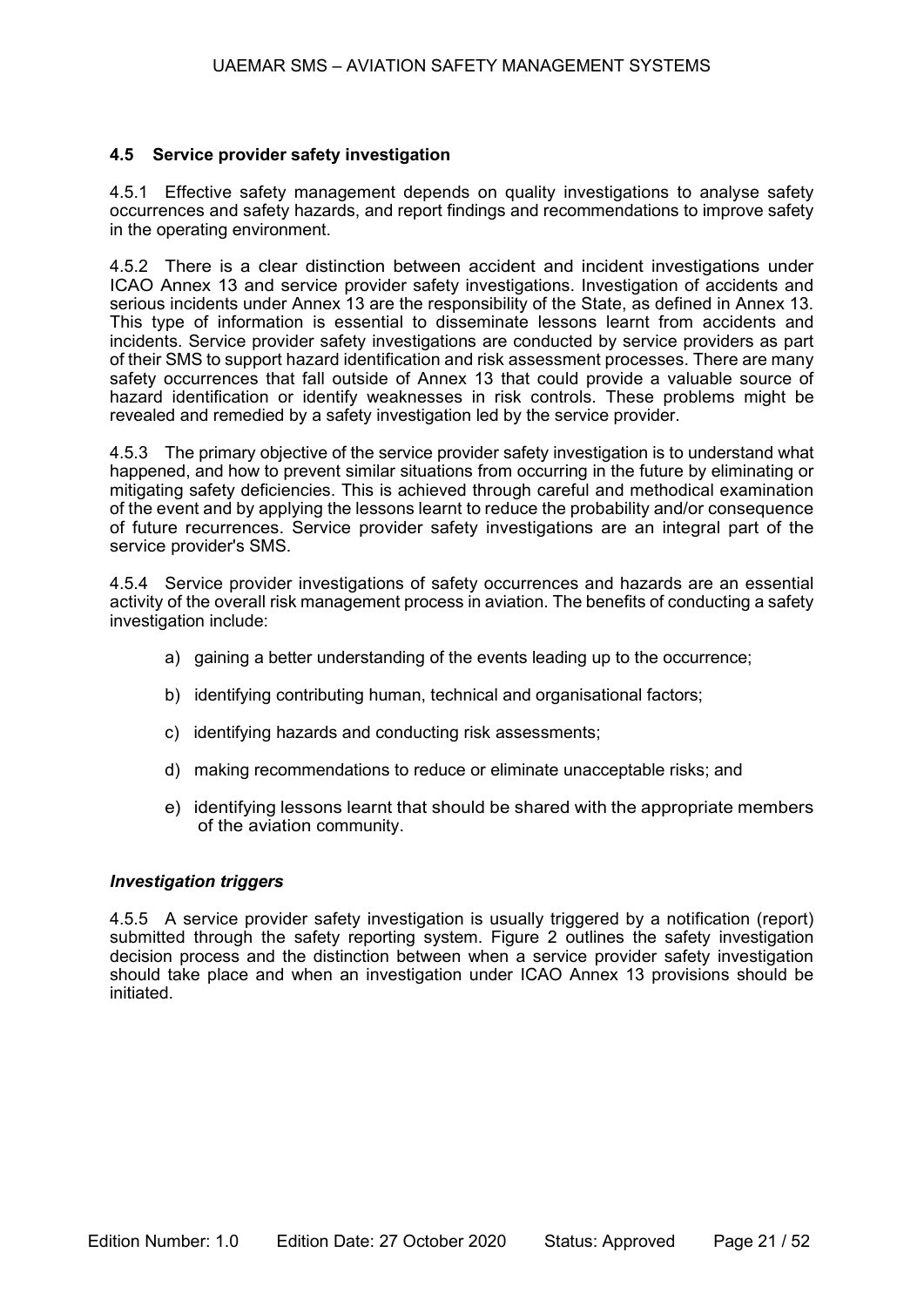

Figure 2. Safety investigation decision process

<span id="page-21-0"></span>4.5.6 Not all occurrences or hazards can or should be investigated; the decision to conduct an investigation and its depth should depend on the actual or potential consequences of the occurrence or hazard. Occurrences and hazards considered to have a high-risk potential are more likely to be investigated and should be investigated in greater depth than those with lower risk potential. Service providers should use a structured decision-making approach with defined trigger points. These will guide the safety investigation decisions: what to investigate and the scope of the investigation.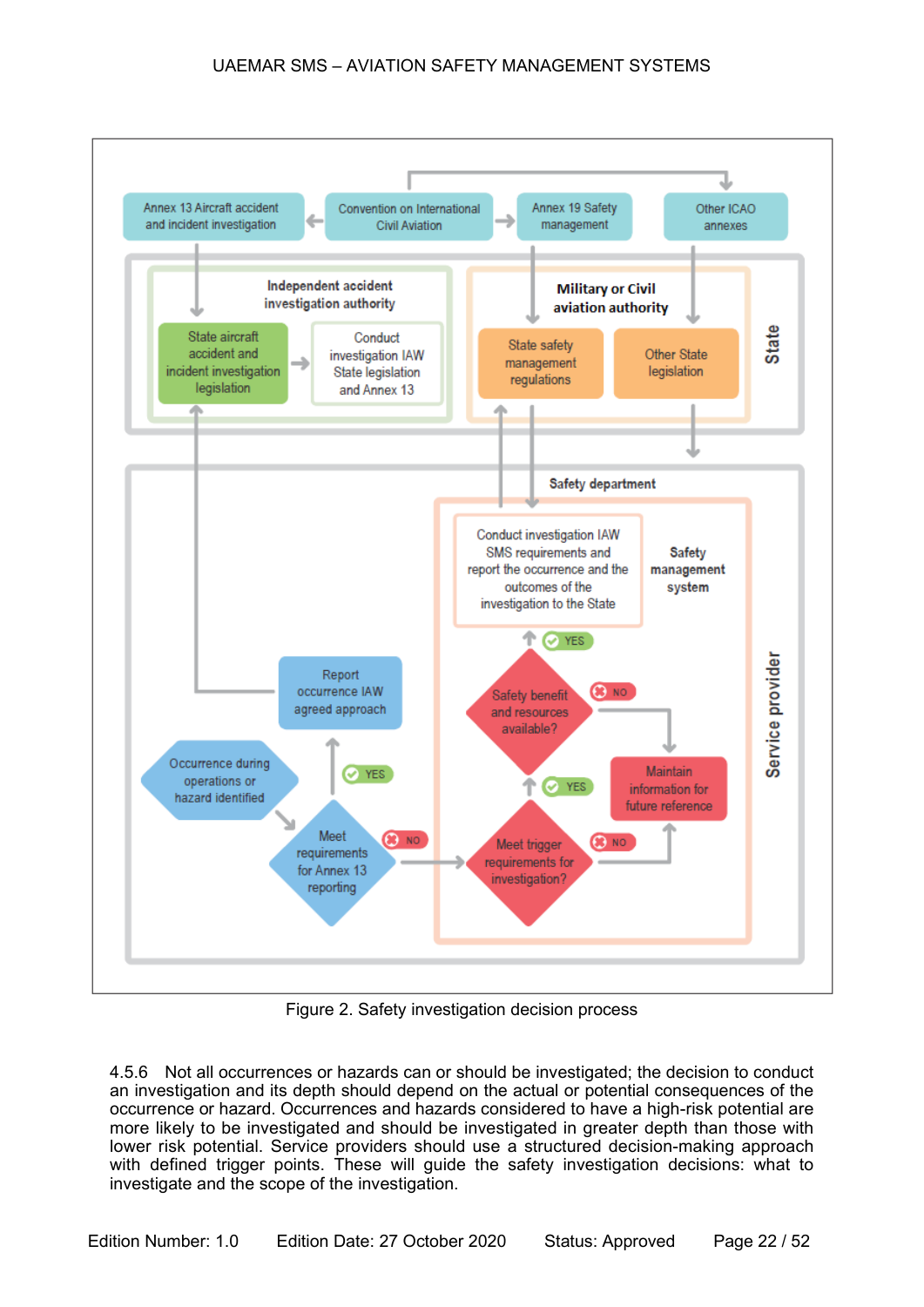This could include:

- a) the severity or potential severity of the outcome;
- b) regulatory or organisational requirements to carry out an investigation;
- c) safety value to be gained;
- d) opportunity for safety action to be taken;
- e) risks associated with not investigating;
- f) contribution to targeted safety programmes;
- g) identified trends;
- h) training benefit; and
- i) resources availability.

#### *Assigning an investigator*

4.5.7 If an investigation is to commence, the first action will be to appoint an investigator or where the resources are available, an investigation team with the required skills and expertise. The size of the team and the expertise profile of its members depend on the nature and severity of the occurrence being investigated. The investigating team may require the assistance of other specialists. Often, a single person is assigned to carry out an internal investigation, with support from operations and safety office experts.

4.5.8 Service provider safety investigators are ideally organisationally independent from the area associated with the occurrence or identified hazard. Better results will be obtained if the investigator(s) are knowledgeable (trained) and skilled (experienced) in service provider safety investigations. The investigators would ideally be chosen for the role because of their knowledge, skills and character traits, which should include: integrity, objectivity, logical thinking, pragmatism, and lateral thinking.

#### *The investigation process*

4.5.9 The investigation should identify what happened and why it happened and this may require root cause analysis to be applied as part of the investigation. Ideally, the people involved in the event should be interviewed as soon as possible after the event. The investigation should include:

- a) establishing timelines of key events, including the actions of the people involved;
- b) review of any policies and procedures related to the activities;
- c) review of any decisions made related to the event;
- d) identifying any risk controls that were in place that should have prevented the event occurring; and
- e) reviewing safety data for any previous or similar events.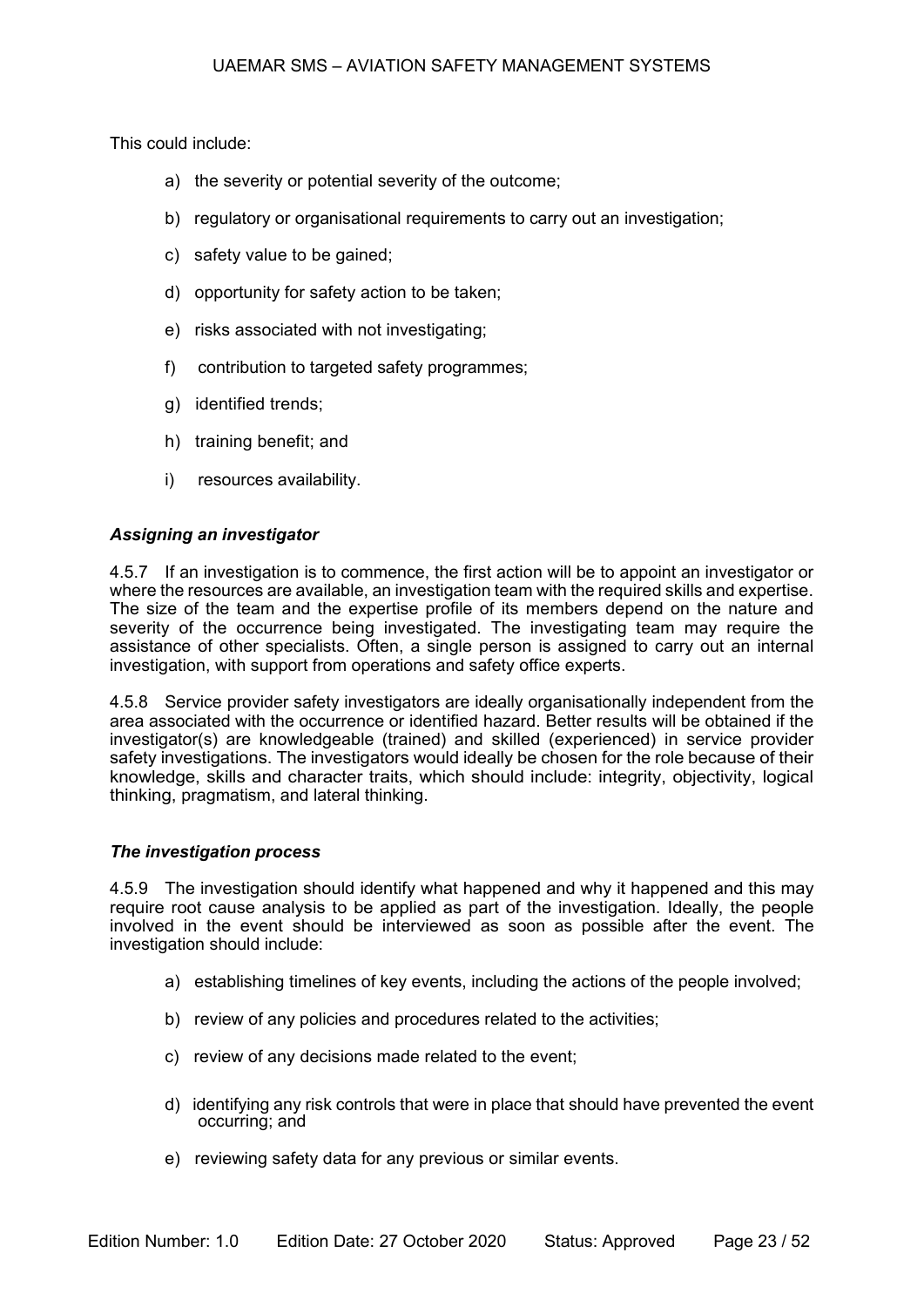4.5.10 The safety investigation should focus on the identified hazards and safety risks and opportunities for improvement, not on blame or punishment. The way the investigation is conducted, and most importantly, how the report is written, will influence the likely safety impact, the future safety culture of the organisation, and the effectiveness of future safety initiatives.

4.5.11 The investigation should conclude with clearly defined findings and recommendations that eliminate or mitigate safety deficiencies.

#### **4.6 Safety risk assessment and mitigation**

4.6.1 The service provider must develop a safety risk assessment model and procedures which will allow a consistent and systematic approach for the assessment of safety risks. This should include a method that will help determine what safety risks are acceptable or unacceptable and to prioritise actions.

4.6.2 The SRM tools used may need to be reviewed and customised periodically to ensure they are suitable for the service provider's operating environment. The service provider may find more sophisticated approaches that better reflect the needs of their operation as their SMS matures. The service provider and MAA should agree on a methodology.

4.6.3 More sophisticated approaches to safety risk classification are available. These may be more suitable if the service provider is experienced with safety management or operating in a high-risk environment.

4.6.4 The safety risk assessment process should use whatever safety data and safety information is available. Once safety risks have been assessed, the service provider will engage in a data-driven decision-making process to determine what safety risk controls are needed.

4.6.5 Safety risk assessments sometimes have to use qualitative information (expert judgement) rather than quantitative data due to unavailability of data. Using the safety risk matrix allows the user to express the safety risk(s) associated with the identified hazard in a quantitative format. This enables direct magnitude comparison between identified safety risks. A qualitative safety risk assessment criterion such as "likely to occur" or "improbable" may be assigned to each identified safety risk where quantitative data is not available.

4.6.6 For service providers that have operations in multiple locations with specific operating environments, it may be more effective to establish local safety committees to conduct safety risk assessments and safety risk control identification. Advice is often sought from a specialist in the operational area (internal or external to the service provider). Final decisions or control acceptance may be required from higher authorities so that the appropriate resources are provided.

4.6.7 How service providers go about prioritising their safety risk assessments and adopting safety risk controls is their decision. As a guide, the service provider should find the prioritisation process:

- a) assesses and controls highest safety risk;
- b) allocates resources to highest safety risks;
- c) effectively maintains or improves safety;
- d) achieves the stated and agreed safety objectives and SPTs; and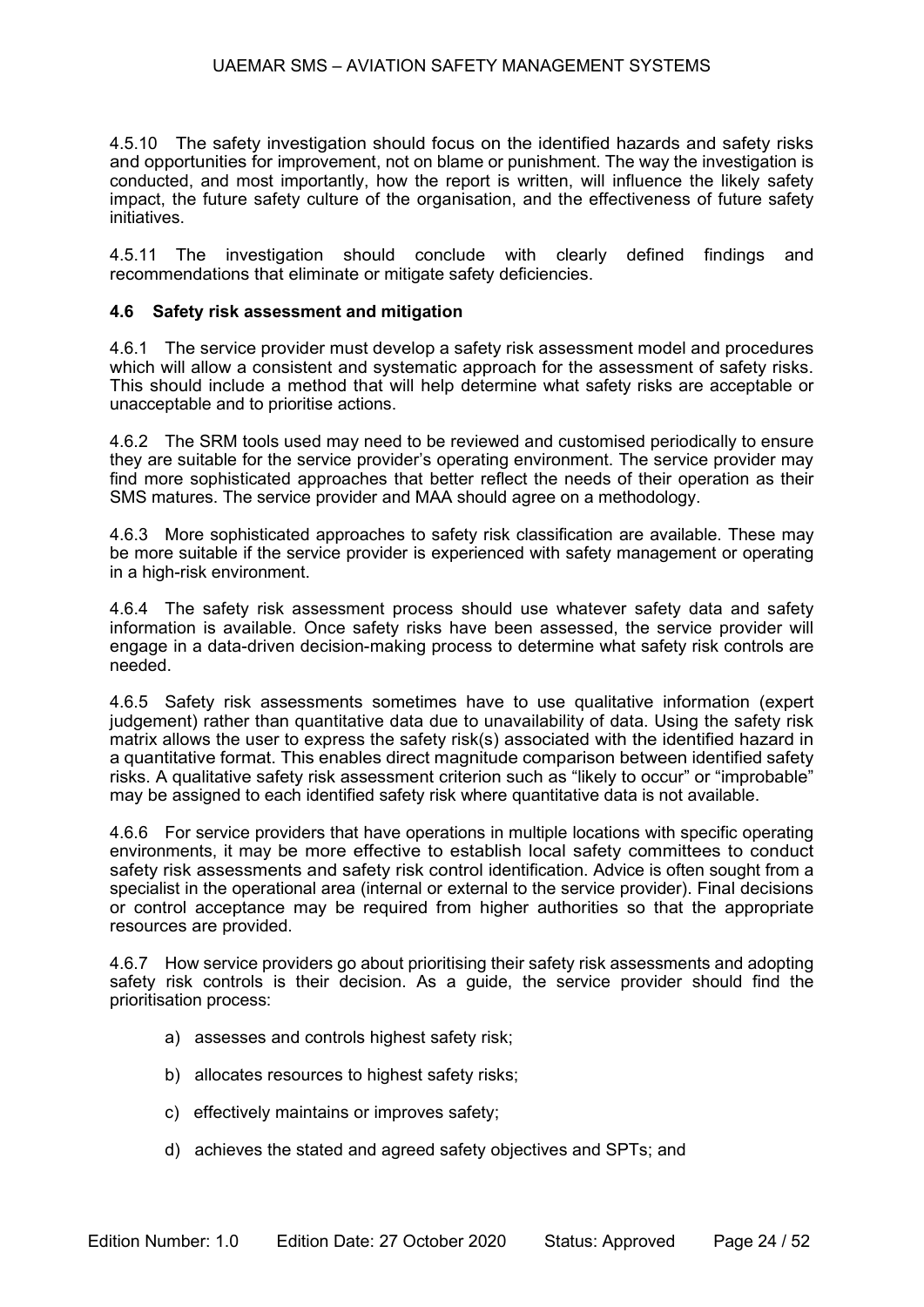e) satisfies the requirements of the State's regulations with regard to control of safety risks.

4.6.8 After safety risks have been assessed, appropriate safety risk controls can be implemented. It is important to involve the "end users" and subject matter experts in determining appropriate safety risk controls. Ensuring the right people are involved will maximise the practicality of safety risk chosen mitigations. A determination of any unintended consequences, particularly the introduction of new hazards, should be made prior to the implementation of any safety risk controls.

4.6.9 Once the safety risk control has been agreed and implemented, the safety performance should be monitored to assure the effectiveness of the safety risk control. This is necessary to verify the integrity, efficiency and effectiveness of the new safety risk controls under operational conditions.

4.6.10 The SRM outputs should be documented. This should include the hazard and any consequences, the safety risk assessment and any safety risk control actions taken. These are often captured in a register so they can be tracked and monitored. This SRM documentation becomes a historical source of organisational safety knowledge which can be used as reference when making safety decisions and for safety information exchange. This safety knowledge provides material for safety trend analyses and safety training and communication. It is also useful for internal audits to assess whether safety risk controls and actions have been implemented and are effective.

#### <span id="page-24-0"></span>**5.0 COMPONENT 3: SAFETY ASSURANCE**

5.1 ICAO Annex 19, Appendix 2, 3.1.1 requires that service providers develop and maintain the means to verify the safety performance of the organisation and to validate the effectiveness of safety risk controls. The safety assurance component of the service provider's SMS provides these capabilities.

5.2 Safety assurance consists of processes and activities undertaken to determine whether the SMS is operating according to expectations and requirements. This involves continuously monitoring its processes as well as its operating environment to detect changes or deviations that may introduce emerging safety risks or the degradation of existing safety risk controls. Such changes or deviations may then be addressed through the SRM process.

5.3 Safety assurance activities should include the development and implementation of actions taken in response to any identified issues having a potential safety impact. These actions continuously improve the performance of the service provider's SMS.

#### **5.4 Safety performance monitoring and measurement**

To verify the safety performance and validate the effectiveness of safety risk controls requires the use of a combination of internal audits and the establishment and monitoring of SPIs. Assessing the effectiveness of the safety risk controls is important as their application does not always achieve the results intended. This will help identify whether the right safety risk control was selected and may result in the application of a different safety risk control strategy.

#### *Internal audit*

5.4.1 Internal audits are performed to assess the effectiveness of the SMS and identify areas for potential improvement. Most aviation safety regulations are generic safety risk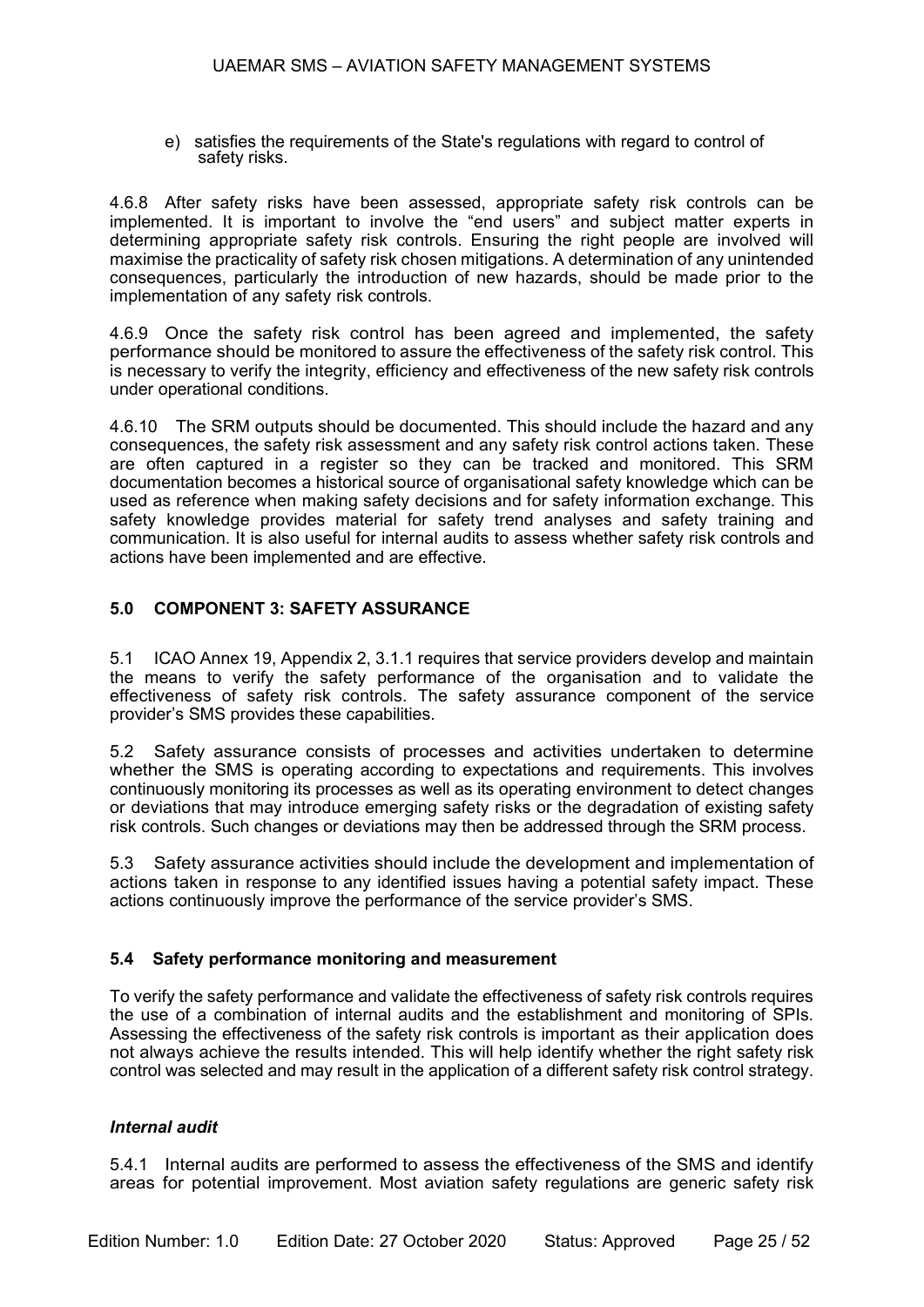controls that have been established by the State. Ensuring compliance with the regulations through the internal audit is a principle aspect of safety assurance.

5.4.2 It is also necessary to ensure that any safety risk controls are effectively implemented and monitored. The causes and contributing factors should be investigated and analysed where non-conformances and other issues are identified. The main focus of the internal audit is on the policies, processes and procedures that provide the safety risk controls.

5.4.3 Internal audits are most effective when conducted by persons or departments independent of the functions being audited. Such audits should provide the accountable executive and senior management with feedback on the status of:

- a) compliance with regulations;
- b) compliance with policies, processes and procedures;
- c) the effectiveness of safety risk controls;
- d) the effectiveness of corrective actions; and
- e) the effectiveness of the SMS.

5.4.4 Some organisations cannot ensure appropriate independence of an internal audit, in such cases, the service provider should consider engaging external auditors (e.g. independent auditors or auditors from another organisation).

5.4.5 Planning of internal audits should take into account the safety criticality of the processes, the results of previous audits and assessments (from all sources), and the implemented safety risk controls. Internal audits should identify non-compliance with regulations and policies, processes and procedures. They should also identify system deficiencies, lack of effectiveness of safety risk controls and opportunities for improvement.

5.4.6 Assessing for compliance and effectiveness are both essential to achieving safety performance. The internal audit process can be used to determine both compliance and effectiveness. The following questions can be asked to assess compliance and effectiveness of each process or procedure:

- a) Determining compliance
	- 1) Does the required process or procedure exist?
	- 2) Is the process or procedure documented (inputs, activities, interfaces and outputs defined)?
	- 3) Does the process or procedure meet requirements (criteria)?
	- 4) Is the process or procedure being used?
	- 5) Are all affected personnel following the process or procedure consistently?
	- 6) Are the defined outputs being produced?
	- 7) Has a process or procedure change been documented and implemented?
- b) Assessing effectiveness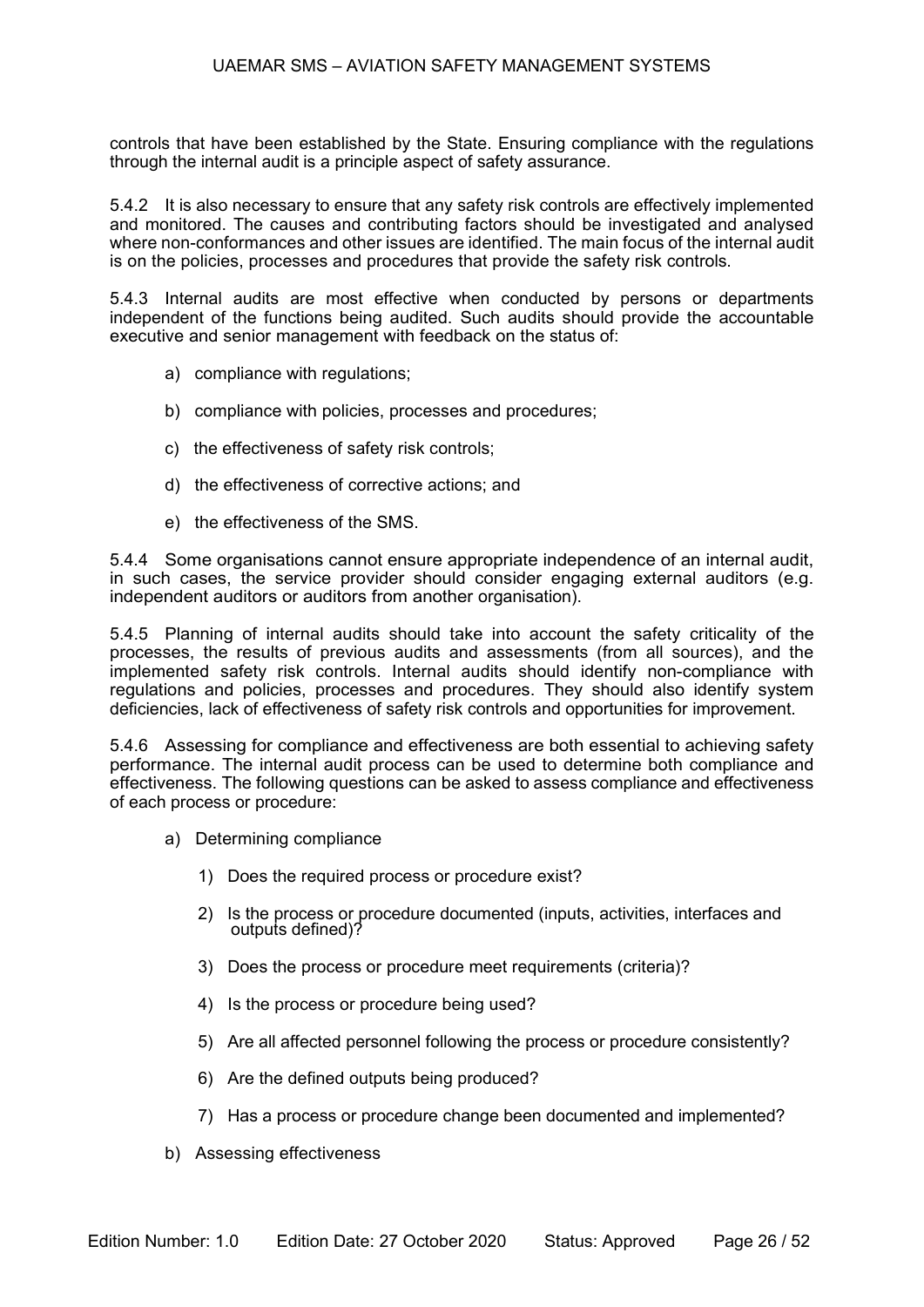- 1) Do users understand the process or procedure?
- 2) Is the purpose of the process or procedure being achieved consistently?
- 3) Are the results of the process or procedure what the "customer" asked for?
- 4) Is the process or procedure regularly reviewed?
- 5) Is a safety risk assessment conducted when there are changes to the process or procedure?
- 6) Have process or procedure improvements resulted in the expected benefits?

5.4.7 In addition, internal audits should monitor progress in closing previously identified noncompliances. These should have been addressed through root cause analysis and the development and implementation of corrective and preventive action plans. The results from analysis of cause(s) and contributing factors for any non-compliance should feed into the service provider's SRM processes.

5.4.8 The results of the internal audit process become one of the various inputs to the SRM and safety assurance functions. Internal audits inform the service provider's management of the level of compliance within the organisation, the degree to which safety risk controls are effective and where corrective or preventive action is required.

5.4.9 MAAs may provide additional feedback on the status of compliance with regulations, and the effectiveness of the SMS and industry associations or other third parties selected by the service provider to audit their organisation and processes. Results of such second- and third-party audits are inputs to the safety assurance function, providing the service provider with indications of the effectiveness of their internal audit processes and opportunities to improve their SMS.

#### *Safety performance monitoring*

5.4.10 Safety performance monitoring is conducted through the collection of safety data and safety information from a variety of sources typically available to an organisation. Data availability to support informed decision-making is one of the most important aspects of the SMS. Using this data for safety performance monitoring and measurement are essential activities that generate the information necessary for safety risk decision-making.

5.4.11 Safety performance monitoring and measurement should be conducted observing some basic principles. The safety performance achieved is an indication of organisational behaviour and is also a measure of the effectiveness of the SMS. This requires the organisation to define:

- a) Safety objectives, which should be established first to reflect the strategic achievements or desired outcomes related to safety concerns specific to the organisation's operational context;
- b) SPIs, which are tactical parameters related to the safety objectives and therefore are the reference for data collection; and
- c) SPTs, which are also tactical parameters used to monitor progress towards the achievement of the safety objectives.

5.4.12 A more complete and realistic picture of the service provider's safety performance will be achieved if SPIs encompass a wide spectrum of indicators. This should include: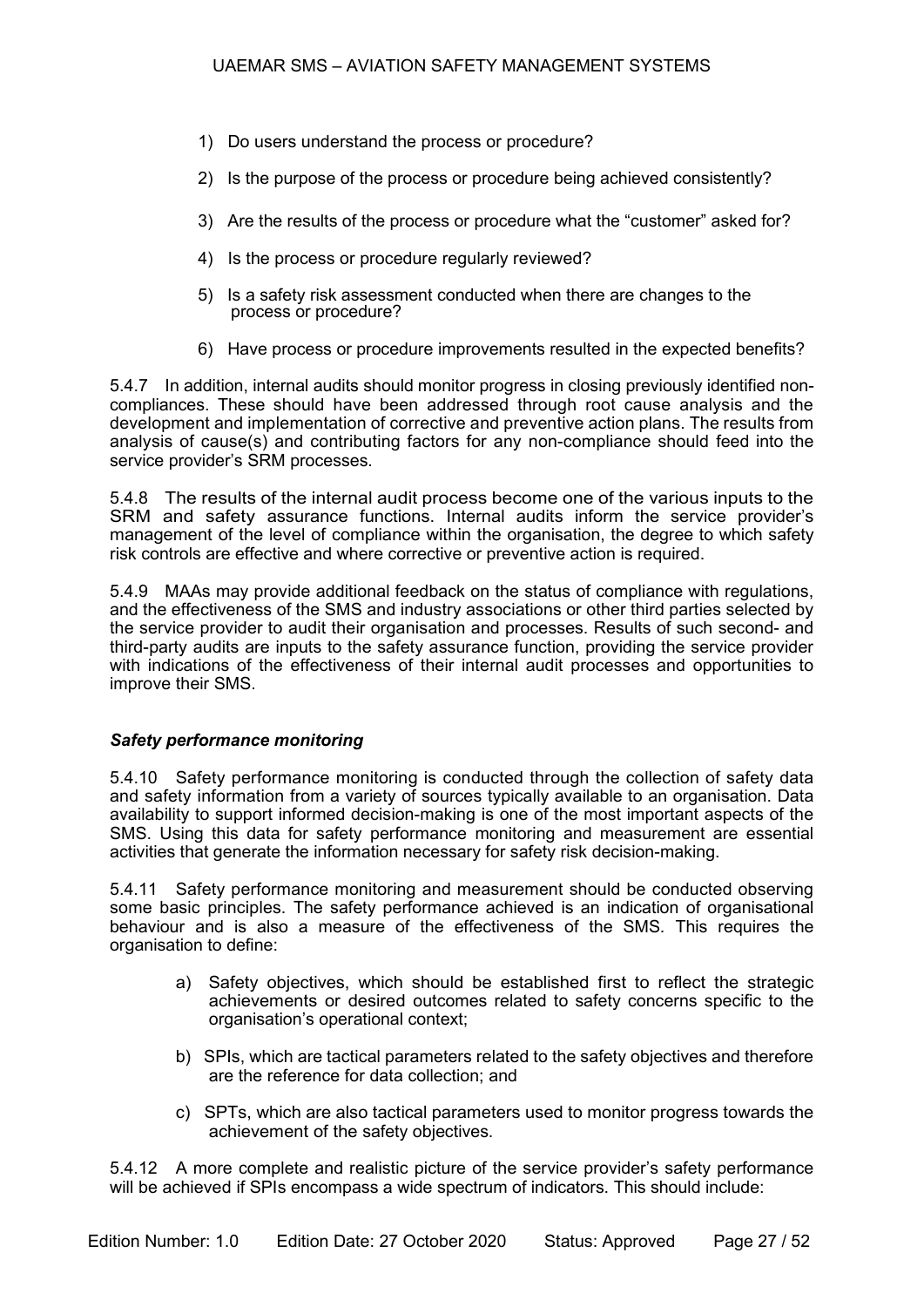- a) low probability/high severity events (e.g. accidents and serious incidents);
- b) high probability/low severity events (e.g. uneventful operational events, nonconformance reports, deviations etc.); and
- c) process performance (e.g. training, system improvements and report processing).

5.4.13 SPIs are used to measure operational safety performance of the service provider and the performance of their SMS. SPIs rely on the monitoring of data and information from various sources including the safety reporting system. They should be specific to the individual service provider and be linked to the safety objectives already established.

5.4.14 When establishing SPIs service providers should consider:

- a) *Measuring the right things*: Determine the best SPIs that will show the organisation is on track to achieving its safety objectives. Also consider what are the biggest safety issues and safety risks faced by the organisation, and identify SPIs which will show effective control of these.
- b) *Availability of data*: Is there data available which aligns with what the organisation wants to measure? If there isn't, there may be a need to establish additional data collection sources. For small organisations with limited amounts of data, the pooling of data sets may also help to identify trends. This may be supported by industry associations who can collate safety data from multiple organisations.
- c) *Reliability of the data*: Data may be unreliable either because of its subjectivity or because it is incomplete.
- d) *Common industry SPIs*: It may be useful to agree on common SPIs with similar organisations so that comparisons can be made between organisations. The regulator or industry associations may enable these.

5.4.15 Once SPIs have been established the service provider should consider whether it appropriate to identify SPTs and alert levels. SPTs are useful in driving safety improvements but, implemented poorly, they have been known to lead to undesirable behaviours - that is, individuals and departments becoming too focused on achieving the target and perhaps losing sight of what the target was intended to achieve - rather than an improvement in organisational safety performance. In such cases it may be more appropriate to monitor the SPI for trends.

5.4.16 The following activities can provide sources to monitor and measure safety performance:

- a) *Safety studies* are analyses to gain a deeper understanding of safety issues or better understand a trend in safety performance.
- b) *Safety data analysis* uses the safety reporting data to uncover common issues or trends that might warrant further investigation.
- c) *Safety surveys* examine procedures or processes related to a specific operation. Safety surveys may involve the use of checklists, questionnaires and informal confidential interviews. Safety surveys generally provide qualitative information. This may require validation via data collection to determine if corrective action is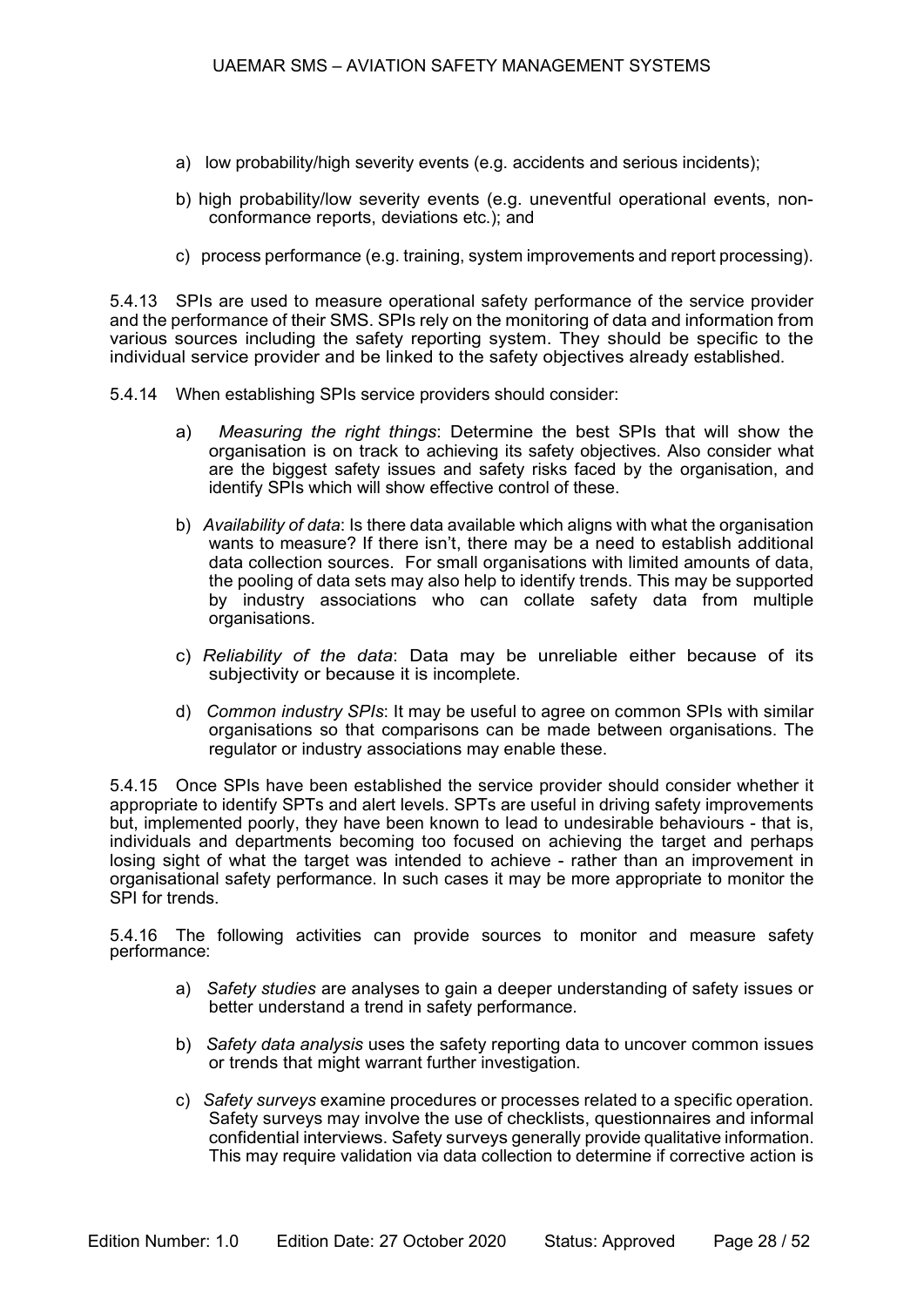required. Nonetheless, surveys may provide an inexpensive and valuable source of safety information.

- d) *Safety audits* focus on assessing the integrity of the service provider's SMS and supporting systems. Safety audits can also be used to evaluate the effectiveness of installed safety risk controls or to monitor compliance with safety regulations. Ensuring independence and objectivity is a challenge for safety audits. Independence and objectivity can be achieved by engaging external entities or internal audits with protections in place - policies, procedures, roles, communication protocols.
- e) *Findings and recommendations from safety investigations* can provide useful safety information that can be analysed against other collected safety data.
- f) *Operational data collection systems* such as Flight Data Analysis (FDA), radar information can provide useful data of events and operational performance.

5.4.17 The development of SPIs should be linked to the safety objectives and be based on the analysis of data that is available or obtainable. The monitoring and measurement process involves the use of selected safety performance indicators, corresponding SPTs and safety triggers.

5.4.18 The organisation should monitor the performance of established SPIs and SPTs to identify abnormal changes in safety performance. SPTs should be realistic, context specific and achievable when considering the resources available to the organisation and the associated aviation sector.

5.4.19 Primarily, safety performance monitoring and measurement provides a means to verify the effectiveness of safety risk controls. In addition, they provide a measure of the integrity and effectiveness of SMS processes and activities.

5.4.20 The State may have specific processes for the acceptance of SPIs and SPTs that will need to be followed. Therefore, during development of SPIs and SPTs, the service provider should consult with the organisation's regulatory authority or any related information that the State has published.

5.4.21 For more information about safety performance management, refer to ICAO Annex 19 Chapter 4 ( $4<sup>th</sup>$  Edition).

#### **5.5 The management of change**

5.5.1 Service providers experience change due to a number of factors including, but not limited to:

- a) organisational expansion or contraction;
- b) business improvements that impact safety; these may result in changes to internal systems, processes or procedures that support the safe delivery of the products and services;
- c) changes to the organisation's operating environment;
- d) changes to the SMS interfaces with external organisations; and
- e) external regulatory changes, economic changes and emerging risks.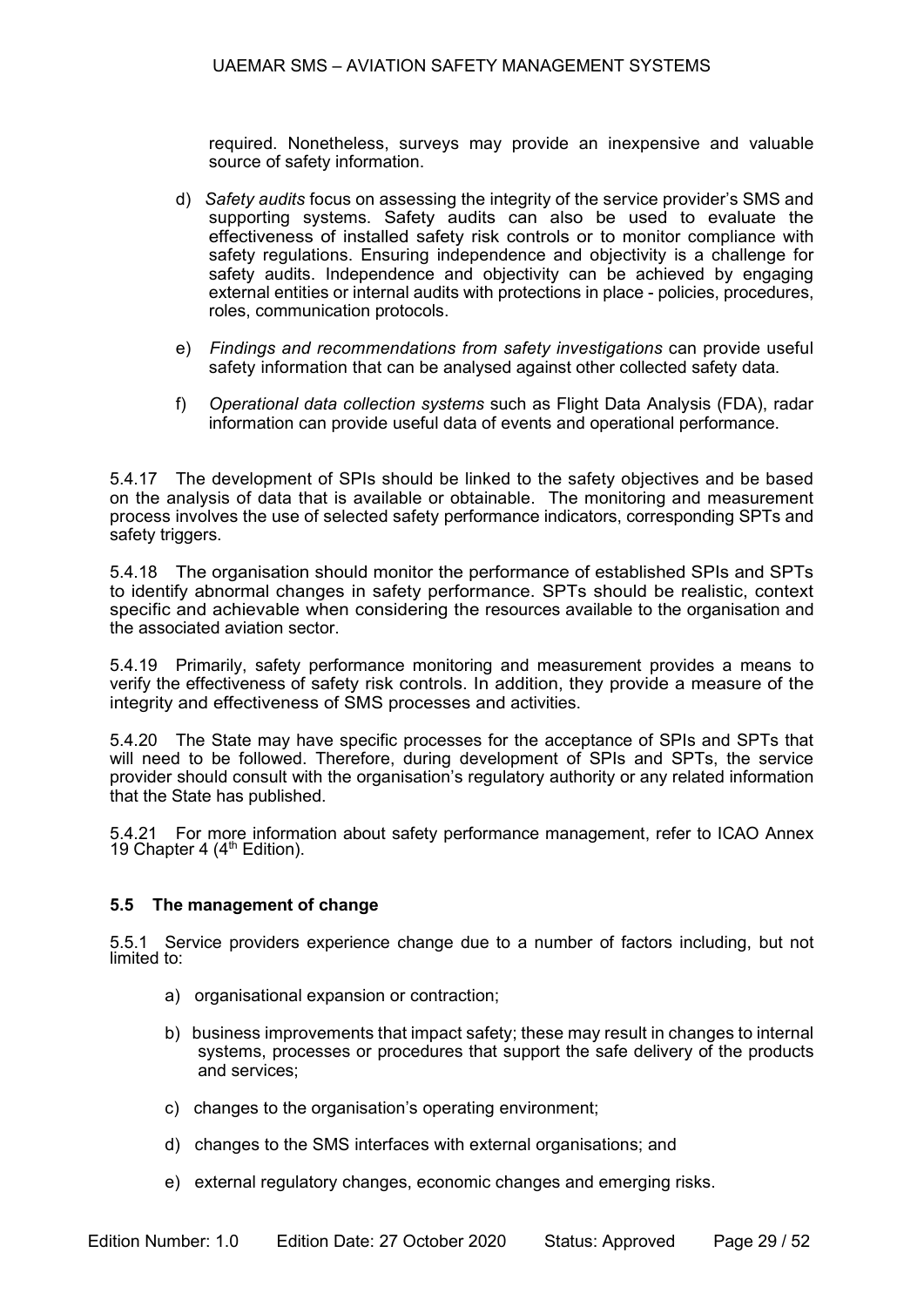5.5.2 Change may affect the effectiveness of existing safety risk controls. In addition, new hazards and related safety risks may be inadvertently introduced into an operation when change occurs. Hazards should be identified and related safety risks assessed and controlled as defined in the organisation's existing hazard identification or SRM procedures.

5.5.3 The organisation's management of change process should take into account the following considerations:

- a) Criticality. How critical is the change? The service provider should consider the impact on their organisation's activities, and the impact on other organisations and the aviation system.
- b) Availability of subject matter experts. It is important that key members of the aviation community are involved in the change management activities; this may include individuals from external organisations.
- c) Availability of safety performance data and information. What data and information is available that can be used to give information on the situation and enable analysis of the change?

5.5.4 Small incremental changes often go unnoticed, but the cumulative effect can be considerable. Changes, large and small, might affect the organisation's system description, and may lead to the need for its revision. Therefore, the system description should be regularly reviewed to determine its continued validity, given that most service providers experience regular, or even continuous, change.

5.5.5 The service provider should define the trigger for the formal change process. Changes that are likely to trigger formal change management include:

- a) introduction of new technology or equipment;
- b) changes in the operating environment;
- c) changes in key personnel;
- d) significant changes in staffing levels;
- e) changes in safety regulatory requirements;
- f) significant restructuring of the organisation; and
- g) physical changes (new facility or base, aerodrome layout changes etc.).

5.5.6 The service provider should also consider the impact of the change on personnel. This could affect the way the change is accepted by those affected. Early communication and engagement will normally improve the way the change is perceived and implemented.

5.5.7 The change management process should include the following activities:

- a) *understand and define the change;* this should include a description of the change and why it is being implemented;
- b) *understand and define who and what it will affect;* this may be individuals within the organisation, other departments or external people or organisations. Equipment,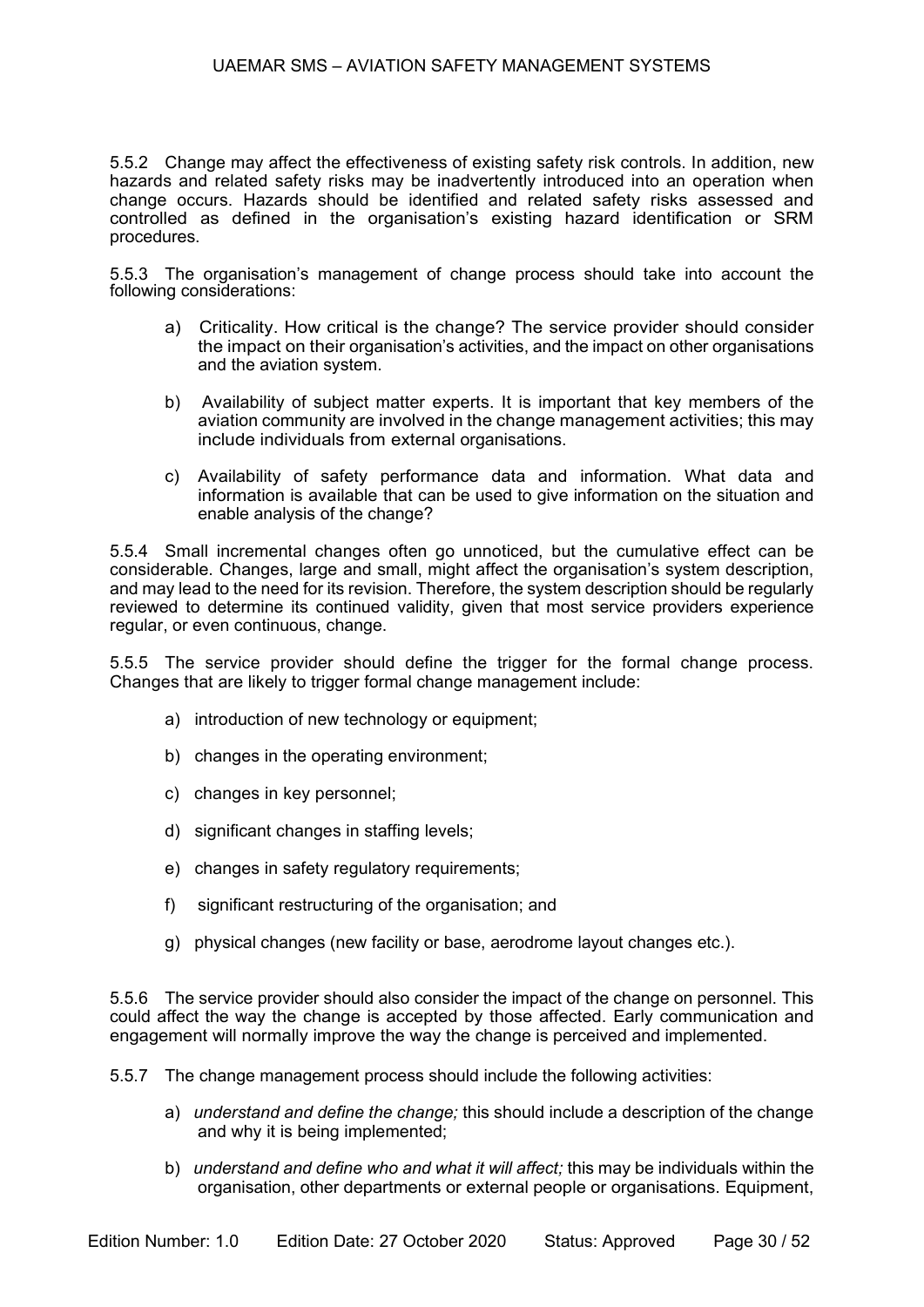systems and processes may also be impacted. A review of the system description and organisations' interfaces may be needed. This is an opportunity to determine who should be involved in the change. Changes might affect risk controls already in place to mitigate other risks, and therefore change could increase risks in areas that are not immediately obvious;

- c) *identify hazards related to the change and carry out a safety risk assessment;* this should identify any hazards directly related to the change. The impact on existing hazards and safety risk controls that may be affected by the change should also be reviewed. This step should use the existing organisation's SRM processes;
- d) *develop an action plan;* this should define what is to be done, by whom and by when. There should be a clear plan describing how the change will be implemented and who will be responsible for which actions, and the sequencing and scheduling of each task;
- e) *sign off on the change;* this is to confirm that the change is safe to implement. The individual with overall responsibility and authority for implementing the change should sign the change plan; and
- f) *assurance plan;* this is to determine what follow-up action is needed. Consider how the change will be communicated and whether additional activities (such as audits) are needed during or after the change. Any assumptions made need to be tested.

#### **5.6 Continuous improvement of the SMS**

5.6.1 ICAO Annex 19, Appendix 2, 3.3 requires that "the service provider monitor and assess its SMS processes to maintain or continuously improve the overall effectiveness of the SMS." Maintenance and continuous improvement of the service provider's SMS effectiveness is supported by safety assurance activities that include the verification and follow up of actions and the internal audit processes. It should be recognised that maintaining and continuously improving the SMS is an ongoing journey as the organisation itself and the operational environment will be constantly changing.

5.6.2 Internal audits involve assessment of the service provider's aviation activities that can provide information useful to the organisation's decision-making processes. The internal audit function includes evaluation of all of the safety management functions throughout the organisation.

5.6.3 SMS effectiveness should not be based solely on SPIs; service providers should aim to implement a variety of methods to determine its effectiveness, measure outputs as well as outcomes of the processes, and assess the information gathered through these activities. Such methods may include:

- a) *Audits*; this includes internal audits and audits carried out by other organisations.
- b) *Assessments*; includes assessments of safety culture and SMS effectiveness.
- c) *Monitoring of occurrences*: monitor the recurrence of safety events including accidents and incidents as well as errors and rule-breaking situations.
- d) *Safety surveys*; including cultural surveys providing useful feedback on staff engagement with the SMS. It may also provide an indicator of the safety culture of the organisation.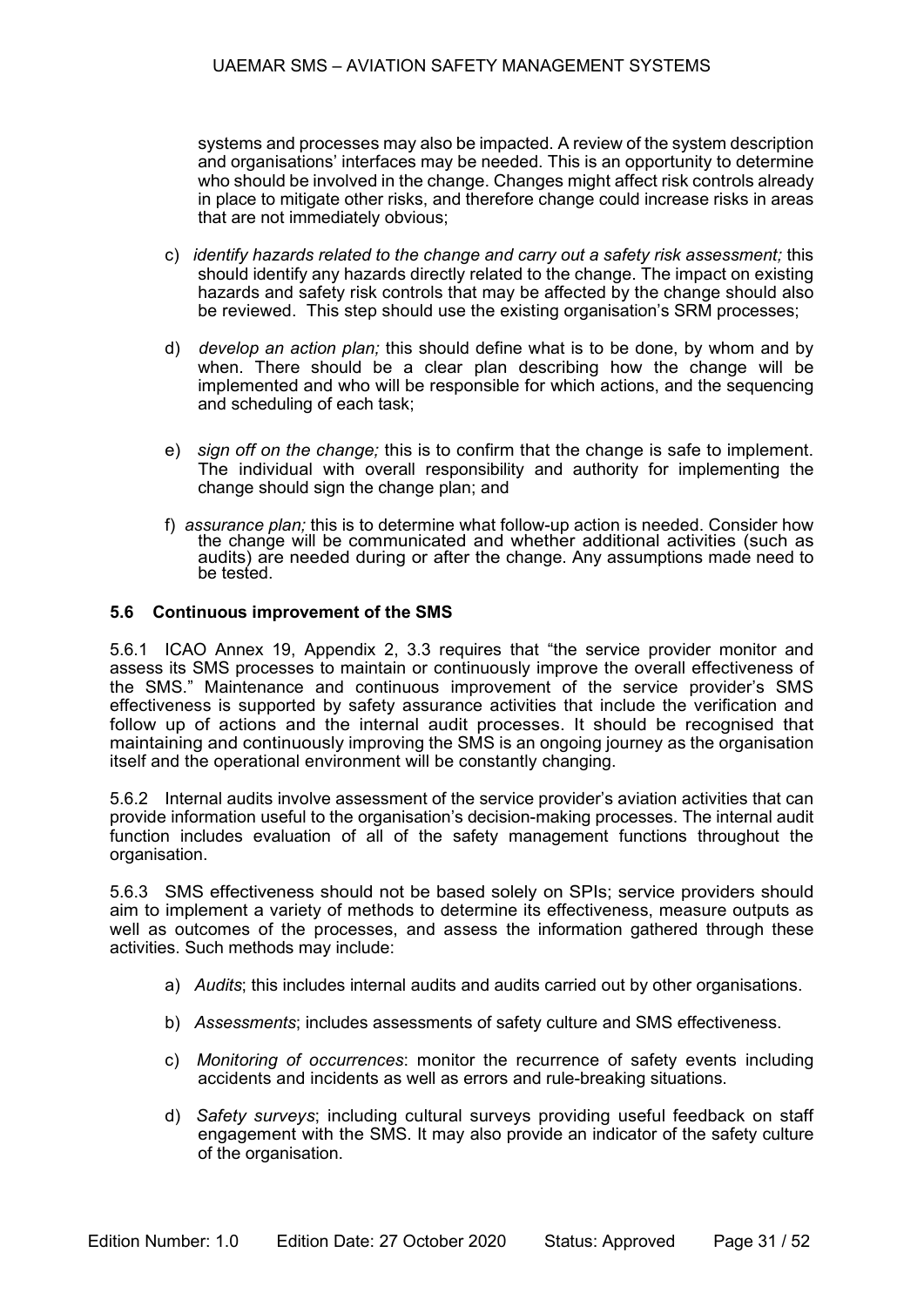- e) *Management reviews*; examine whether the safety objectives are being achieved by the organisation and are an opportunity to look at all the available safety performance information to identify overall trends. It is important that senior management review the effectiveness of the SMS. This may be carried out as one of the functions of the highest-level safety committee.
- f) *Evaluation of SPIs and SPTs*; possibly as part of the management review. It considers trends and, when appropriate data is available, can be compared to other service providers or State or global data.
- g) *Addressing lessons learnt*; from safety reporting systems and service provider safety investigations.

These should lead to safety improvements being implemented.

5.6.4 In summary, the monitoring of the safety performance and internal audit processes contributes to the service provider's ability to continuously improve its safety performance. Ongoing monitoring of the SMS, its related safety risk controls and support systems assures the service provider and the State that the safety management processes are achieving their desired safety performance objectives.

#### <span id="page-31-0"></span>**6.0 COMPONENT 4: SAFETY PROMOTION**

6.1 Safety promotion encourages a positive safety culture and helps achieve the service provider's safety objectives through the combination of technical competence that is continually enhanced through training and education, effective communication, and information-sharing. Senior management provides the leadership to promote the safety culture throughout an organisation.

6.2 Effective safety management cannot be achieved solely by mandate or strict adherence to policies and procedures. Safety promotion affects both individual and organisational behaviour, and supplements the organisation's policies, procedures and processes, providing a value system that supports safety efforts.

6.3 The service provider should establish and implement processes and procedures that facilitate effective two-way communication throughout all levels of the organisation. This should include clear strategic direction from the top of the organisation and the enabling of "bottom-up" communication that encourages open and constructive feedback from all personnel.

#### **6.4 Training and education**

6.4.1 ICAO Annex 19 requires that "the service provider shall develop and maintain a safety training programme that ensures that personnel are trained and competent to perform their SMS duties." It also requires that "the scope of the safety training programme be appropriate to each individual's involvement in the SMS." The safety manager is responsible for ensuring there is a suitable safety training programme in place. This includes providing appropriate safety information relevant to specific safety issues met by the organisation. Personnel who are trained and competent to perform their SMS duties, regardless of their level in the organisation, is an indication of management's commitment to an effective SMS. The training programme should include initial and recurrent training requirements to maintain competencies. Initial safety training should consider, as a minimum, the following:

a) organisational safety policies and safety objectives;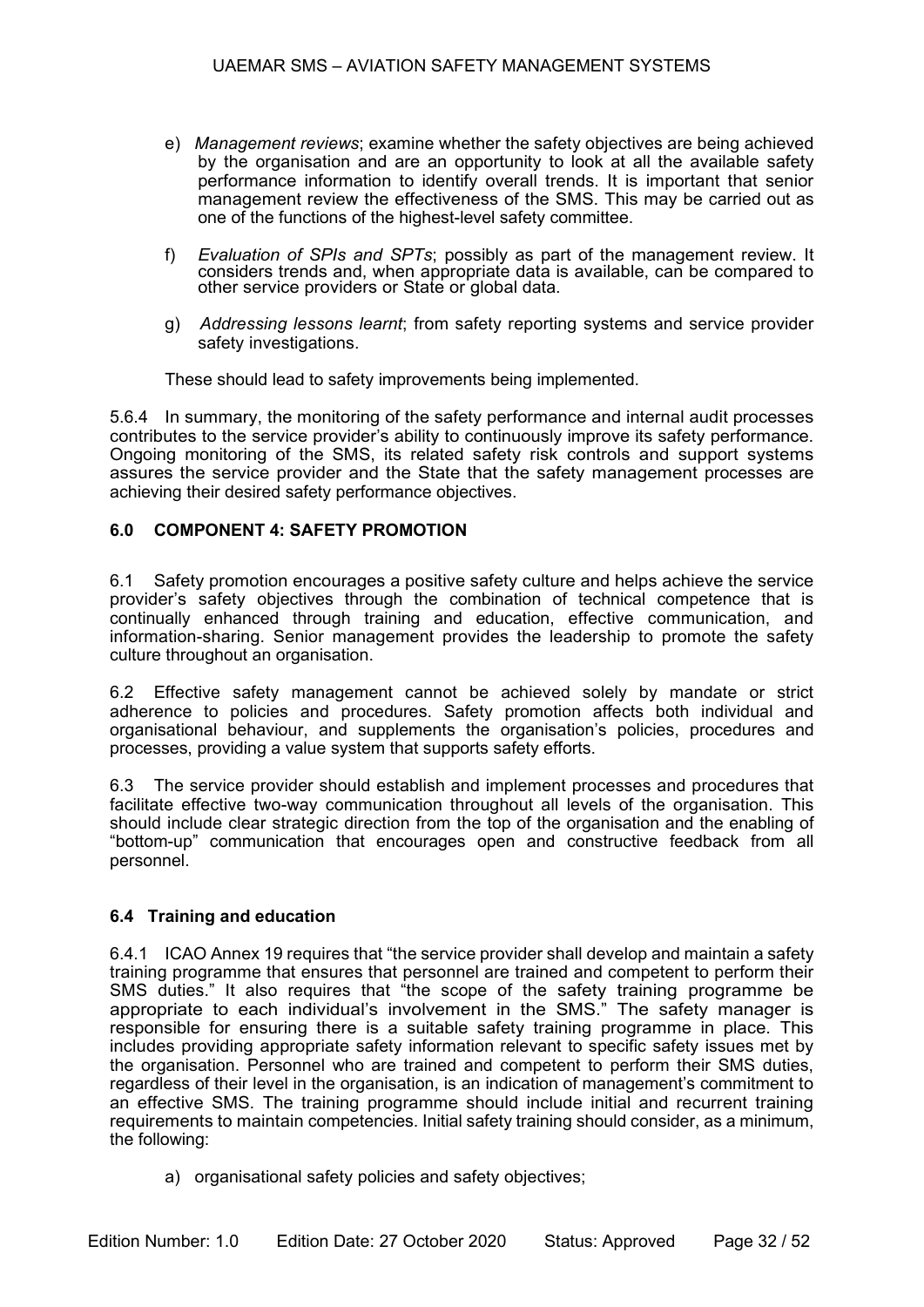- b) organisational roles and responsibilities related to safety;
- c) basic SRM principles;
- d) safety reporting systems;
- e) the organisation's SMS processes and procedures; and
- f) human factors.

6.4.2 Recurrent safety training should focus on changes to the SMS policies, processes and procedures, and should highlight any specific safety issues relevant to the organisation or lessons learnt.

6.4.3 The training programme should be tailored to the needs of the individual's role within the SMS. For example, the level and depth of training for managers involved in the organisation's safety committees will be more extensive than for personnel directly involved with delivery of the organisation's product or services. Personnel not directly involved in the operations may require only a high level overview of the organisation's SMS.

#### *Training needs analysis*

6.4.4 For most organisations, a formal training needs analysis (TNA) is necessary to ensure there is a clear understanding of the operation, the safety duties of the personnel and the available training. A typical TNA will normally start by conducting an audience analysis, which usually includes the following steps:

- a) Every one of the service provider's staff will be affected by the implementation of the SMS, but not in the same ways or to the same degree. Identify each staff grouping and in what ways they will interact with the safety management processes, inputs and outputs - in particular with safety duties. This information should be available from the position/role descriptions. Normally groupings of individuals will start to emerge that have similar learning needs. The service provider should consider whether it is valuable to extend the analysis to staff in external interfacing organisations.
- b) Identify the knowledge and competencies needed to perform each safety duty and required by each staff grouping.
- c) Conduct an analysis to identify the gap between the current safety skill and knowledge across the workforce and those needed to effectively perform the allocated safety duties.
- d) Identify the most appropriate skills and knowledge development approach for each group with the aim of developing a training programme appropriate to each individual or group's involvement in safety management. The training programme should also consider the staff's ongoing safety knowledge and competency needs; these needs will typically be met through a recurrent training programme.

6.4.5 It is also important to identify the appropriate method for training delivery. The main objective is that, on completion of the training, personnel are competent to perform their SMS duties. Competent trainers are usually the single most important consideration; their commitment, teaching skills and safety management expertise will have a significant impact on the effectiveness of the training delivered. The safety training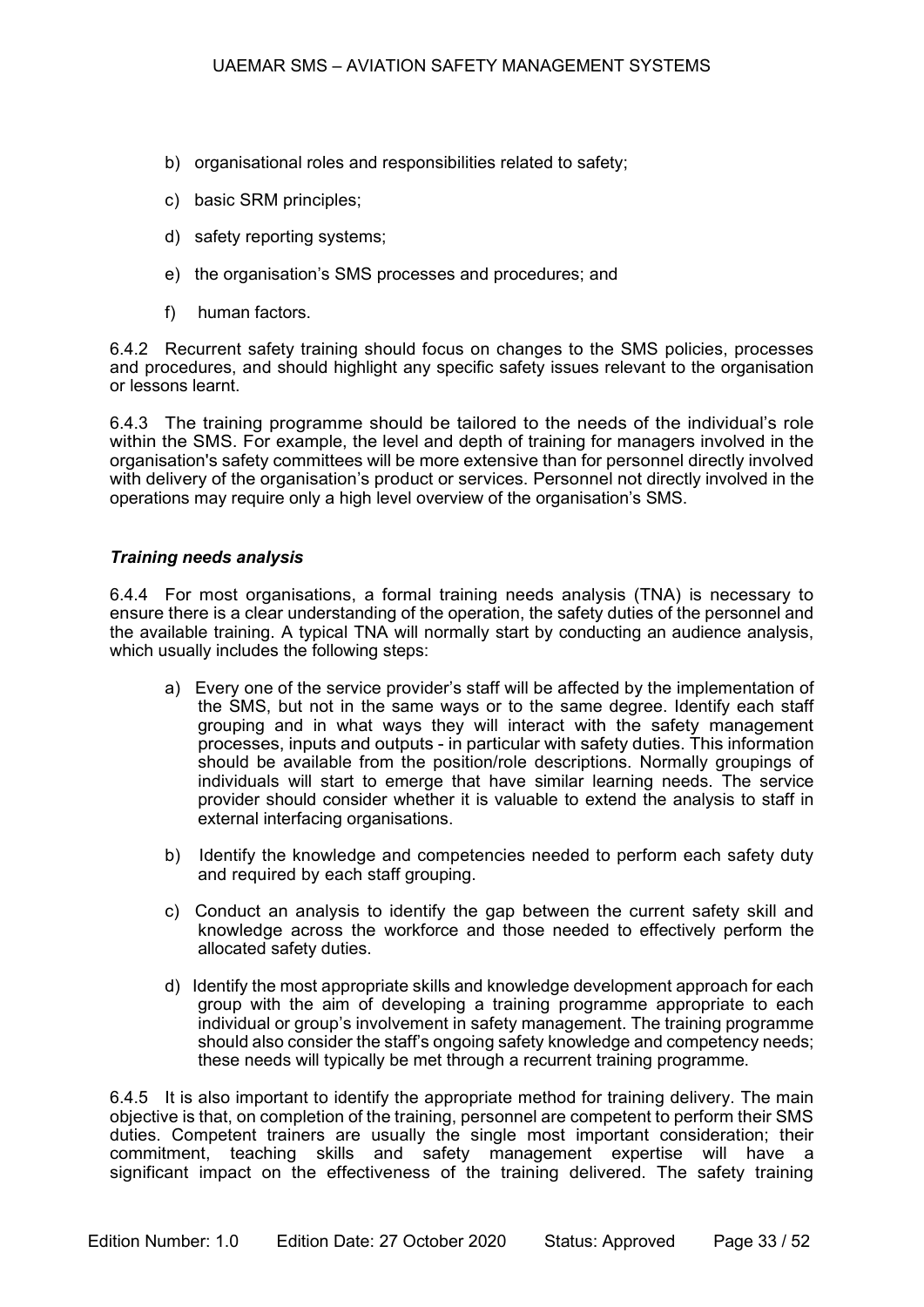programme should also specify responsibilities for development of training content and scheduling as well as training and competency records management.

6.4.6 The organisation should determine who should be trained and to what depth, and this will depend on their involvement in the SMS. Most people working in the organisation have some direct or indirect relationship with aviation safety, and therefore have some SMS duties. This applies to any personnel directly involved in the delivery of products and services, and personnel involved in the organisation's safety committees. Some administrative and support personnel will have limited SMS duties and will need some SMS training, as their work may still have an indirect impact on aviation safety.

6.4.7 The service provider should identify the SMS duties of personnel and use the information to examine the safety training programme and ensure each individual receives training aligned with their involvement with SMS. The safety training programme should specify the content of safety training for support staff, operational personnel, managers and supervisors, senior managers and the accountable executive.

6.4.8 There should be specific safety training for the accountable executive and senior managers that includes the following topics:

- a) specific awareness training for new accountable executives and post holders on their SMS accountabilities and responsibilities;
- b) importance of compliance with national and organisational safety requirements;
- c) management commitment;
- d) allocation of resources;
- e) promotion of the safety policy and the SMS;
- f) promotion of a positive safety culture;
- g) effective interdepartmental safety communication;
- h) safety objective, SPTs and alert levels; and
- i) disciplinary policy.

6.4.9 The main purpose of the safety training programme is to ensure that personnel, at all levels of the organisation, maintain their competence to fulfil their safety roles; therefore, competencies of personnel should be reviewed on a regular basis.

#### **6.5 Safety communication**

6.5.1 The service provider should communicate the organisation's SMS objectives and procedures to all appropriate personnel. There should be a communication strategy that enables safety communication to be delivered by the most appropriate method based on the individual's role and need to receive safety related information. This may be done through safety newsletters, notices, bulletins, briefings or training courses. The safety manager should also ensure that lessons learnt from investigations and case histories or experiences, both internally and from other organisations, are distributed widely. Safety communication therefore aims to:

a) *ensure that staff are fully aware of the SMS;* this is a good way of promoting the organisation's safety policy and safety objectives.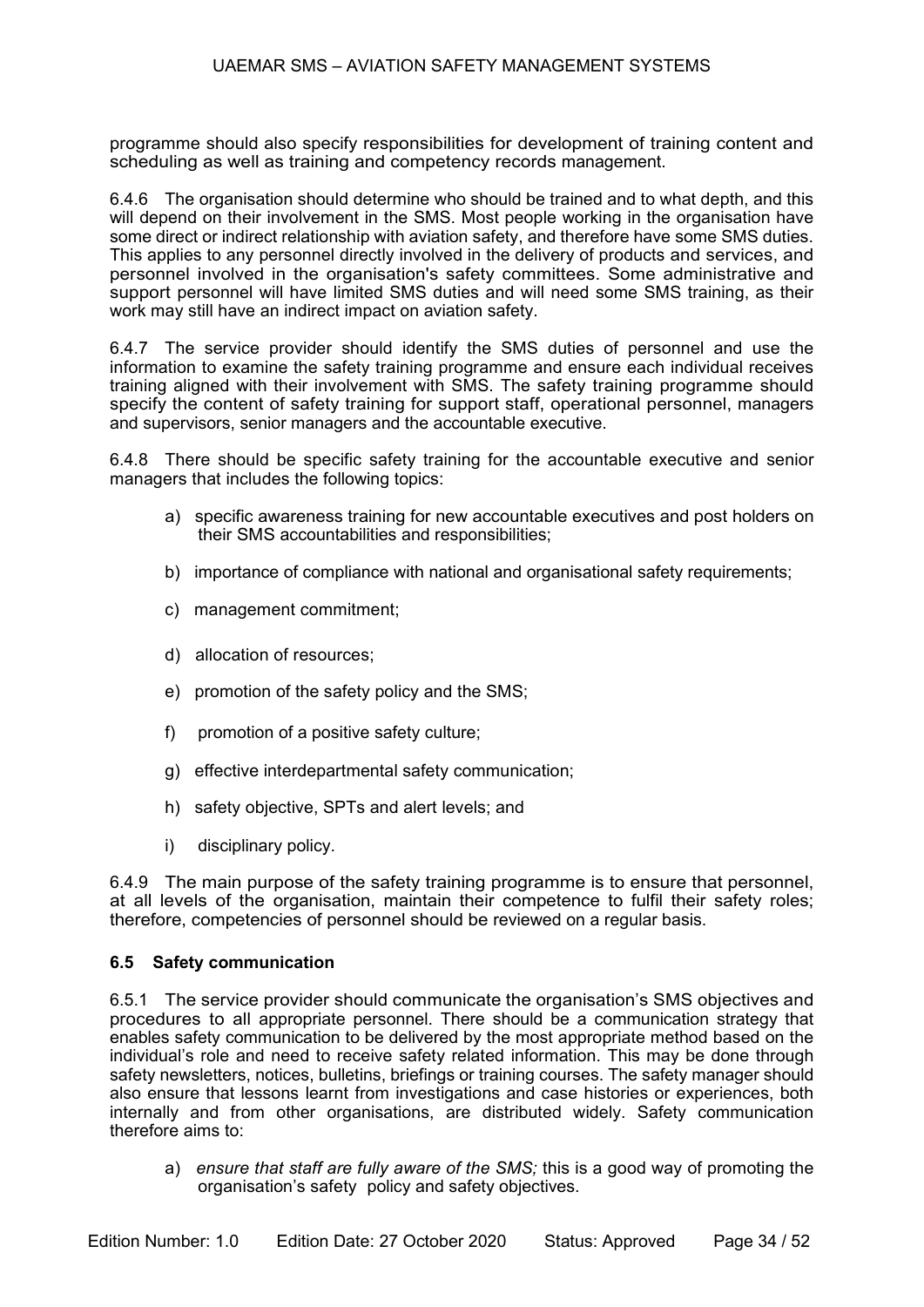- b) *convey safety-critical information;* Safety critical information is specific information related to safety issues and safety risks that could expose the organisation to safety risk. This could be from safety information gathered from internal or external sources such as lessons learnt or related to safety risk controls. The service provider determines what information is considered safety critical and the timeliness of its communication.
- c) *raise awareness of new safety risk controls and corrective actions;* The safety risks faced by the service provider will change over time, and whether this is a new safety risk that has been identified or changes to safety risk controls, these changes will need to be communicated to the appropriate personnel.
- d) *provide information on new or amended safety procedures;* when safety procedures are updated it is important that the appropriate people are made aware of these changes.
- e) *promote a positive safety culture and encourage personnel to identify and report hazards;* safety communication is two-way. It is important that all personnel communicate safety issues to the organisation through the safety reporting system.
- f) *provide feedback;* provide feedback to personnel submitting safety reports on what actions have been taken to address any concerns identified.

6.5.2 Service providers should consider whether any of the safety information listed above needs to be communicated to external organisations.

6.5.3 Service providers should assess the effectiveness of their safety communication by checking personnel have received and understood any safety critical information that has been distributed. This can be done as part of the internal audit activities or when assessing the SMS effectiveness.

6.5.4 Safety promotion activities should be carried out throughout the life cycle of the SMS, not only at the beginning.

#### <span id="page-34-0"></span>**7.0 IMPLEMENTATION PLANNING**

#### **7.1 System description**

7.1.1 A system description helps to identify the organisational processes, including any interfaces, to define the scope of the SMS. This provides an opportunity to identify any gaps related to the service provider's SMS components and elements and may serve as a starting point to identify organisational and operational hazards. A system description serves to identify the features of the product, the service or the activity so that SRM and safety assurance can be effective.

7.1.2 Most organisations are made up of a complex network of interfaces and interactions involving different internal departments as well as different external organisations that all contribute to the safe operation of the organisation. The use of a system description enables the organisation to have a clearer picture of its many interactions and interfaces. This will enable better management of safety risk and safety risk controls if they are described, and help in understanding the impact of changes to the SMS processes and procedures.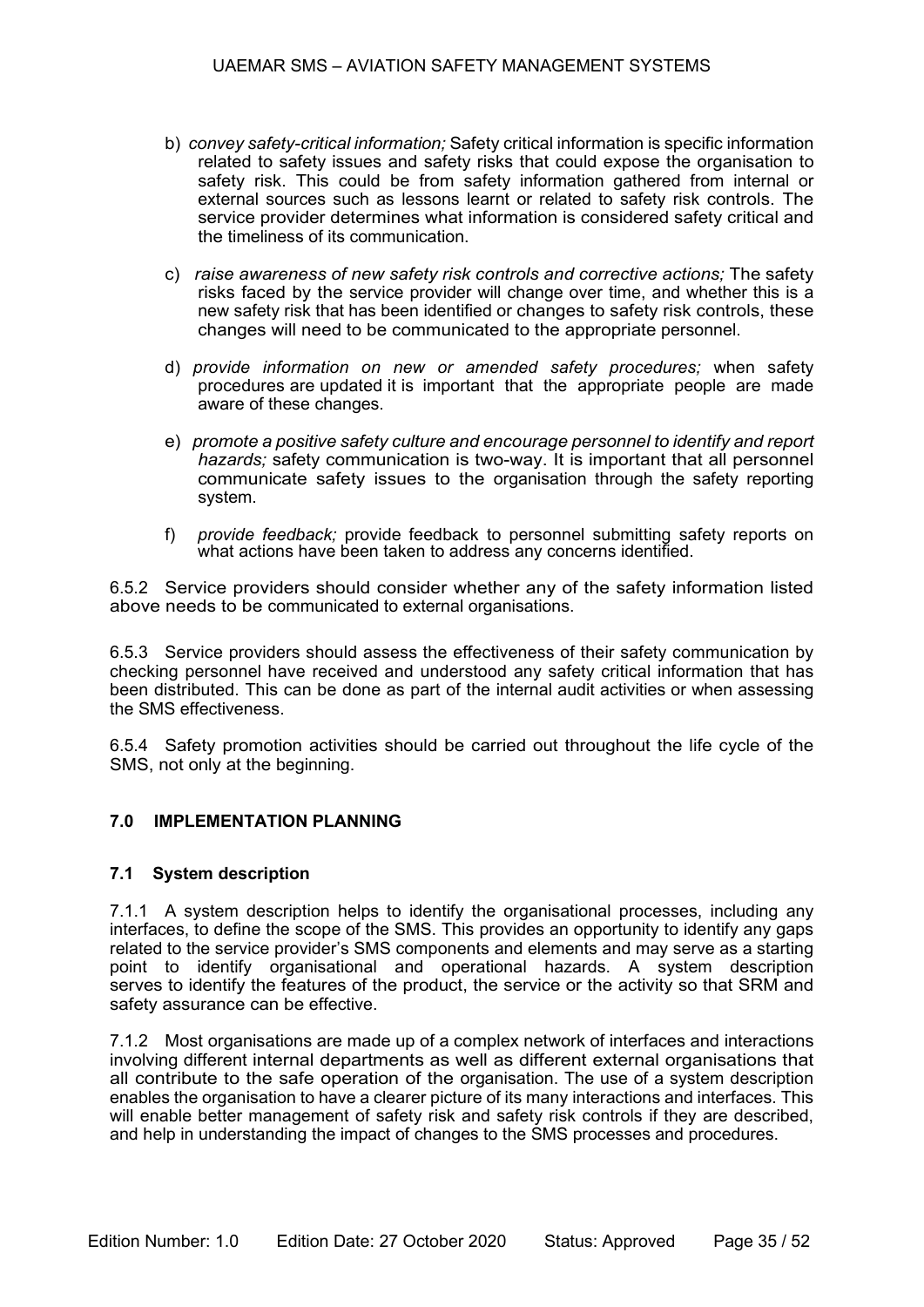7.1.3 When considering a system description, it is important to understand that a "system" is a set of things working together as parts of an interconnecting network. In an SMS, it is any of an organisation's products, people, processes, procedures, facilities, services, and other aspects (including external factors), which are related to, and can affect, the organisation's aviation safety activities. Often, a "system" is a collection of systems, which may also be viewed as a system with subsystems. These systems and their interactions with one another make up the sources of hazards and contribute to the control of safety risks. The important systems include both those which could directly impact aviation safety and those which affect the ability or capacity of an organisation to perform effective safety management.

7.1.4 An overview of the system description and the SMS interfaces should be included in the SMS documentation. A system description may include a bulleted list with references to policies and procedures. A graphic depiction, such as a process flow chart or annotated organisation chart, may be enough for some organisations. An organisation should use a method and format that works for that organisation.

7.1.5 Because each organisation is unique, there is no "one size fits all" method for SMS implementation. It is expected that each organisation will implement an SMS that works for its unique situation. Each organisation should define for itself how it intends to go about fulfilling the fundamental requirements. To accomplish this, it is important that each organisation prepare a system description that identifies its organisational structures, processes, and business arrangements that it considers important to safety management functions. Based on the system description, the organisation should identify or develop policy, processes, and procedures that establish its own safety management requirements.

7.1.6 When an organisation elects to make a significant or substantive change to the processes identified in the system description, the changes should be viewed as potentially affecting its baseline safety risk assessment. Thus, the system description should be reviewed as part of the management of change processes.

#### **7.2 Interface management**

7.2.1 Safety risks faced by service providers are affected by interfaces. Interfaces can be either internal (e.g. between departments) or external (e.g. other service providers or contracted services,). By identifying and managing these interfaces the service provider will have more control over any safety risks related to the interfaces. These interfaces should be defined within the system description.

#### **7.3 Identification of SMS interfaces**

7.3.1 Initially service providers should concentrate on interfaces in relation to its business activities. The identification of these interfaces should be detailed in the system description that sets out the scope of the SMS and should include internal and external interfaces.

7.3.2 [Figure 3](#page-36-0) is an example of how a service provider could map out the different organisations it interacts with to identify any SMS interfaces. The objective of this review is to produce a comprehensive list of all interfaces. The rationale for this exercise is that there may be SMS interfaces which an organisation is not necessarily fully aware of. There may be interfaces where there are no formal agreements in place, such as with the power supply or building maintenance companies.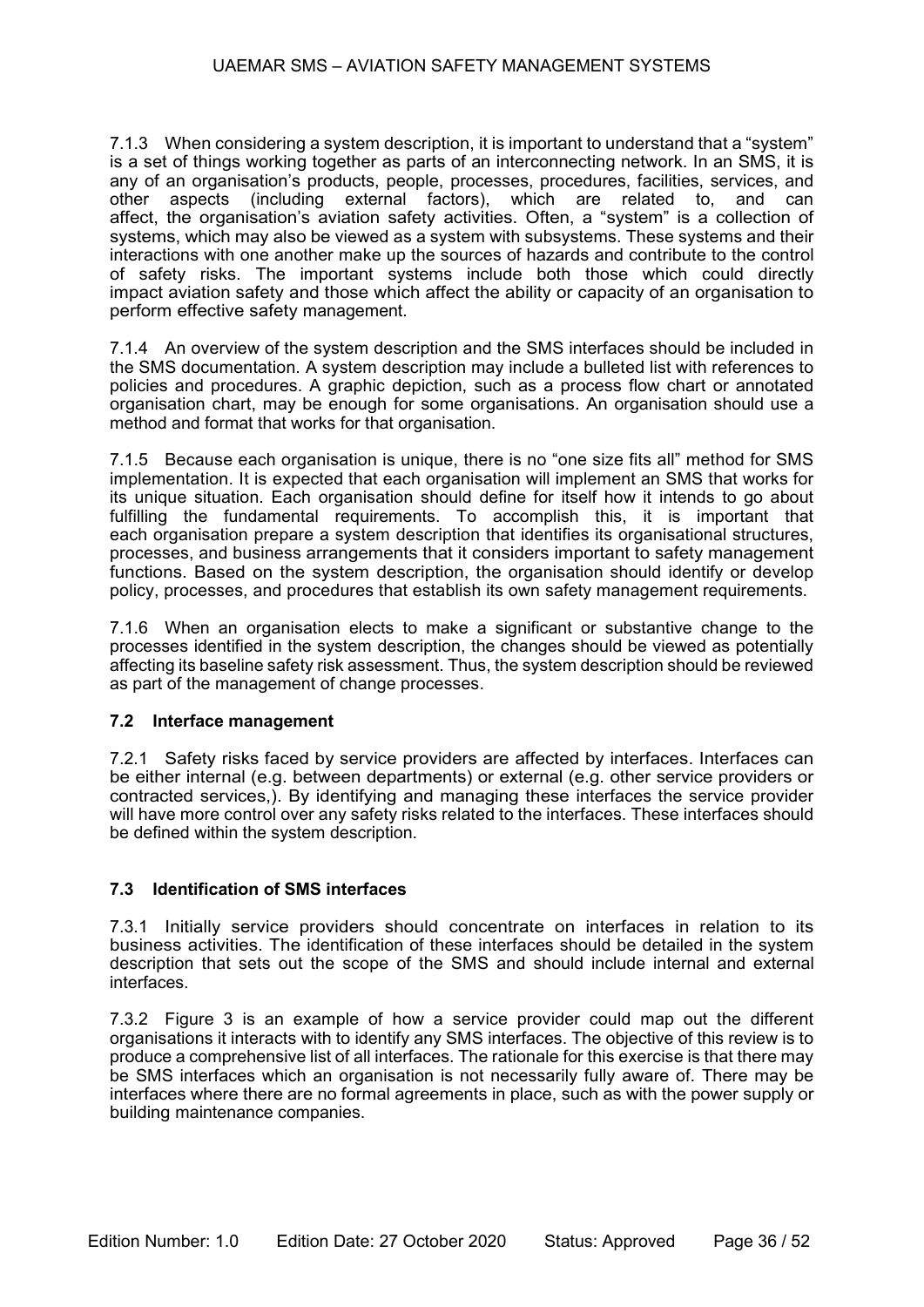

Figure 3. Example of air traffic service provider SMS interfaces

<span id="page-36-0"></span>7.3.3 Some of the internal interfaces may be with business areas not directly associated with safety, such as marketing, finance, legal and human resources. These areas can impact safety through their decisions which impact on internal resources and investment, as well as through agreements and contracts with external organisations, and may not necessarily address safety.

7.3.4 Once the SMS interfaces have been identified, the service provider should consider their relative criticality. This enables the service provider to prioritise the management of the more critical interfaces, and their potential safety risks. Things to consider are:

- a) what is being provided;
- b) why it is needed;
- c) whether the organisations involved has an SMS or another management system in place; and
- d) whether the interface involves the sharing of safety data / information.

#### *Assessing safety impact of interfaces*

7.3.5 The service provider should then identify any hazards related to the interfaces and carry out a safety risk assessment using its existing hazard identification and safety risk assessment processes.

7.3.6 Based on the safety risks identified, the service provider may consider working with the other organisation to determine and define an appropriate safety risk control strategy. By involving the other organisation, they may be able to contribute to identifying hazards, assessing the safety risk as well as determining the appropriate safety risk control. This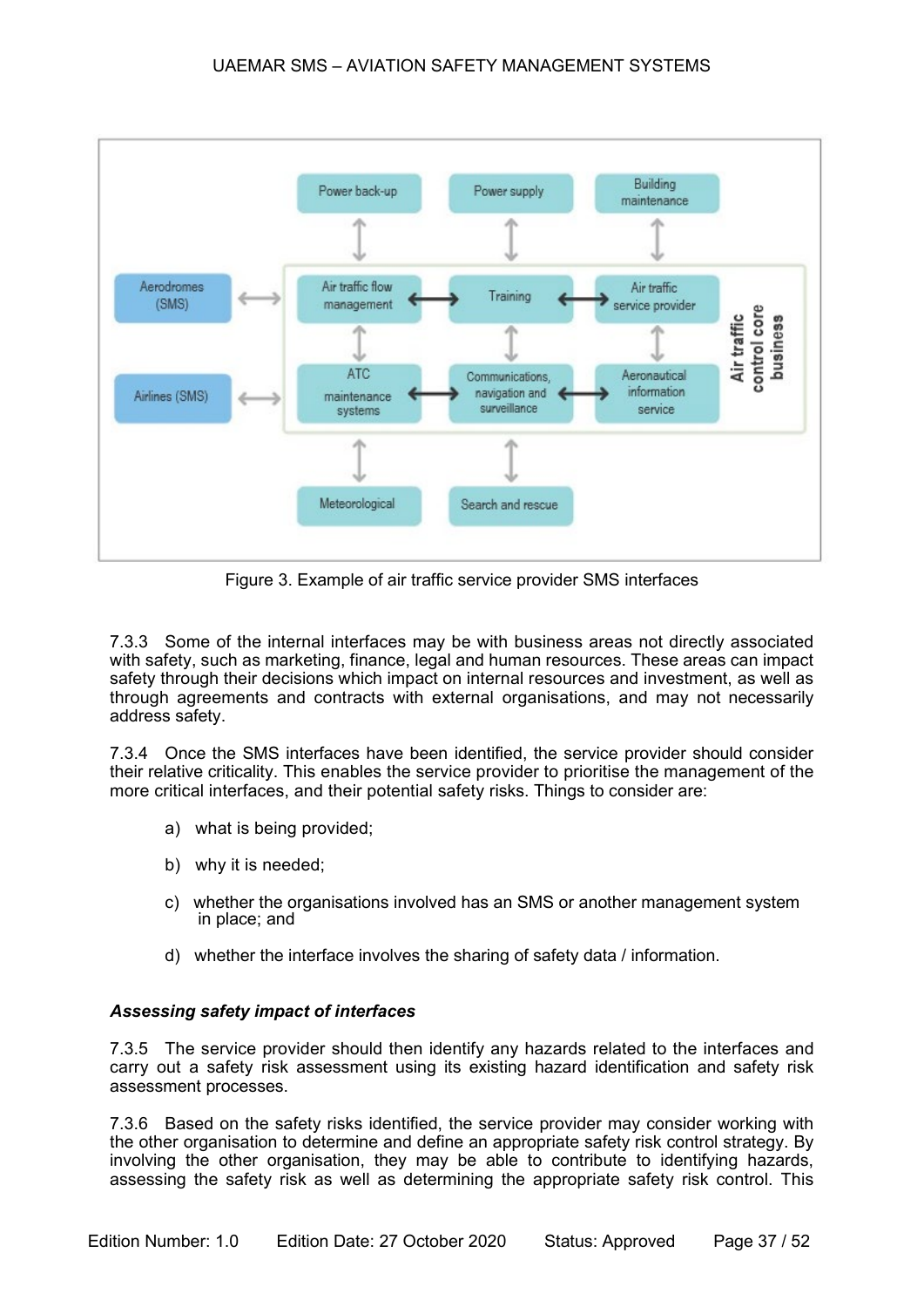collaborative effort is needed because the perception of safety risks may not be the same for each organisation. The risk control could be carried out by either the service provider or the external organisation.

7.3.7 It is also important to recognise that each organisation involved has the responsibility to identify and manage hazards that affect their own organisation. This may mean the critical nature of the interface is different for each organisation as they may apply different safety risk classifications and have different safety risk priorities (in term of safety performance, resources, time, etc.).

#### *Managing and monitoring interfaces*

7.3.8 The service provider is responsible for managing and monitoring the interfaces to ensure the safe provision of their services and products. This will ensure the interfaces are managed effectively and remain current and relevant. Formal agreements are an effective way to accomplish this as the interfaces and associated responsibilities can be clearly defined. Any changes in the interfaces and associated impacts should be communicated to the relevant organisations.

7.3.9 Challenges associated with the service provider's ability to manage interface safety risks include:

- a) one organisation's safety risk controls are not compatible with the other organisations';
- b) willingness of both organisations to accept changes to their own processes and procedures;
- c) insufficient resources or technical expertise available to manage and monitor the interface; and
- d) number and location of interfaces.

7.3.10 It is important to recognise the need for coordination between the organisations involved in the interface. Effective coordination should include:

- a) clarification of each organisation's roles and responsibilities;
- b) agreement of decisions on the actions to be taken (e.g. safety risk control actions and timescales);
- c) identification of what safety information needs to be shared and communicated;
- d) how and when coordination should take place (task force, regular meetings, ad hoc or dedicated meetings); and
- e) agreeing on solutions that benefit both organisations but that do not impair the effectiveness of the SMS.

7.3.11 All safety issues or safety risks related to the interfaces should be documented and made accessible to each organisation for sharing and review. This will allow the sharing of lessons learnt and the pooling of safety data that will be valuable for both organisations. Operational safety benefits may be achieved through an enhancement of safety reached by each organisation as the result of shared ownership of safety risks and responsibility.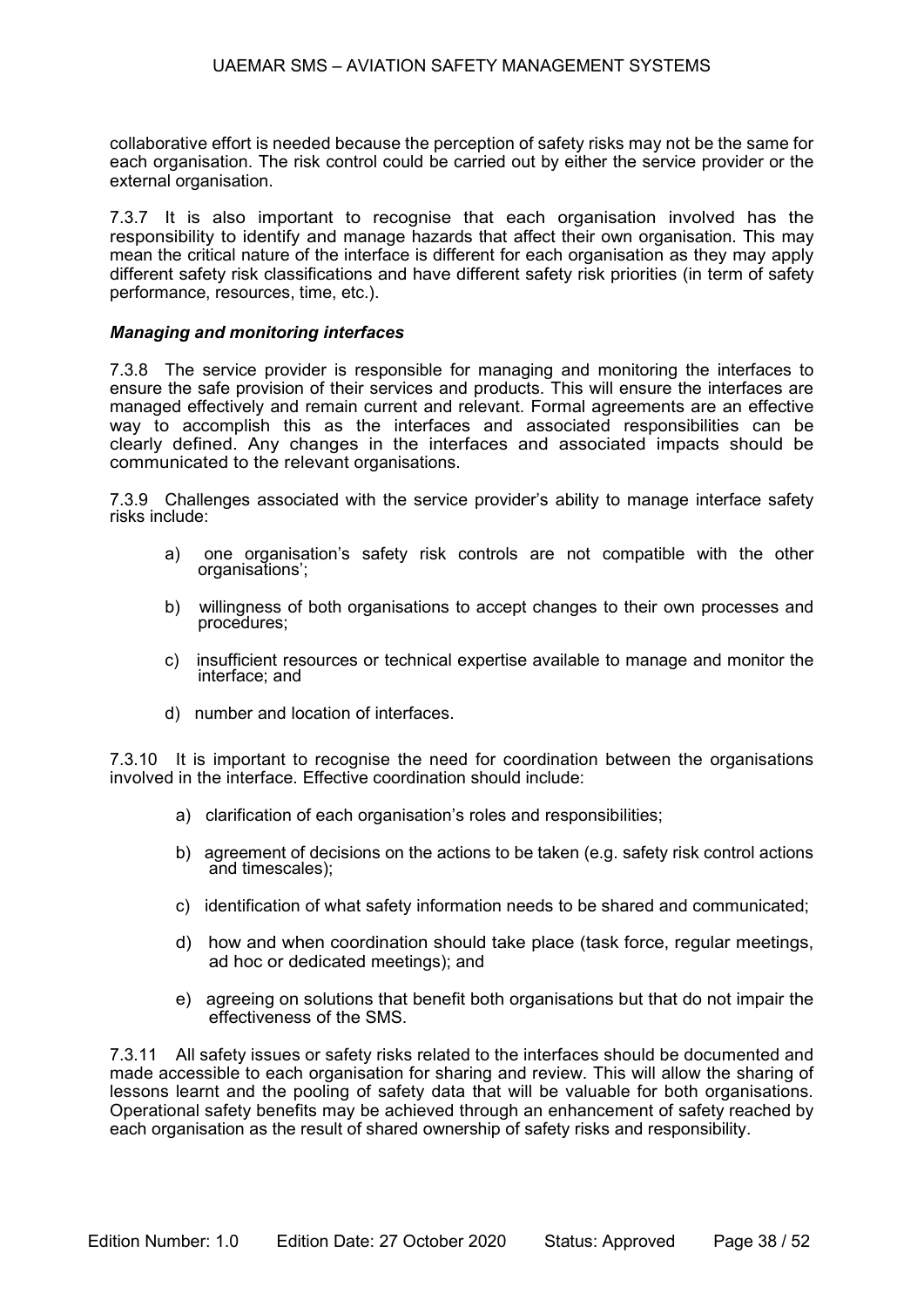#### **7.4 SMS Scalability**

7.4.1 The organisation's SMS, including the policies, processes and procedures, should reflect the size and complexity of the organisation and its activities. It should consider:

- a) the organisational structure and availability of resources;
- b) size and complexity of the organisation (including multiple sites and bases); and
- c) complexity of the activities and the interfaces with external organisations.

7.4.2 The service provider should carry out an analysis of its activities to determine the right level of resources to manage the SMS. This should include the determination of the organisational structure needed to manage the SMS. This would include considerations of who will be responsible for managing and maintaining the SMS, what safety committees are needed, if any, and the need for specific safety specialists.

#### *Safety risk considerations*

7.4.3 Regardless of the size of the service provider, scalability should also be a function of the inherent safety risk of the service provider's activities. Even small organisations may be involved in activities that may entail significant aviation safety risks. Therefore, safety management capability should be commensurate with the safety risk to be managed.

#### *Safety data and safety information and its analysis*

7.4.4 For small organisations, the low volume of data may mean that it is more difficult to identify trends or changes in the safety performance. This may require meetings to raise and discuss safety issues with appropriate experts. This may be more qualitative than quantitative but will help identify hazards and risks for the service provider. Collaborating with other service providers or industry associations can be helpful, since these may have data that the service provider does not have. For example, smaller service providers can exchange with similar organisations/operations to share safety risk information and identify safety performance trends. Service providers should adequately analyse and process their internal data even though it may be limited.

7.4.5 Service providers with many interactions and interfaces will need to consider how they gather safety data and safety information from multiple organisations. This may result in large volumes of data being collected to be collated and analysed later. These service providers should utilise an appropriate method of managing such data. Consideration should also be given to the quality of the data collected and the use of taxonomies to help with the analysis of the data.

#### **7.5 Integration of management systems**

7.5.1 Safety management should be considered as part of a management system (and not in isolation). Therefore, a service provider may implement an integrated management system that includes the SMS. An integrated management system may be used to capture multiple certificates, authorisations or approvals or to cover other business management systems such as quality, security, occupational health and environmental management systems. This is done to remove duplication and exploit synergies by managing safety risks across multiple activities. For example, where a service provider holds multiple certificates it may choose to implement a single management system to cover all of its activities. The service provider should decide the best means to integrate or segregate its SMS to suit its business or organisational needs.

7.5.2 A typical integrated management system may include a: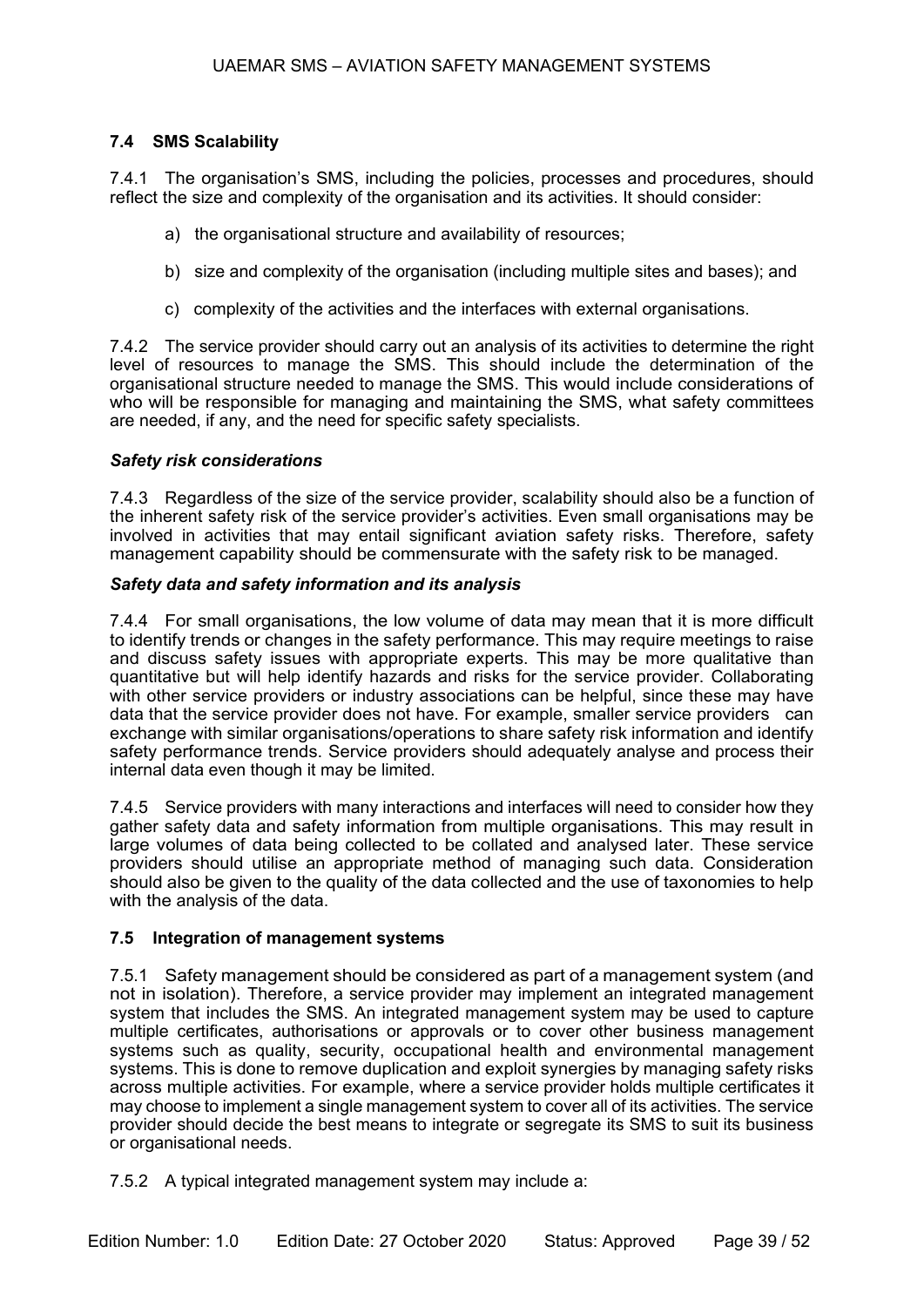- a) quality management system (QMS);
- b) safety management system (SMS);
- c) security management system (SeMS), further guidance may be found in the *Aviation Security Manual* (Doc 8973 — Restricted);
- d) environmental management system (EMS);
- e) occupational health and safety management system (OHSMS);
- f) financial management system (FMS);
- g) documentation management system (DMS); and
- h) fatigue risk management system (FRMS).

7.5.3 A service provider may choose to integrate these management systems based on their unique needs. Risk management processes and internal audit processes are essential features of most of these management systems. It should be recognised that the risks and risk controls developed in any of these systems could have an impact on other systems. In addition, there may be other operational systems associated with the business activities that may also be integrated, such as supplier management, facilities management, etc.

7.5.4 A service provider may also consider applying the SMS to other areas that do not have a current regulatory requirement for an SMS. Service providers should determine the most suitable means to integrate or segregate their management system to suit their business model, operating environment, regulatory, and statutory requirements as well as the expectations of the aviation community. Whichever option is taken, it should still ensure that it meets the SMS requirements.

#### *Benefits and challenges of management system integration*

7.5.5 Integrating the different areas under a single management system will improve efficiency by:

- a) reducing duplication and overlapping of processes and resources;
- b) reducing potentially conflicting responsibilities and relationships;
- c) considering the wider impacts of risks and opportunities across all activities; and
- d) allowing effective monitoring and management of performance across all activities.
- 7.5.6 Possible challenges of management system integration include:
	- a) existing systems may have different functional managers who resist the integration; this could result in conflict;
	- b) there may be resistance to change for personnel impacted by the integration as this will require greater cooperation and coordination;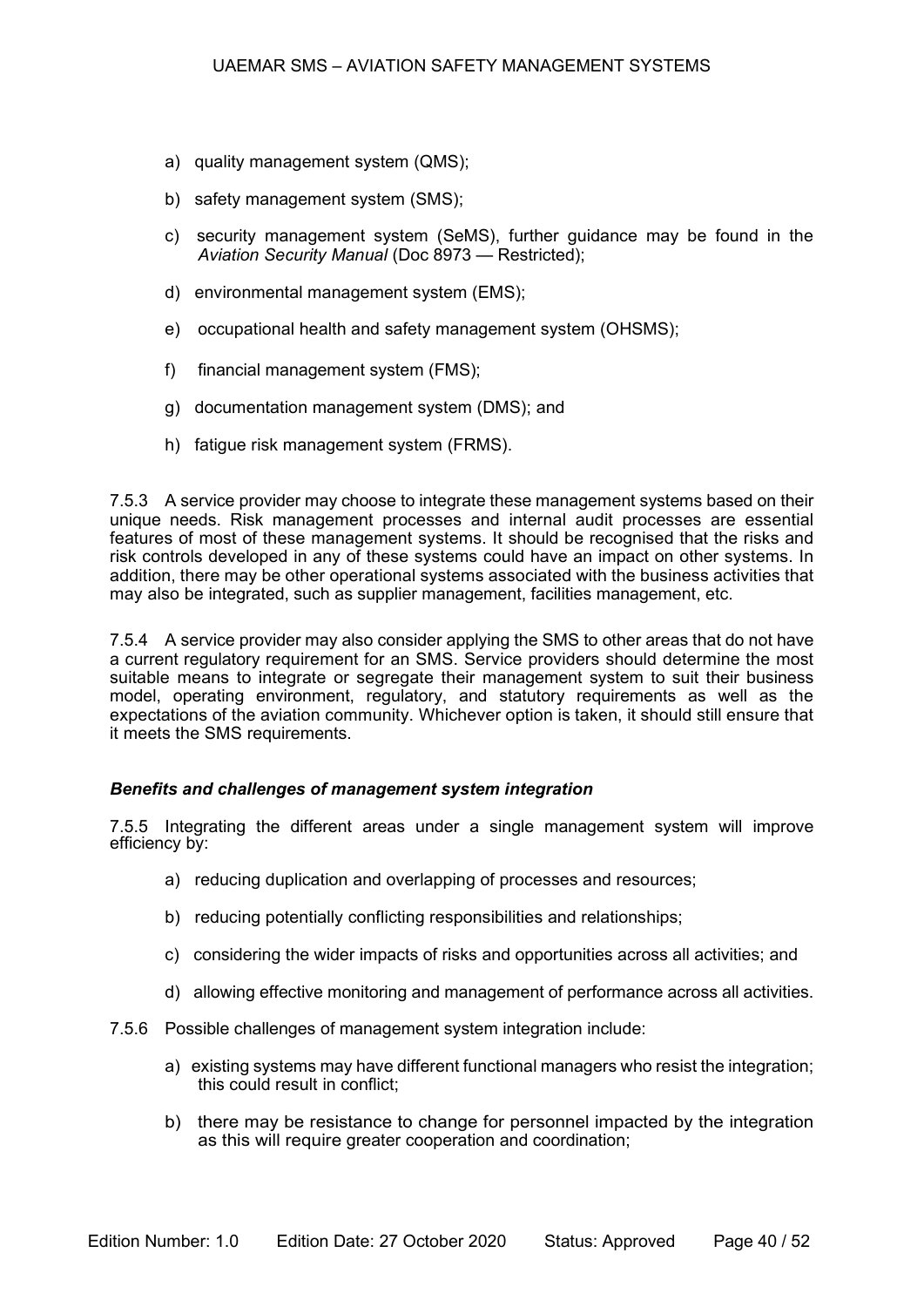- c) impact on the overall safety culture within the organisation as there may be different cultures in respect of each system; this could create conflicts;
- d) regulations may prevent such an integration or the different regulators and standards bodies may have diverging expectations on how their requirements should be met; and
- e) integrating different management systems (such as QMS and SMS) may create additional work to be able to demonstrate that the separate requirements are being met.

7.5.7 To maximise the benefits of integration and address the related challenges, senior management commitment and leadership is essential to manage the change effectively. It is important to identify the person who has overall responsibility for the integrated management system.

#### **7.6 SMS and QMS integration**

7.6.1 Some service providers have both an SMS and QMS. These sometimes are integrated into a single management system. The QMS is generally defined as the organisational structure and associated accountabilities, resources, processes and procedures necessary to establish and promote a system of continuous quality assurance and improvement while delivering a product or service.

7.6.2 Both systems are complementary; the SMS focuses on managing safety risks and safety performance while the QMS focuses on compliance with prescriptive regulations and requirements to meet customer expectations and contractual obligations. The objectives of an SMS are to identify hazards, assess the associated safety risk and implement effective safety risk controls. In contrast, the QMS focuses on the consistent delivery of products and services that meet relevant specifications. Nonetheless, both the SMS and the QMS:

- a) should be planned and managed;
- b) involve all organisational functions related to the delivery of aviation products and services;
- c) identify ineffective processes and procedures;
- d) strive for continuous improvement; and
- e) have the same goal of providing safe and reliable products and services to customers.
- 7.6.3 The SMS focuses on:
	- a) identification of safety-related hazards facing the organisation;
	- b) assessment of the associated safety risk;
	- c) implementation of effective safety risk controls to mitigate safety risks;
	- d) measuring safety performance; and
	- e) maintaining an appropriate resource allocation to meet safety performance requirements.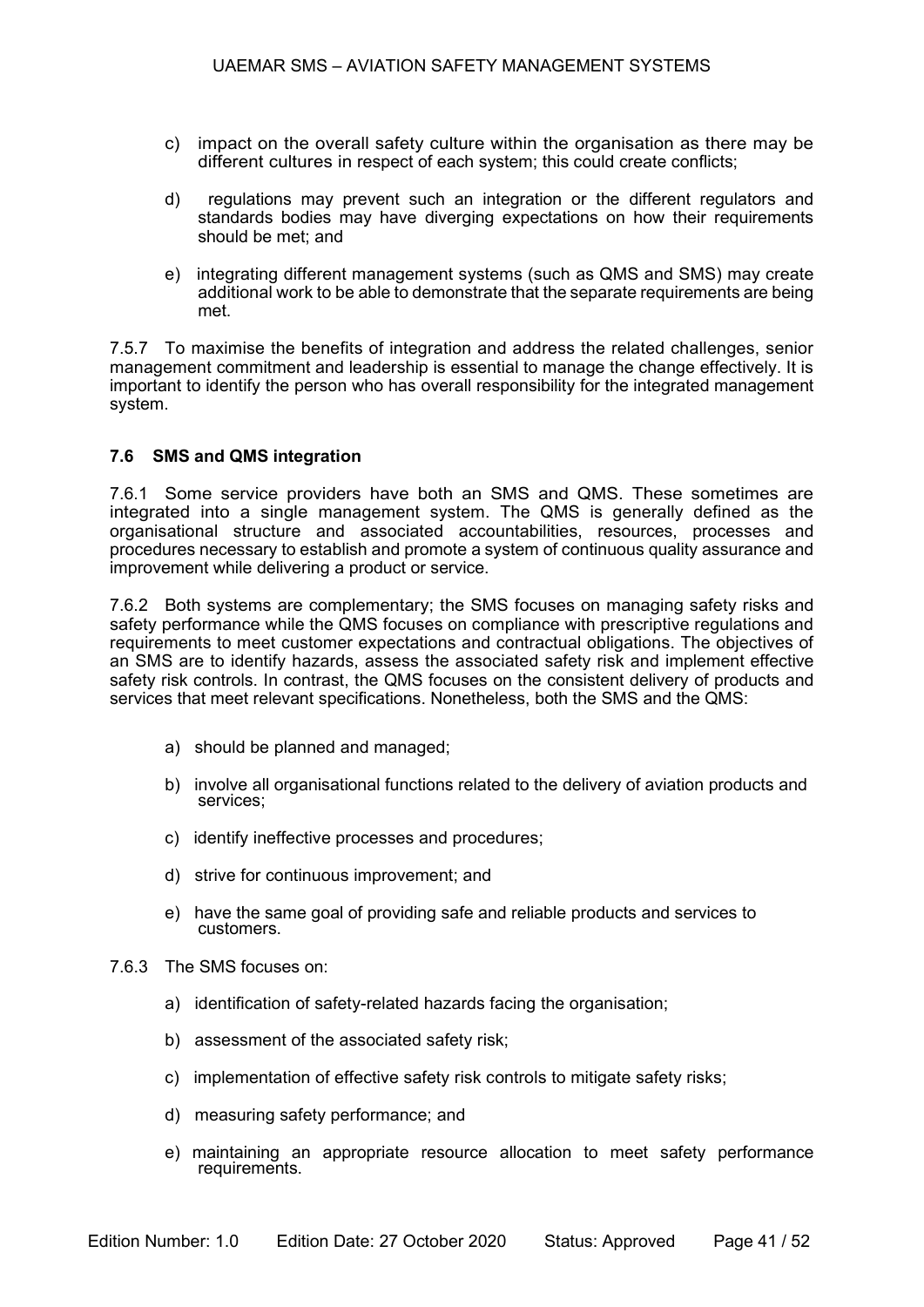- 7.6.4 The QMS focuses on:
	- a) compliance with regulations and requirements;
	- b) consistency in the delivery of products and services;
	- c) meeting the specified performance standards; and
	- d) delivery of products and services that are "fit for purpose" and free of defects or errors.

7.6.5 Monitoring compliance with regulations is necessary to ensure that safety risk controls, applied in the form of regulations, are effectively implemented and monitored by the service provider. The causes and contributing factors of any non-compliance should also be analysed and addressed.

7.6.6 Given the complementary aspects of SMS and QMS, it is possible to integrate both systems without compromising each function. This can be summarised as follows:

- a) an SMS is supported by QMS processes such as auditing, inspection, investigation, root cause analysis, process design, and preventive actions;
- b) a QMS may identify safety issues or weaknesses in safety risk controls;
- c) a QMS may foresee safety issues that exist despite the organisation's compliance with standards and specifications;
- d) quality principles, policies and practices should be aligned with the objectives of safety management; and
- e) QMS activities should consider identified hazards and safety risk controls for the planning and performance of internal audits.

7.6.7 In conclusion, in an integrated management system with unified goals and decisionmaking that considers the wider impacts across all activities, quality management and safety management processes will be highly complementary and will support the achievement of the overall safety goals.

#### **7.7 SMS gap analysis and implementation**

7.7.1 Before implementing an SMS, the service provider should carry out a gap analysis (see the APPENDIX I – [SMS GAP ANALYSIS CHECKLIST\)](#page-43-0). This compares the service provider's existing safety management processes and procedures with the SMS requirements as determined by the State. It is likely that the service provider already has some of the SMS functions in place. The development of an SMS should build upon existing organisational policies and processes. The gap analysis identifies the gaps that should be addressed through an SMS implementation plan that defines the actions needed to implement a fully functioning and effective SMS.

7.7.2 The SMS implementation plan should provide a clear picture of the resources, tasks and processes required to implement the SMS. The timing and sequencing of the implementation plan may depend on a variety of factors that will be specific to each organisation, such as:

a) regulatory, customer and statutory requirements;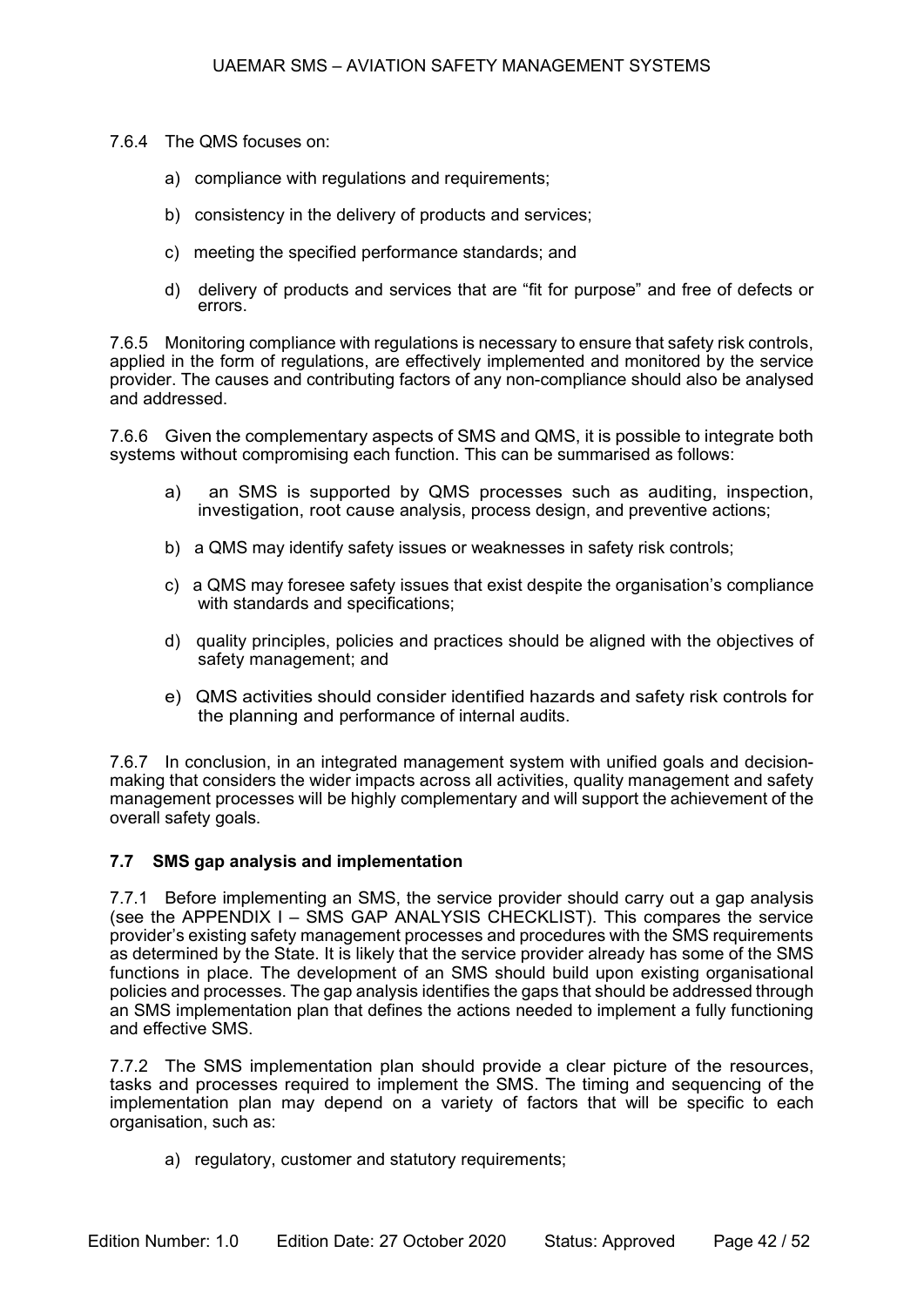- b) multiple certificates held (with possibly different regulatory implementation dates);
- c) the extent to which the SMS may build upon existing structures and processes;
- d) the availability of resources and budgets;
- e) interdependencies between different steps (a reporting system should be implemented before establishing a data analysis system); and
- f) the existing safety culture.

7.7.3 The SMS implementation plan should be developed in consultation with the accountable executive and other senior managers, and should include who is responsible for the actions along with timelines. The plan should address coordination with external organisations or contractors where applicable.

7.7.4 The SMS implementation plan may be documented in different forms, varying from a simple spread sheet to specialised project management software. The plan should be monitored regularly and updated as necessary. It should also clarify when a specific element can be considered successfully implemented.

7.7.5 Both the State and the service provider should recognise that achieving an effective SMS may take several years. Service providers should refer to their State as there may be requirements for a phased approach for SMS implementation.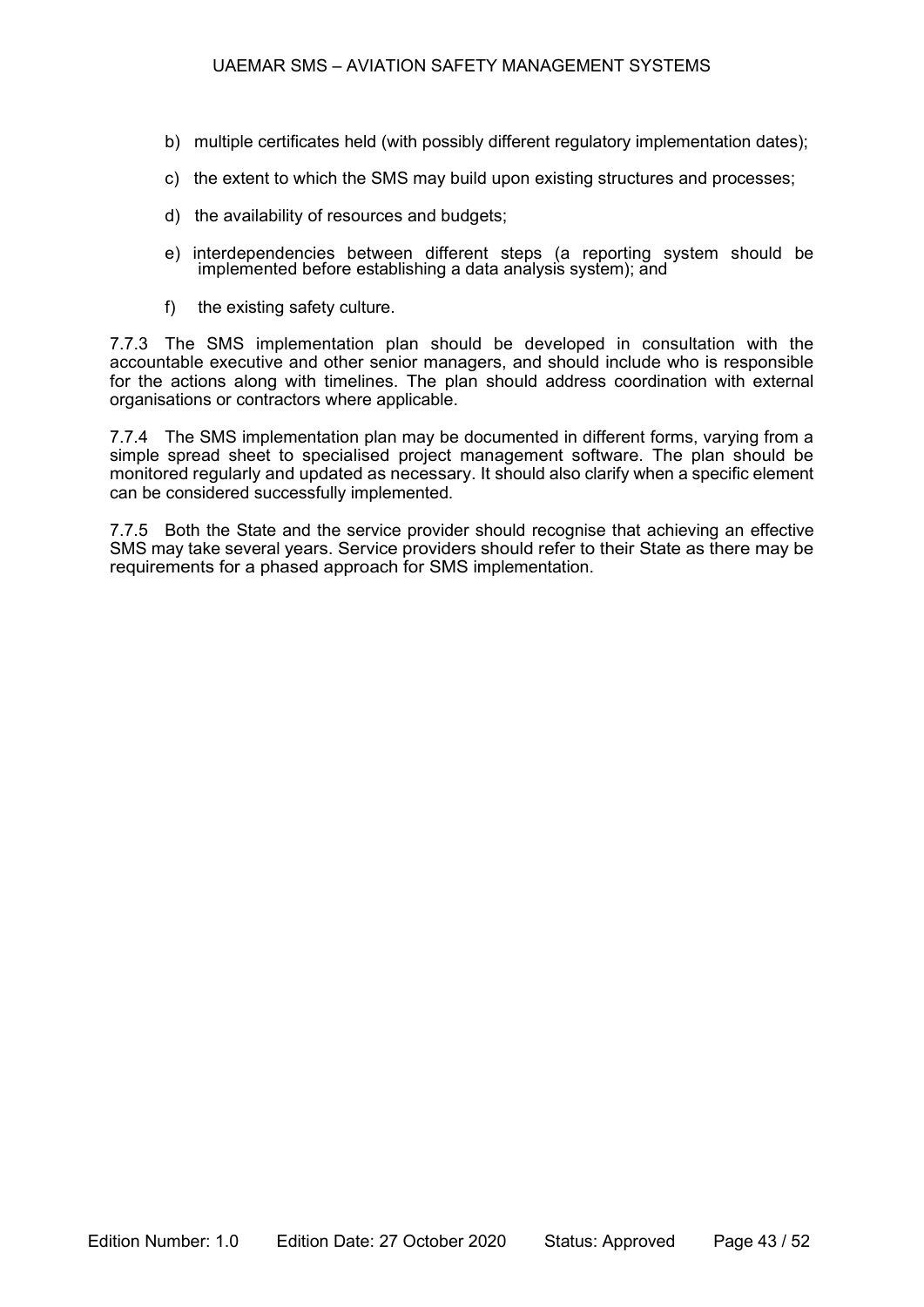# <span id="page-43-0"></span>**APPENDIX I – SMS GAP ANALYSIS CHECKLIST**

Reference: ICAO Safety Management Manual (SMM) 3<sup>rd</sup> Edition, Appendix 7 to Chapter 5.

#### **1. INITIAL GAP ANALYSIS CHECKLIST**

1.1 The initial gap analysis checklist in [Table 2](#page-43-1) can be used as a template to conduct the first step of an SMS gap analysis. This format with its overall "Yes/No/Partial" responses will provide an initial indication of the broad scope of gaps and hence overall workload to be expected. The questionnaire may be adjusted to suit the needs of the organisation and the nature of the product or service provided. This initial information should be useful to senior management in anticipating the scale of the SMS implementation effort and hence the resources to be provided.

1.2. A "Yes" answer indicates that the organisation meets or exceeds the expectation of the question concerned. A "No" answer indicates a substantial gap in the existing system with respect to the question's expectation. A "Partial" answer indicates that further enhancement or development work is required to an existing process in order to meet the question's expectations.

*Note. – The State Safety Program references in square [ ] brackets refer to guidance material in the ICAO Safety Management Manual relevant to the gap analysis question.*

<span id="page-43-1"></span>

| No.       | Aspect to be analysed or question to be answered                                                                            | Answer                                    | Status of implementation |
|-----------|-----------------------------------------------------------------------------------------------------------------------------|-------------------------------------------|--------------------------|
|           | <b>Component 1 - SAFETY POLICY AND OBJECTIVES</b>                                                                           |                                           |                          |
|           | Element 1.1 - Management commitment and responsibility                                                                      |                                           |                          |
| $1.1 - 1$ | Is there a safety policy in place?                                                                                          | $\Box$ Yes                                |                          |
|           | $[5.3.7 \text{ to } 5.3.15; 5.5.3]$                                                                                         | $\Box$ No                                 |                          |
|           |                                                                                                                             | $\Box$ Partial                            |                          |
| $1.1 - 2$ | Does the safety policy reflect senior management's<br>commitment regarding safety management?<br>[5.3.7 to 5.3.15]          | $\Box$ Yes<br>$\Box$ No<br>$\Box$ Partial |                          |
| $1.1 - 3$ | Is the safety policy appropriate to the size, nature and<br>complexity of the organisation?<br>$[5.3.7 \text{ to } 5.3.15]$ | $\Box$ Yes<br>$\Box$ No<br>$\Box$ Partial |                          |
| $1.1 - 4$ | Is the safety policy relevant to aviation safety?<br>[5.3.7 to 5.3.15]                                                      | $\Box$ Yes<br>$\Box$ No<br>$\Box$ Partial |                          |

#### Table 2. Gap analysis checklist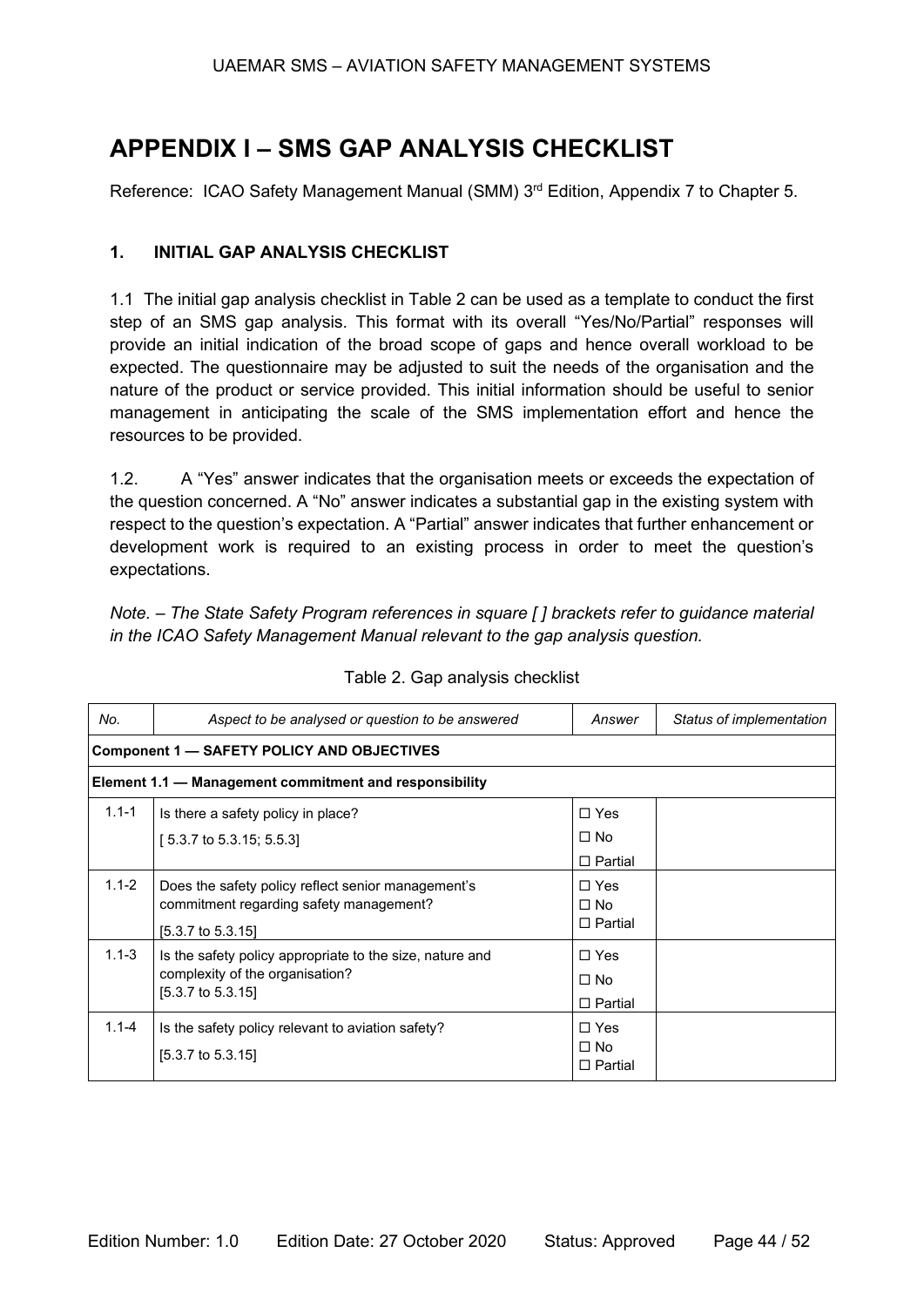| No.       | Aspect to be analysed or question to be answered                                                                                                                                                                                                                                | Answer                                             | Status of implementation |
|-----------|---------------------------------------------------------------------------------------------------------------------------------------------------------------------------------------------------------------------------------------------------------------------------------|----------------------------------------------------|--------------------------|
| $1.1 - 5$ | Is the safety policy signed by the accountable executive?<br>$[5.3.7 \text{ to } 5.3.15; 5.5.3]$                                                                                                                                                                                | $\Box$ Yes<br>$\Box$ No<br>$\Box$ Partial          |                          |
| $1.1 - 6$ | Is the safety policy communicated, with visible endorsement,<br>throughout the [Organisation]?<br>[5.5.3]                                                                                                                                                                       | $\Box$ Yes<br>$\square$ No<br>$\square$ Partial    |                          |
| $1.1 - 7$ | Is the safety policy periodically reviewed to ensure it remains<br>relevant and appropriate to the [Organisation]?<br>[5.5.3]                                                                                                                                                   | $\Box$ Yes<br>$\Box$ No<br>$\Box$ Partial          |                          |
|           | Element 1.2 - Safety accountabilities                                                                                                                                                                                                                                           |                                                    |                          |
| $1.2 - 1$ | Has [Organisation] identified an accountable executive who,<br>irrespective of other functions, shall have ultimate responsibility<br>and accountability, on behalf of the [Organisation], for the<br>implementation and maintenance of the SMS?<br>$[5.3.16$ to 5.3.26; 5.5.2] | $\square$ Yes<br>$\Box$ No<br>$\Box$ Partial       |                          |
| $1.2 - 2$ | Does the accountable executive have full control of the financial<br>and human resources required for the operations authorised to<br>be conducted under the operations certificate?<br>$[5.3.16 \text{ to } 5.3.26]$                                                           | $\Box$ Yes<br>$\Box$ No<br>$\Box$ Partial          |                          |
| $1.2 - 3$ | Does the Accountable Executive have final authority over all<br>aviation activities of his organisation?<br>[5.3.16 to 5.3.26]                                                                                                                                                  | $\Box$ Yes<br>$\square$ No<br>$\square$ Partial    |                          |
| $1.2 - 4$ | Has [Organisation] identified and documented the safety<br>accountabilities of management as well as operational personnel,<br>with respect to the SMS?<br>$[5.3.16 \text{ to } 5.3.26]$                                                                                        | $\Box$ Yes<br>$\Box$ No<br>$\Box$ Partial          |                          |
| $1.2 - 5$ | Is there a safety committee or review board for the purpose of<br>reviewing SMS and safety performance?<br>[5.3.27 to 5.3.33; Appendix 4]                                                                                                                                       | $\Box$ Yes<br>$\Box$ No<br>$\Box$ Partial          |                          |
| $1.2 - 6$ | Is the safety committee chaired by the accountable executive or<br>by an appropriately assigned deputy, duly substantiated in the<br>SMS manual?<br>[5.3.27 to 5.3.33; Appendix 4]                                                                                              | $\square$ Yes<br>$\square$ No<br>$\square$ Partial |                          |
| $1.2 - 7$ | Does the safety committee include relevant operational or<br>departmental heads as applicable?<br>[5.3.27 to 5.3.33; Appendix 4]                                                                                                                                                | $\Box$ Yes<br>$\square$ No<br>$\Box$ Partial       |                          |
| $1.2 - 8$ | Are there safety action groups that work in conjunction with the<br>safety committee (especially for large/complex organisations)?<br>[5.3.27 to 5.3.33; Appendix 4]                                                                                                            | $\square$ Yes<br>$\square$ No<br>$\Box$ Partial    |                          |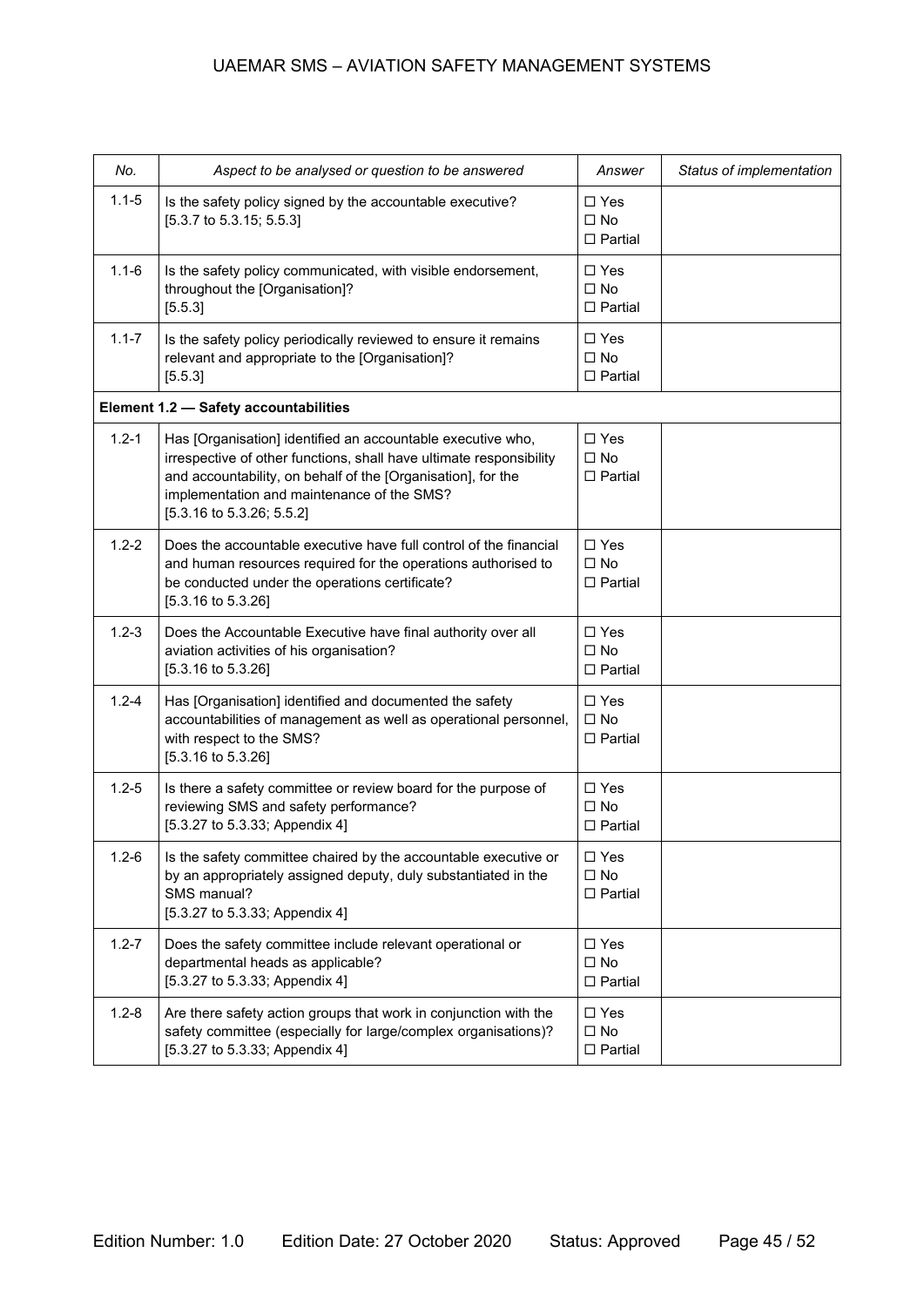| No.                                               | Aspect to be analysed or question to be answered                                                                                                                                                                            | Answer                                          | Status of implementation |  |  |
|---------------------------------------------------|-----------------------------------------------------------------------------------------------------------------------------------------------------------------------------------------------------------------------------|-------------------------------------------------|--------------------------|--|--|
| Element 1.3 - Appointment of key safety personnel |                                                                                                                                                                                                                             |                                                 |                          |  |  |
| $1.3 - 1$                                         | Has [Organisation] appointed a qualified person to manage and<br>oversee the day-to-day operation of the SMS?<br>[5.3.27 to 5.3.33; 5.5.2; Appendix 2]                                                                      | $\Box$ Yes<br>$\square$ No<br>$\Box$ Partial    |                          |  |  |
| $1.3 - 2$                                         | Does the qualified person have direct access or reporting to the<br>accountable executive concerning the implementation and<br>operation of the SMS?<br>[5.3.27 to 5.3.33; 5.5.2; Appendix 2, 6.1]                          | $\Box$ Yes<br>$\square$ No<br>$\Box$ Partial    |                          |  |  |
| $1.3 - 3$                                         | Does the manager responsible for administering the SMS hold<br>other responsibilities that may conflict or impair his role as SMS<br>manager?<br>[Appendix 2, 6.4]                                                          | $\Box$ Yes<br>$\Box$ No<br>$\Box$ Partial       |                          |  |  |
| $1.3 - 4$                                         | Is the SMS manager's position a senior management position not<br>lower than or subservient to other operational or production<br>positions?<br>[Appendix 2, 6.4]                                                           | $\Box$ Yes<br>$\square$ No<br>$\Box$ Partial    |                          |  |  |
|                                                   | Element 1.4 - Coordination of emergency response planning                                                                                                                                                                   |                                                 |                          |  |  |
| $1.4 - 1$                                         | Does [Organisation] have an emergency response/contingency<br>plan appropriate to the size, nature and complexity of the<br>organisation?<br>[Appendix 3]                                                                   | $\Box$ Yes<br>$\square$ No<br>$\Box$ Partial    |                          |  |  |
| $1.4 - 2$                                         | Does the emergency/contingency plan address all possible or<br>likely emergency/crisis scenarios relating to the organisation's<br>aviation product or service deliveries?<br>[Appendix $3, 4f$ ]                           | $\Box$ Yes<br>$\Box$ No<br>$\Box$ Partial       |                          |  |  |
| $1.4 - 3$                                         | Does the ERP include procedures for the continuing safe<br>production, delivery or support of its aviation products or services<br>during such emergencies or contingencies?<br>[Appendix $3, 4e$ ]                         | $\Box$ Yes<br>$\square$ No<br>$\Box$ Partial    |                          |  |  |
| $1.4 - 4$                                         | Is there a plan and record for drills or exercises with respect to<br>the ERP?<br>[Appendix 3, 5 c)]                                                                                                                        | $\square$ Yes<br>$\square$ No<br>$\Box$ Partial |                          |  |  |
| $1.4 - 5$                                         | Does the ERP address the necessary coordination of its<br>emergency response/contingency procedures with the<br>emergency/response contingency procedures of other<br>organisations where applicable?<br>[Appendix 3, 4 d)] | $\Box$ Yes<br>$\square$ No<br>$\Box$ Partial    |                          |  |  |
| $1.4 - 6$                                         | Does [Organisation] have a process to distribute and<br>communicate the ERP to all relevant personnel, including<br>relevant external organisations?<br>[Appendix 3, 5 d)]                                                  | $\Box$ Yes<br>$\square$ No<br>$\Box$ Partial    |                          |  |  |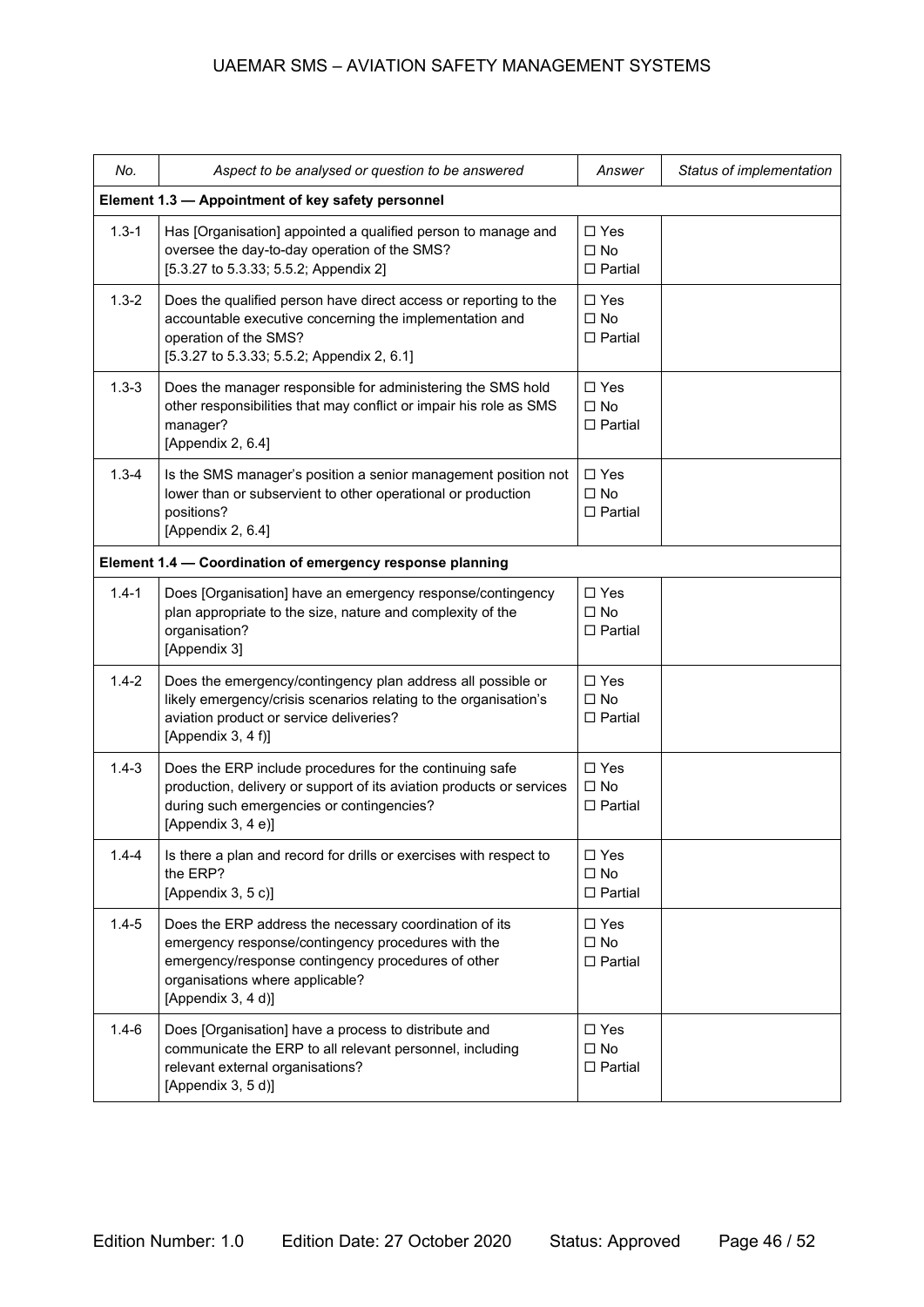| No.       | Aspect to be analysed or question to be answered                                                                                                                                                   | Answer                                          | Status of implementation |
|-----------|----------------------------------------------------------------------------------------------------------------------------------------------------------------------------------------------------|-------------------------------------------------|--------------------------|
| $1.4 - 7$ | Is there a procedure for periodic review of the ERP to ensure its<br>continuing relevance and effectiveness?<br>[Appendix $3, 5f$ ]                                                                | $\Box$ Yes<br>$\Box$ No<br>$\Box$ Partial       |                          |
|           | Element 1.5 - SMS documentation                                                                                                                                                                    |                                                 |                          |
| $1.5 - 1$ | Is there a top-level SMS summary or exposition document which<br>is approved by the accountable manager and accepted by the<br>MAA?<br>$[5.3.36 \text{ to } 5.3.38]$                               | $\Box$ Yes<br>$\Box$ No<br>$\Box$ Partial       |                          |
| $1.5 - 2$ | Does the SMS documentation address the organisation's SMS<br>and its associated components and elements?<br>[5.3.36 to 5.3.38; 5.4.1; Appendix 4]                                                  | $\Box$ Yes<br>$\Box$ No<br>$\Box$ Partial       |                          |
| $1.5 - 3$ | Is [Organisation] SMS framework in alignment with the regulatory<br>SMS framework?<br>[5.3.36 to 5.3.38; 5.4.1; Appendix 4]                                                                        | $\Box$ Yes<br>$\Box$ No<br>$\Box$ Partial       |                          |
| $1.5 - 4$ | Does [Organisation] maintain a record of relevant supporting<br>documentation pertinent to the implementation and operation of<br>the SMS?<br>[5.3.36 to 5.3.38; 5.5.5]                            | $\Box$ Yes<br>$\Box$ No<br>$\Box$ Partial       |                          |
| $1.5 - 5$ | Does [Organisation] have an SMS implementation plan to<br>establish its SMS implementation process, including specific<br>tasks and their relevant implementation milestones?<br>[5.4.4]           | $\Box$ Yes<br>$\square$ No<br>$\Box$ Partial    |                          |
| $1.5 - 6$ | Does the SMS implementation plan address the coordination<br>between the service provider's SMS and the SMS of external<br>organisations where applicable?<br>[5.4.4]                              | $\Box$ Yes<br>$\Box$ No<br>$\Box$ Partial       |                          |
| $1.5 - 7$ | Is the SMS implementation plan endorsed by the accountable<br>executive?<br>[5.4.4; 5.5.2]                                                                                                         | $\Box$ Yes<br>$\Box$ No<br>$\Box$ Partial       |                          |
|           | <b>Component 2 - SAFETY RISK MANAGEMENT</b>                                                                                                                                                        |                                                 |                          |
|           | Element 2.1 - Hazard identification                                                                                                                                                                |                                                 |                          |
| $2.1 - 1$ | Is there a process for voluntary hazards/threats reporting by all<br>employees?<br>[5.3.42 to 5.3.52; 5.5.4]                                                                                       | $\square$ Yes<br>$\square$ No<br>$\Box$ Partial |                          |
| $2.1 - 2$ | Is the voluntary hazard/threats reporting simple, available to all<br>personnel involved in safety-related duties and commensurate<br>with the size of the service provider?<br>[5.3.42 to 5.3.52] | $\Box$ Yes<br>$\Box$ No<br>$\Box$ Partial       |                          |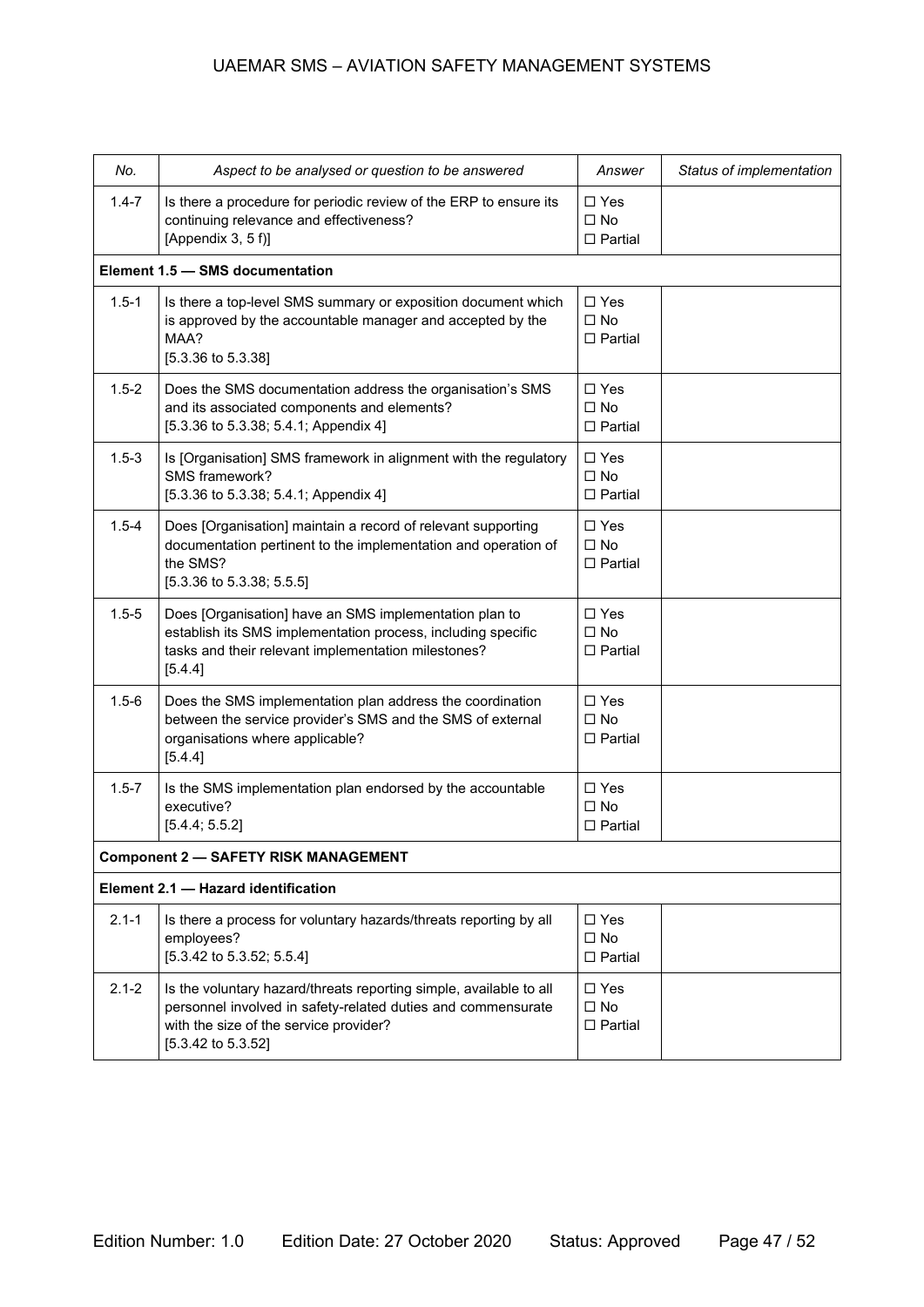| No.       | Aspect to be analysed or question to be answered                                                                                                                                                                                                                                            | Answer                                          | Status of implementation |
|-----------|---------------------------------------------------------------------------------------------------------------------------------------------------------------------------------------------------------------------------------------------------------------------------------------------|-------------------------------------------------|--------------------------|
| $2.1 - 3$ | Does [Organisation] Safety Data Collection and<br>Processing Systems (SDCPS) include procedures for<br>incident/accident reporting by operational or production<br>personnel?<br>[5.3.42 to 5.3.52; 5.5.4; Chapter 4, Appendix 3]                                                           | $\square$ Yes<br>$\square$ No<br>$\Box$ Partial |                          |
| $2.1 - 4$ | Is incident/accident reporting simple, accessible to all personnel<br>involved in safety-related duties and commensurate with thesize<br>of the service provider?<br>$[5.3.42 \text{ to } 5.3.52; 5.5.4]$                                                                                   | $\Box$ Yes<br>$\square$ No<br>$\Box$ Partial    |                          |
| $2.1 - 5$ | Does [Organisation] have procedures for investigation of all<br>reported incident/accidents?<br>[5.3.42 to 5.3.52; 5.5.4]                                                                                                                                                                   | $\Box$ Yes<br>$\square$ No<br>$\Box$ Partial    |                          |
| $2.1 - 6$ | Are there procedures to ensure that hazards/threats identified or<br>uncovered during incident/accident investigation processes are<br>appropriately accounted for and integrated into the organisation's<br>hazard collection and risk mitigation procedure?<br>[2.13.9; 5.3.50 f); 5.5.5] | $\Box$ Yes<br>$\square$ No<br>$\square$ Partial |                          |
| $2.1 - 7$ | Are there procedures to review hazards/threats from relevant<br>industry reports for follow-up actions or risk evaluation where<br>applicable?<br>[5.3.5.1]                                                                                                                                 | $\Box$ Yes<br>$\square$ No<br>$\Box$ Partial    |                          |
|           | Element 2.2 - Safety risk assessment and mitigation                                                                                                                                                                                                                                         |                                                 |                          |
| $2.2 - 1$ | Is there a documented hazard identification and risk mitigation<br>(HIRM) procedure involving the use of objective risk analysis<br>tools?<br>$[2.13; 2.14; 5.3.53$ to 5.3.61]                                                                                                              | $\Box$ Yes<br>$\square$ No<br>$\Box$ Partial    |                          |
| $2.2 - 2$ | Is the risk assessment reports approved by departmental<br>managers or at a higher level where appropriate?<br>$[2.15.5; 5.3.53$ to 5.3.61]                                                                                                                                                 | $\square$ Yes<br>$\Box$ No<br>$\Box$ Partial    |                          |
| $2.2 - 3$ | Is there a procedure for periodic review of existing risk mitigation<br>records?<br>[5.5.4]                                                                                                                                                                                                 | $\Box$ Yes<br>$\Box$ No<br>$\Box$ Partial       |                          |
| $2.2 - 4$ | Is there a procedure to account for mitigation actions whenever<br>unacceptable risk levels are identified?<br>[5.5.4]                                                                                                                                                                      | $\Box$ Yes<br>$\square$ No<br>$\Box$ Partial    |                          |
| $2.2 - 5$ | Is there a procedure to prioritise identified hazards for risk<br>mitigation actions?<br>[5.5.4]                                                                                                                                                                                            | $\Box$ Yes<br>$\square$ No<br>$\Box$ Partial    |                          |
| $2.2 - 6$ | Is there a programme for systematic and progressive review of all<br>aviation safety-related operations, processes, facilities and<br>equipment subject to the HIRM process as identified by the<br>organisation?<br>[5.5.4]                                                                | $\square$ Yes<br>$\Box$ No<br>$\square$ Partial |                          |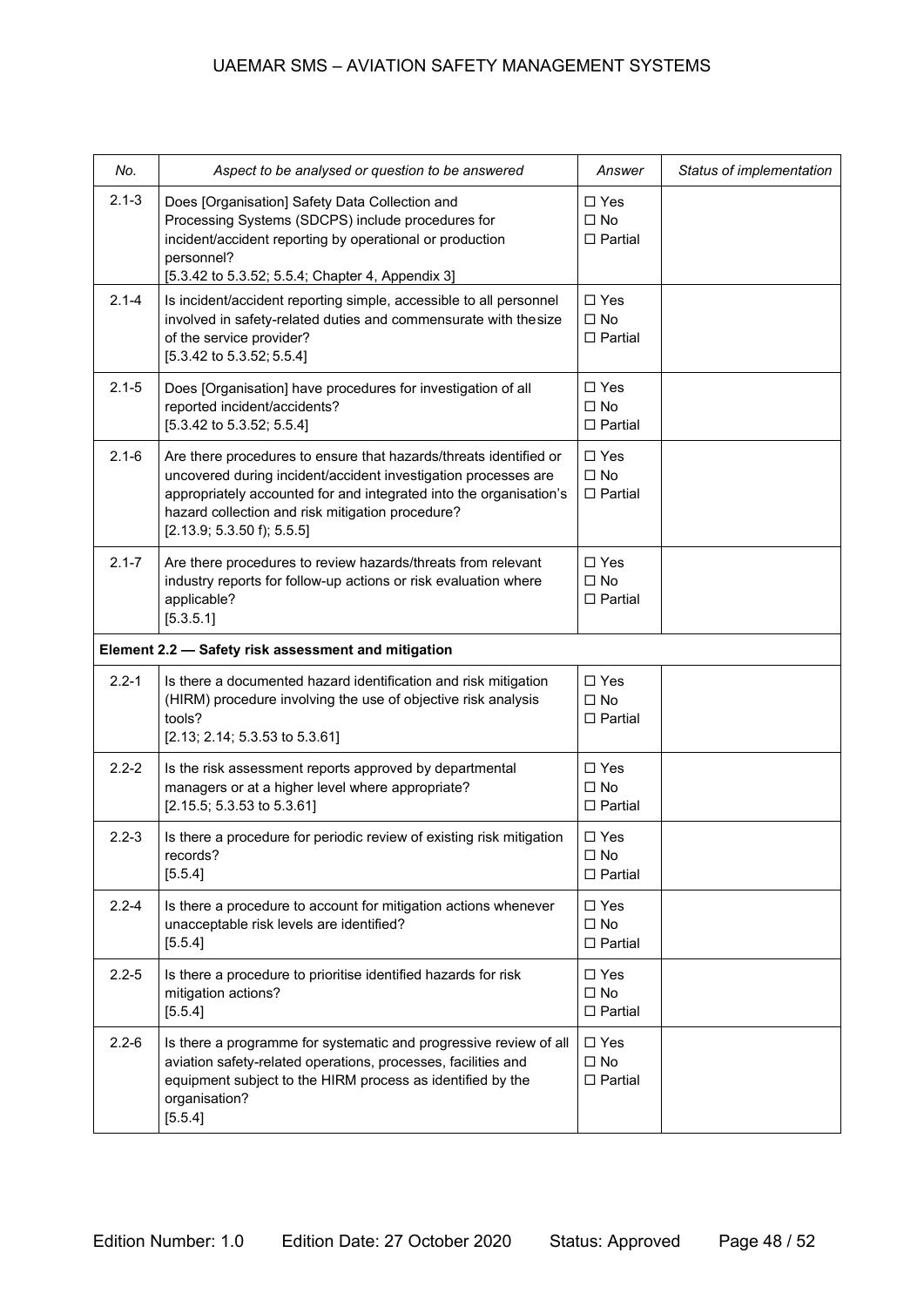| No.       | Aspect to be analysed or question to be answered                                                                                                                                                                                                                                                   | Answer                                             | Status of implementation |  |  |
|-----------|----------------------------------------------------------------------------------------------------------------------------------------------------------------------------------------------------------------------------------------------------------------------------------------------------|----------------------------------------------------|--------------------------|--|--|
|           | <b>Component 3 - SAFETY ASSURANCE</b>                                                                                                                                                                                                                                                              |                                                    |                          |  |  |
|           | Element 3.1 - Safety performance monitoring and measurement                                                                                                                                                                                                                                        |                                                    |                          |  |  |
| $3.1 - 1$ | Are there identified safety performance indicators for measuring<br>and monitoring the safety performance of the organisation's<br>aviation activities?<br>[5.3.66 to 5.3.73; 5.4.5; 5.5.4; 5.5.5; Appendix 6]                                                                                     | $\Box$ Yes<br>$\square$ No<br>$\Box$ Partial       |                          |  |  |
| $3.1 - 2$ | Are the safety performance indicators relevant to the<br>organisation's safety policy as well as management's high-level<br>safety objectives/goals?<br>[5.3.66 to 5.3.73; 5.4.5; Appendix 6]                                                                                                      | $\Box$ Yes<br>$\square$ No<br>$\Box$ Partial       |                          |  |  |
| $3.1 - 3$ | Do the safety performance indicators include alert/target settings<br>to define unacceptable performance regions and planned<br>improvement goals?<br>[5.3.66 to 5.3.73; 5.4.5; 5.5.4; 5.5.5; Appendix 6]                                                                                          | $\Box$ Yes<br>$\square$ No<br>$\Box$ Partial       |                          |  |  |
| $3.1 - 4$ | Is the setting of alert levels or out-of-control criteria based on<br>objective safety metrics principles?<br>[5.3.66 to 5.3.73; 5.4.5; Appendix 6]                                                                                                                                                | $\Box$ Yes<br>$\Box$ No<br>$\Box$ Partial          |                          |  |  |
| $3.1 - 5$ | Do the safety performance indicators include quantitative<br>monitoring of high-consequence safety outcomes (e.g. accident<br>and serious incident rates) as well as lower-consequence events<br>(e.g. rate of non-compliance, deviations)?<br>[5.3.66 to 5.3.73; 5.4.5; 5.5.4; 5.5.5; Appendix 6] | $\Box$ Yes<br>$\square$ No<br>$\Box$ Partial       |                          |  |  |
| $3.1 - 6$ | Are safety performance indicators and their associated<br>performance settings developed in consultation with, and subject<br>to, the MAA's agreement?<br>$[5.3.66$ to 5.3.73; 5.4.5.2; 5.5.4; 5.5.5]                                                                                              | $\Box$ Yes<br>$\Box$ No<br>$\Box$ Partial          |                          |  |  |
| $3.1 - 7$ | Is there a procedure for corrective or follow-up action to be taken<br>when targets are not achieved and alert levels are exceeded/<br>breached?<br>[5.4.5; Appendix 6, Table 5-A6-5 b)]                                                                                                           | $\Box$ Yes<br>$\square$ No<br>$\Box$ Partial       |                          |  |  |
| $3.1 - 8$ | Are the safety performance indicators periodically reviewed?<br>[5.4.5; Appendix 6]                                                                                                                                                                                                                | $\square$ Yes<br>$\square$ No<br>$\square$ Partial |                          |  |  |
|           | Element 3.2 - The management of change                                                                                                                                                                                                                                                             |                                                    |                          |  |  |
| $3.2 - 1$ | Is there a procedure for review of relevant existing aviation<br>safety-related facilities and equipment (including HIRM records)<br>whenever there are pertinent changes to those facilities or<br>equipment?<br>[5.3.74 to 5.3.77; 5.5.4]                                                        | $\square$ Yes<br>$\square$ No<br>$\square$ Partial |                          |  |  |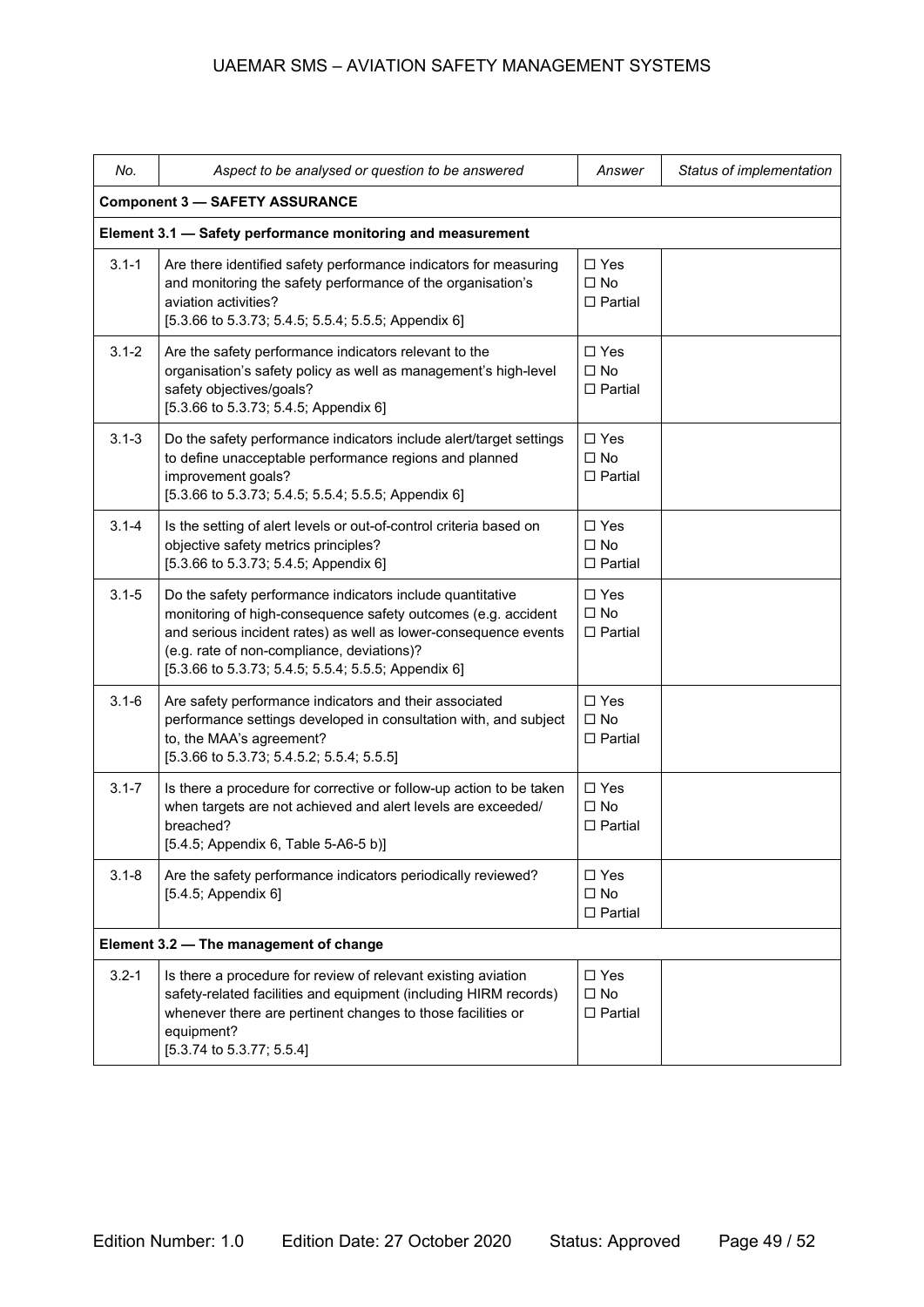| No.       | Aspect to be analysed or question to be answered                                                                                                                                                                                                                                           | Answer                                             | Status of implementation |
|-----------|--------------------------------------------------------------------------------------------------------------------------------------------------------------------------------------------------------------------------------------------------------------------------------------------|----------------------------------------------------|--------------------------|
| $3.2 - 2$ | Is there a procedure for review of relevant existing aviation<br>safety-related operations and processes (including any HIRM<br>records) whenever there are pertinent changes to those<br>operations or processes?<br>[5.3.74 to 5.3.77; 5.5.4]                                            | $\square$ Yes<br>$\square$ No<br>$\Box$ Partial    |                          |
| $3.2 - 3$ | Is there a procedure for review of new aviation safety-related<br>operations and processes for hazards/risks before they are<br>commissioned?<br>[5.5.4]                                                                                                                                   | $\Box$ Yes<br>$\square$ No<br>$\Box$ Partial       |                          |
| $3.2 - 4$ | Is there a procedure for review of relevant existing facilities,<br>equipment, operations or processes (including HIRM records)<br>whenever there are pertinent changes external to the organisation<br>such as regulatory/industry standards, best practices or<br>technology?<br>[5.5.4] | $\Box$ Yes<br>$\square$ No<br>$\square$ Partial    |                          |
|           | Element 3.3 - Continuous improvement of the SMS                                                                                                                                                                                                                                            |                                                    |                          |
| $3.3 - 1$ | Is there a procedure for periodic internal audit/assessment of the<br>SMS?<br>[5.3.78 to 5.3.82; 5.5.4; 5.5.5]                                                                                                                                                                             | $\square$ Yes<br>$\square$ No<br>$\square$ Partial |                          |
| $3.3 - 2$ | Is there a current internal SMS audit/assessment plan?<br>$[5.3.78$ to 5.3.82; 5.5.4; 5.5.5]                                                                                                                                                                                               | $\Box$ Yes<br>$\Box$ No<br>$\Box$ Partial          |                          |
| $3.3 - 3$ | Does the SMS audit plan include the sampling of<br>completed/existing safety risk assessments?<br>[5.5.5]                                                                                                                                                                                  | $\square$ Yes<br>$\square$ No<br>$\Box$ Partial    |                          |
| $3.3 - 4$ | Does the SMS audit plan include the sampling of safety<br>performance indicators for data currency and their target/alert<br>settings performance?<br>[5.4.5; 5.5.5]                                                                                                                       | $\Box$ Yes<br>$\square$ No<br>$\Box$ Partial       |                          |
| $3.3 - 5$ | Does the SMS audit plan cover the SMS interface with<br>subcontractors or customers where applicable?<br>[5.4.1; 5.5.5]                                                                                                                                                                    | $\square$ Yes<br>$\square$ No<br>$\square$ Partial |                          |
| $3.3 - 6$ | Is there a process for SMS audit/assessment reports to be<br>submitted or highlighted for the accountable manager's attention<br>where appropriate?<br>[5.3.80; 5.5.5]                                                                                                                     | $\Box$ Yes<br>$\Box$ No<br>$\square$ Partial       |                          |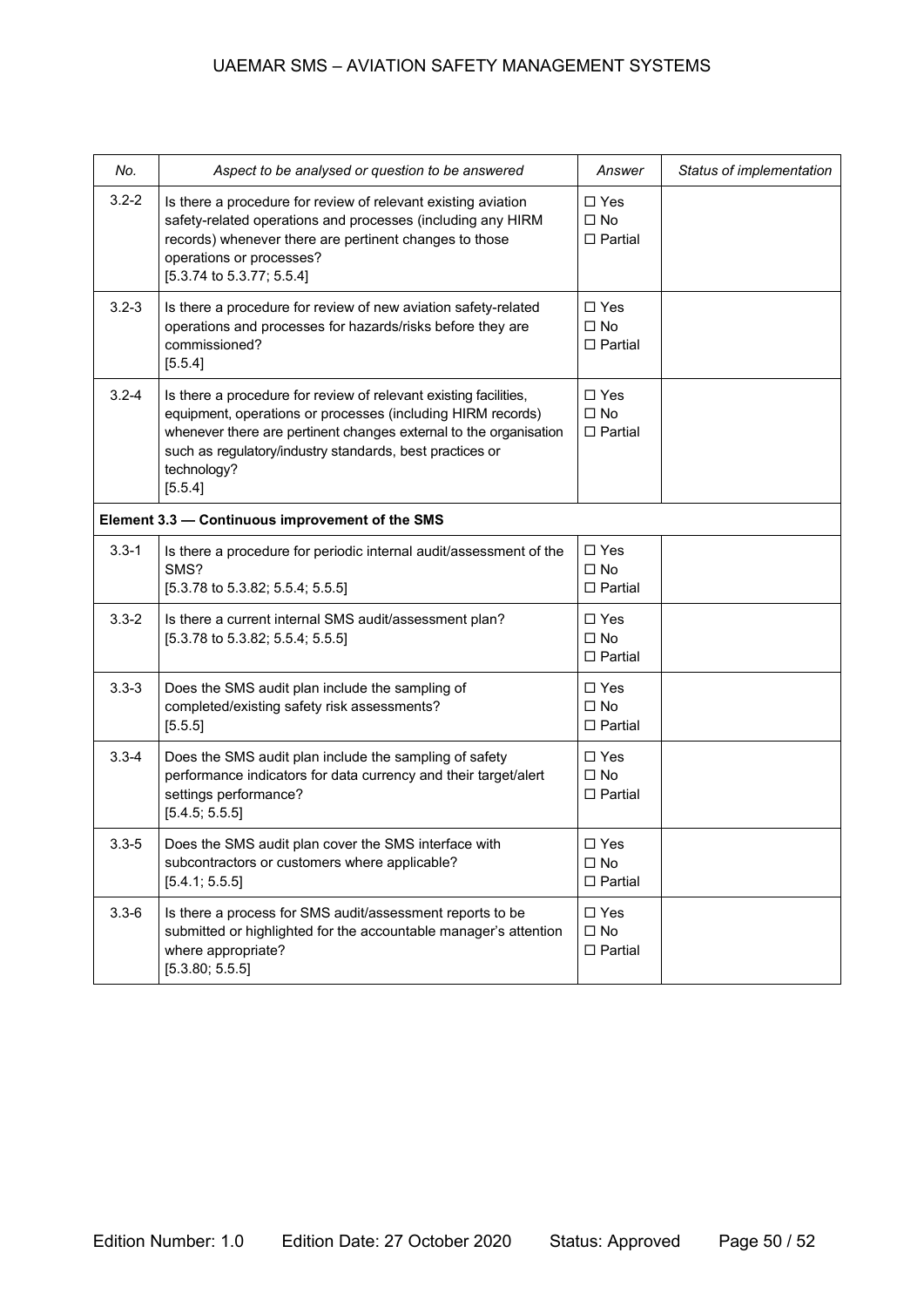| No.                                   | Aspect to be analysed or question to be answered                                                                                                                                                                                            | Answer                                       | Status of implementation |  |  |  |  |
|---------------------------------------|---------------------------------------------------------------------------------------------------------------------------------------------------------------------------------------------------------------------------------------------|----------------------------------------------|--------------------------|--|--|--|--|
| <b>Component 4 - SAFETY PROMOTION</b> |                                                                                                                                                                                                                                             |                                              |                          |  |  |  |  |
| Element 4.1 - Training and education  |                                                                                                                                                                                                                                             |                                              |                          |  |  |  |  |
| $4.1 - 1$                             | Is there a programme to provide SMS training/familiarisation to<br>personnel involved in the implementation or operation of the<br>SMS?<br>[5.3.86 to 5.3.91; 5.5.5]                                                                        | $\Box$ Yes<br>$\Box$ No<br>$\Box$ Partial    |                          |  |  |  |  |
| $4.1 - 2$                             | Has the accountable executive undergone appropriate SMS<br>familiarisation, briefing or training?<br>$[5.3.86$ to 5.3.91; 5.5.5]                                                                                                            | $\Box$ Yes<br>$\Box$ No<br>$\Box$ Partial    |                          |  |  |  |  |
| $4.1 - 3$                             | Are personnel involved in conducting risk mitigation provided with<br>appropriate risk management training or familiarisation?<br>[5.3.86 to 5.3.91; 5.5.5]                                                                                 | $\Box$ Yes<br>$\Box$ No<br>$\Box$ Partial    |                          |  |  |  |  |
| $4.1 - 4$                             | Is there evidence of organisation-wide SMS education or<br>awareness efforts?<br>[5.3.86 to 5.3.91; 5.5.5]                                                                                                                                  | $\Box$ Yes<br>$\Box$ No<br>$\Box$ Partial    |                          |  |  |  |  |
| Element 4.2 - Safety communication    |                                                                                                                                                                                                                                             |                                              |                          |  |  |  |  |
| $4.2 - 1$                             | Does [Organisation] participate in sharing safety information with<br>relevant external industry product and service providers or<br>organisations, including the relevant aviation regulatory<br>organisations?<br>[5.3.92; 5.3.93; 5.5.5] | $\Box$ Yes<br>$\Box$ No<br>$\Box$ Partial    |                          |  |  |  |  |
| $4.2 - 2$                             | Is there evidence of a safety (SMS) publication, circular or<br>channel for communicating safety (SMS) matters to employees?<br>[5.3.92; 5.3.93; 5.5.5]                                                                                     | $\square$ Yes<br>$\Box$ No<br>$\Box$ Partial |                          |  |  |  |  |
| $4.2 - 3$                             | Are [Organisation] SMS manual and related guidance material<br>accessible or disseminated to all relevant personnel?<br>[5.3.92; 5.3.93; 5.5.5]                                                                                             | $\Box$ Yes<br>$\Box$ No<br>$\Box$ Partial    |                          |  |  |  |  |